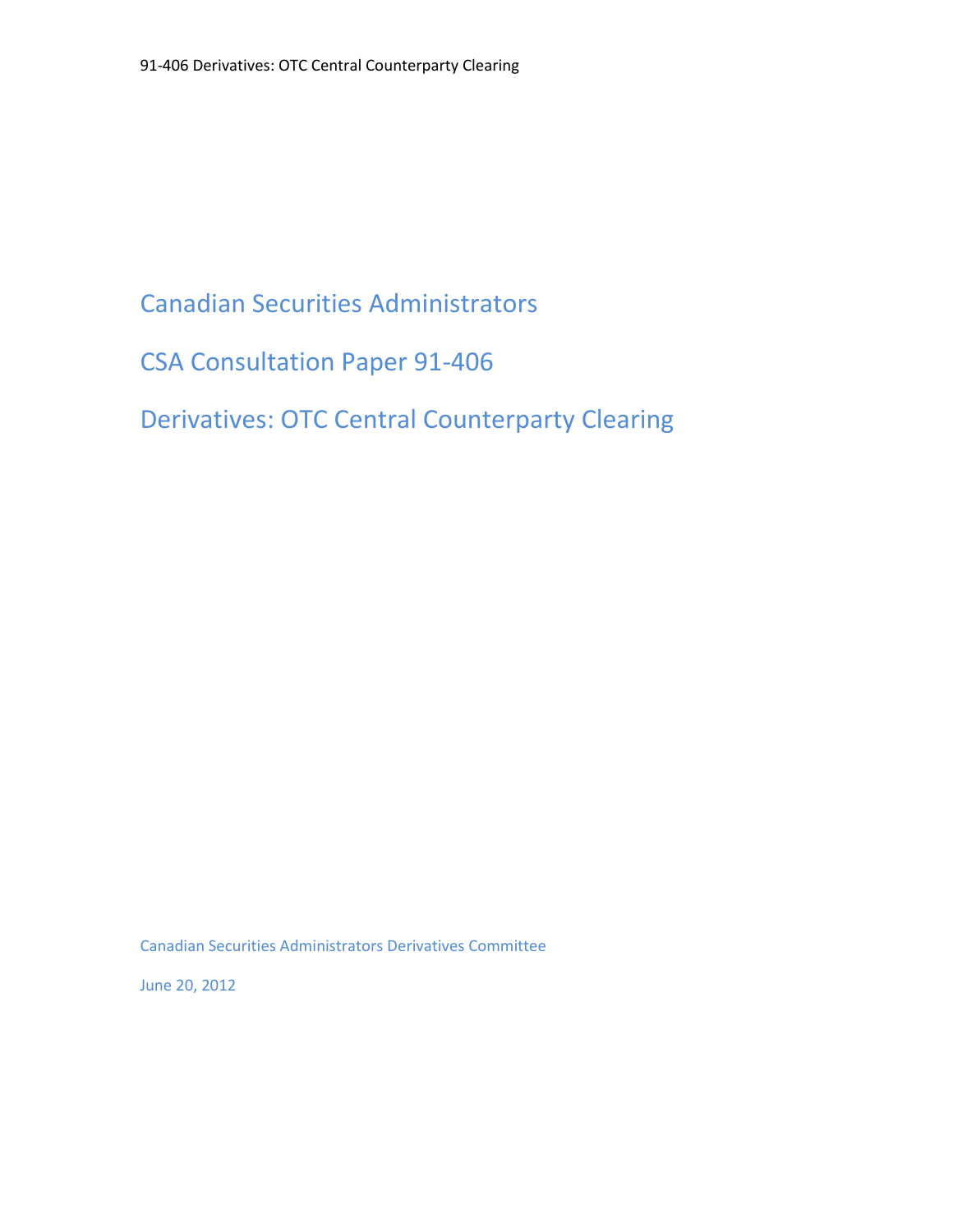# **Table of Contents**

| 1. |     |  |
|----|-----|--|
| 2. |     |  |
|    | 2.1 |  |
| 3. |     |  |
|    | 3.1 |  |
|    | 3.2 |  |
|    | 3.3 |  |
| 4. |     |  |
|    | 4.1 |  |
|    | 4.2 |  |
| 5. |     |  |
|    | 5.1 |  |
|    | 5.2 |  |
| 6. |     |  |
|    | 6.1 |  |
|    | 6.2 |  |
|    | 6.3 |  |
| 7. |     |  |
|    | 7.1 |  |
| 8. |     |  |
|    | 8.1 |  |
|    | 8.2 |  |
|    | 8.3 |  |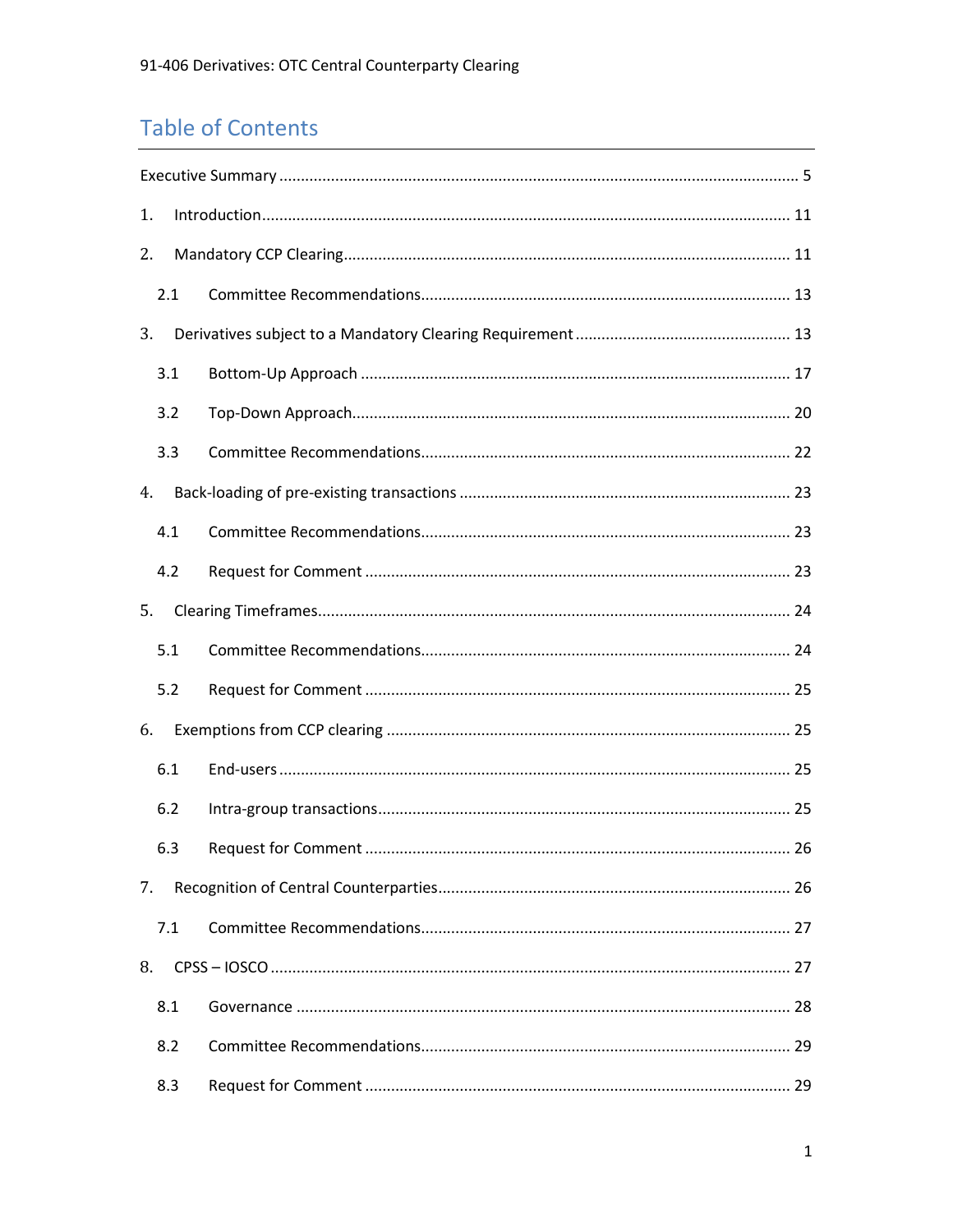|    | 8.4  |  |
|----|------|--|
|    | 8.5  |  |
|    | 8.6  |  |
|    | 8.7  |  |
|    | 8.8  |  |
|    | 8.9  |  |
|    | 8.10 |  |
|    | 8.11 |  |
|    | 8.12 |  |
|    | 8.13 |  |
|    | 8.14 |  |
|    | 8.15 |  |
|    | 8.16 |  |
| 9. |      |  |
|    | 9.1  |  |
|    | 9.2  |  |
|    | 9.3  |  |
|    | 10.  |  |
|    | 10.1 |  |
|    | 11.  |  |
|    | 12.  |  |
|    | 12.1 |  |
|    | 12.2 |  |
|    | 13.  |  |
|    | 13.1 |  |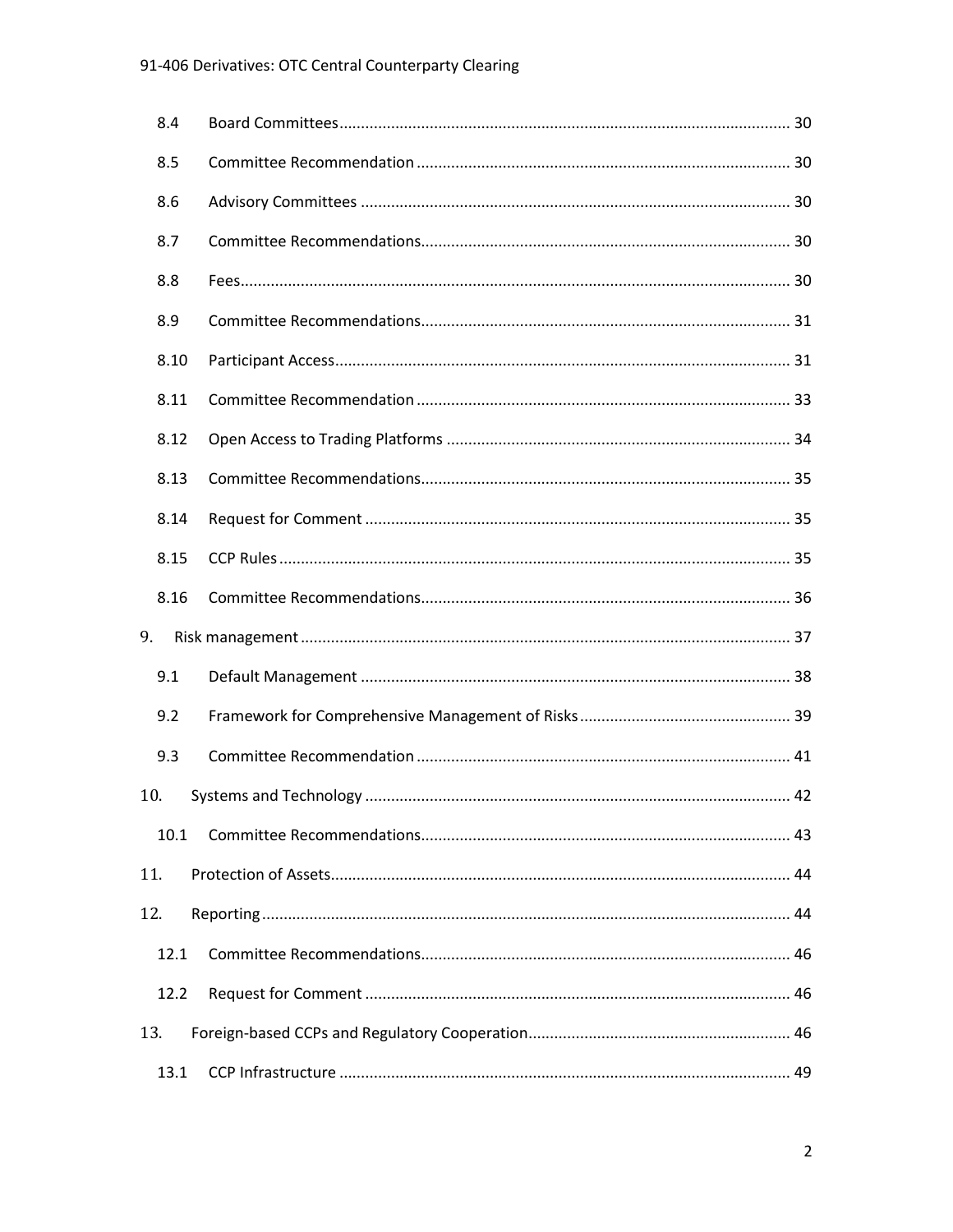| 14. |  |  |
|-----|--|--|
|-----|--|--|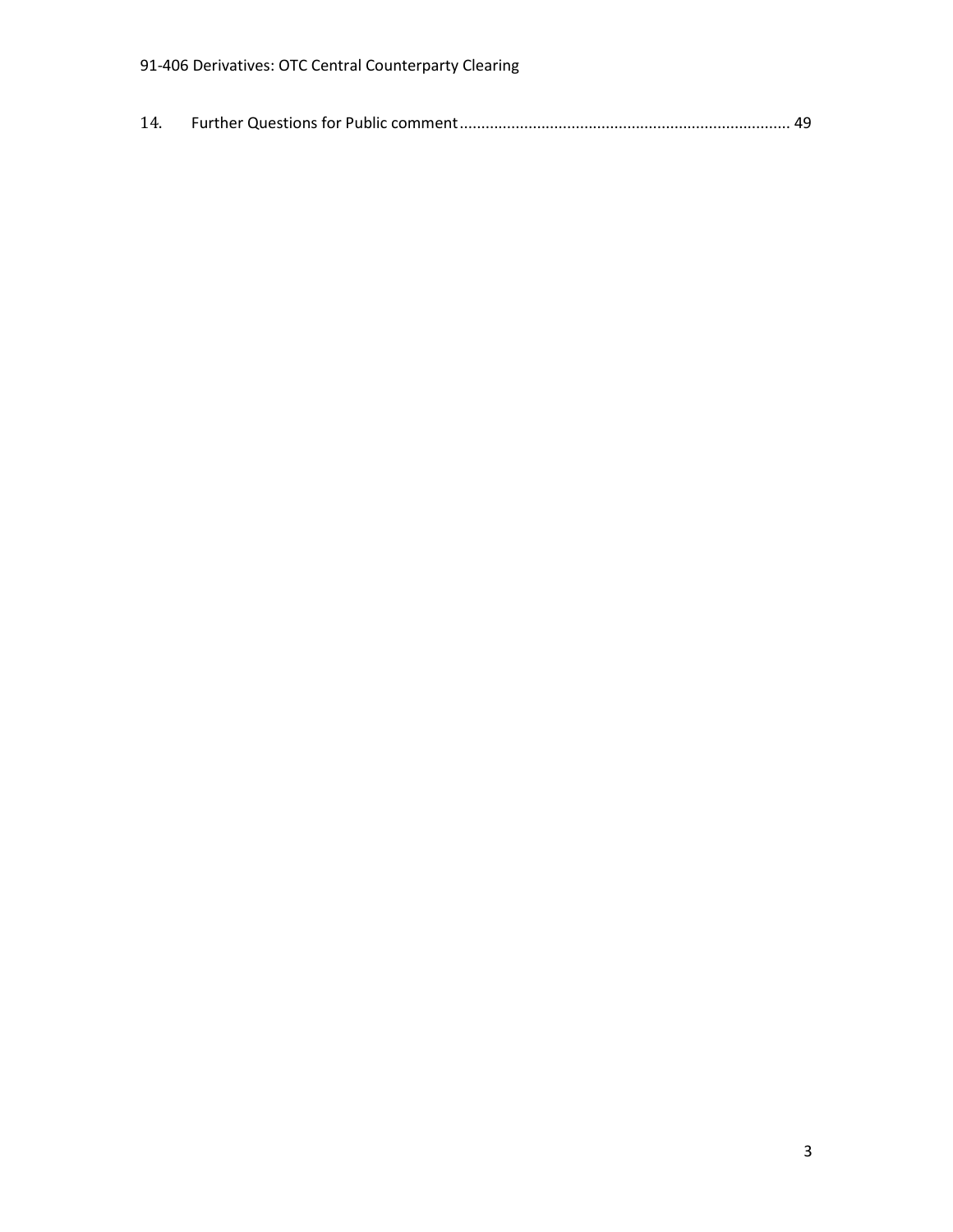On November 2, 2010, the Canadian Securities Administrators ("CSA") Derivatives Committee (the "Committee") published Consultation Paper 91-401 – *Over-the-Counter Derivatives*  Regulation in Canada ("Consultation Paper 91-401").<sup>1</sup> Consultation Paper 91-401 set out highlevel proposals for the regulation of over-the-counter ("OTC") derivatives. The Committee sought input from the public with respect to the proposals and eighteen comment letters were received from interested parties. $2$ 

The Committee has continued to contribute to and follow international regulatory proposals and legislative developments, and collaborate with the Bank of Canada, the Office of the Superintendent of Financial Institutions ("OSFI"), the Department of Finance Canada, market participants, as well as bodies such as the International Organization of Securities Commissions ("IOSCO"), the Financial Stability Board ("FSB") and the OTC Derivatives Regulators' Forum ("ODRF"). This public consultation paper, one in a series of eight papers that build on the regulatory proposals contained in Consultation Paper 91-401, proposes a framework for centralized clearing in the Canadian OTC derivatives markets. It is hoped that this paper will generate necessary commentary and debate that will assist members of the CSA in selecting appropriate policies and rules that will eventually be implemented in the various jurisdictions of Canada.

The Committee is working with foreign regulators to develop international standards that will shape the rules that we develop, including those regarding CCP clearing. Although a significant market in Canada, the Canadian OTC derivatives market comprises a relatively small share of the global market, with the majority of transactions involving Canadian market participants being entered into with foreign counterparties. It is therefore crucial that rules be developed for the Canadian market that accord with international practice to ensure that Canadian market participants have full access to international markets and are regulated in accordance with international principles. The Committee will continue to monitor and contribute to the development of international standards and specifically review proposals on industry standards relating to CCP clearing.

<span id="page-4-0"></span>l 1 See [http://www.lautorite.qc.ca/files//pdf/consultations/derives/2010nov02-91-401-doc-consultation-en.pdf.](http://www.lautorite.qc.ca/files/pdf/consultations/derives/2010nov02-91-401-doc-consultation-en.pdf)

<sup>&</sup>lt;sup>2</sup> Comment letters publicly available a[t http://www.osc.gov.on.ca/en/30430.htm](http://www.osc.gov.on.ca/en/30430.htm) and http://www.lautorite.qc.ca/en/regulationderivatives-markets-qc.html.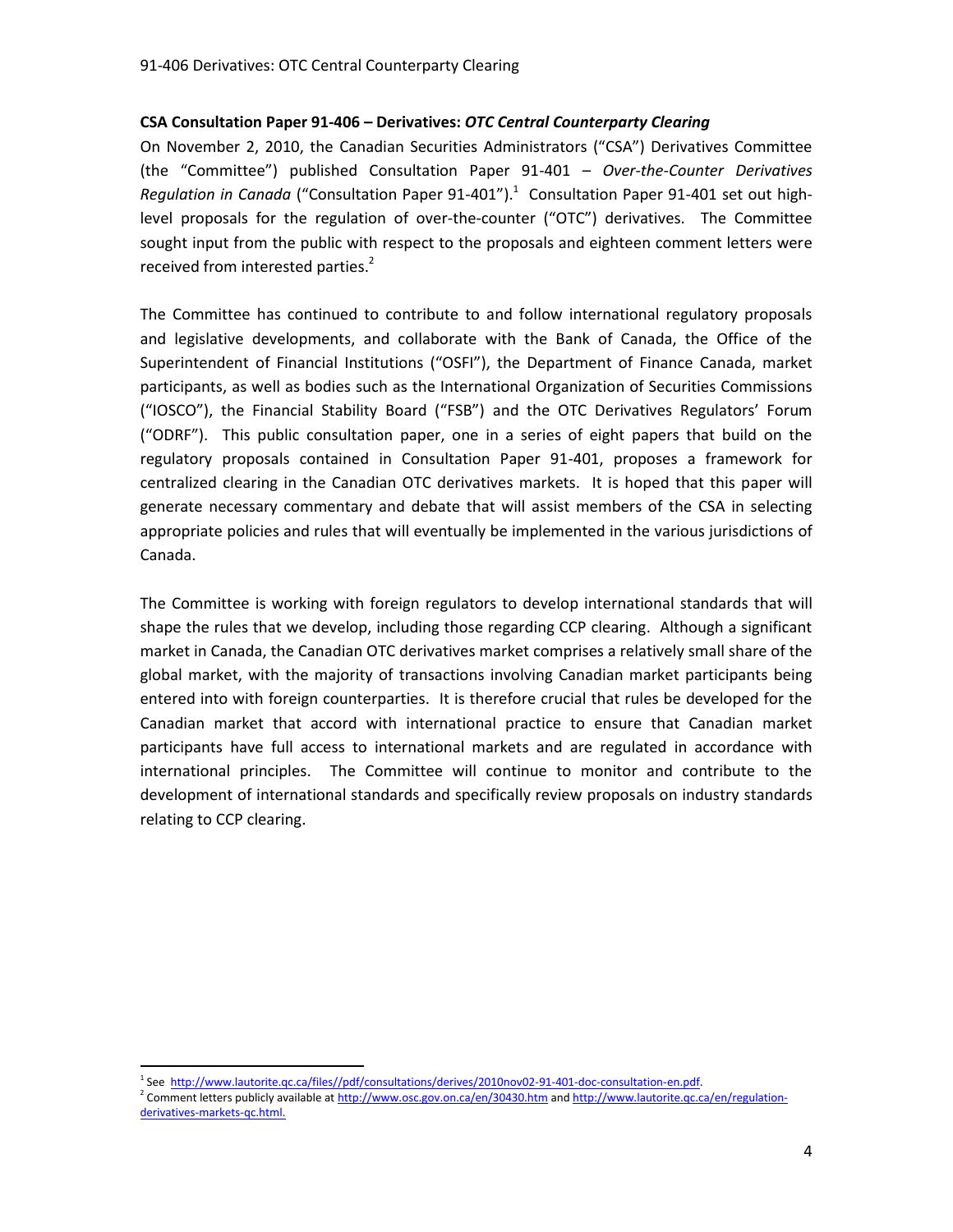# **Executive Summary**

The adoption of requirements relating to CCP clearing will be a key element in addressing the reform of financial markets in Canada. The introduction of requirements for CCP clearing of previously bilaterally cleared or uncleared derivatives transactions will not only greatly enhance the transparency of markets for regulators, but will also enhance the overall mitigation of risks. We include below a summary of the Committee's recommendations for CCP clearing:

## **Mandatory clearing requirements**

In order to achieve Canada's G-20 commitments, and in accordance with international standards guidance from IOSCO and the FSB, the Committee proposes that CSA members take the necessary steps to make the CCP clearing of eligible OTC derivatives mandatory.

a) The Committee proposes that regulations be adopted requiring CCPs to submit derivatives or categories of derivatives for regulatory review to determine whether the instrument is eligible for CCP clearing and a possible determination that they be subject to a requirement to be centrally cleared by all market participants that are not exempt from the mandatory clearing requirement.

b) The coordinated development of procedures by CSA members will be a necessary first step in determining which OTC derivatives contracts can be centrally cleared and which of these must be centrally cleared, the factors relevant in those determinations and which participants must be required to clear their OTC contracts. In addition, CSA members will develop procedures for the recognition of CCPs and the approval of CCP rules and policies. All will be in accordance with international best practices.

c) Canadian market regulators should adopt a 'bottom-up approach' where OTC derivatives are submitted by a CCP to a market regulator . The market regulator will determine which derivatives will be eligible for CCP clearing and which of those will be subject to mandatory CCP clearing. In conjunction with this approach, the Committee recommends the use of the 'top down approach', a process where CSA members have the power to identify those OTC derivatives that have not been submitted by a CCP in the bottom-up approach but which nonetheless should be subject to mandatory CCP clearing.

d) Co-ordinated CSA regulations should establish the processes to be followed and the criteria that will be used in determining if a derivative should be subject to mandatory CCP clearing. The Committee believes that the evaluation processes should include a public comment period.

e) The Committee believes that a sixty-day public comment period will allow for sufficient time to provide feedback. A communications protocol should be established among CSA members to assist in the harmonization process.

f) A register for those derivatives determined to be subject to mandatory CCP clearing should be established and the information be publicly available.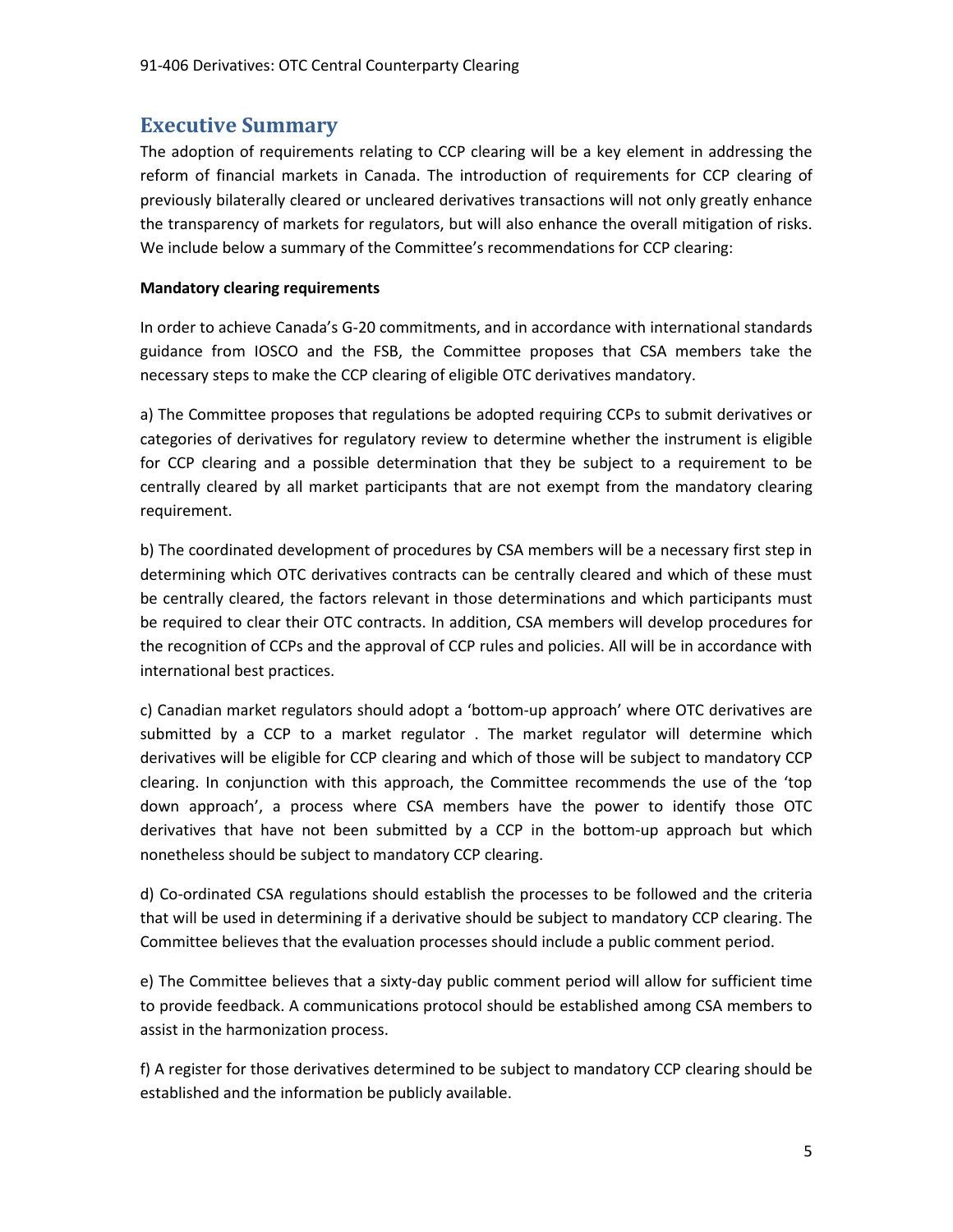## **Back-loading of pre-existing transactions**

The Committee proposes that market participants be required to centrally clear new OTC derivative transactions that regulators have determined to be subject to a CCP clearing obligation. Derivatives transactions entered into before the regulations are in effect (preexisting transactions) and which are not cleared through a CCP could be novated to the CCP at a later date (back-loading). The Committee believes that:

a) the back-loading of pre-existing transactions should be done on a voluntary basis. However, when such transactions are subject to novation or assigned, effectively becoming new trades, they should be subject to any clearing obligation, and that

b) market regulators should conduct a review using information from trade repositories and other sources to determine whether additional back-loading obligations are appropriate to address existing risks. This analysis will be completed once sufficient trade repository data is available.

## **Clearing timeframes**

For voluntarily cleared derivatives, that is, OTC derivative trades *not* executed on an approved trading venue and not subject to mandatory clearing, the Committee recommends their prompt submission to the CCP (no later than the close of business on the day of execution.)

If a derivative which is subject to a clearing obligation is traded on a recognized trading venue, the counterparties must submit the trade as soon as possible.

## **Intra-group Transactions**

The Committee will not be recommending a broad exemption for intra-group transactions based on the risks to the overall market and third parties resulting from such an exemption. The Committee does ask for comments on intra-group transactions.

## **Recognition of Central Counterparties**

Canadian market regulators should recognize and regulate CCPs. This oversight would include the acceptance or rejection of rules and procedures, the application of terms and conditions to such rules, including the CCPs risk management model, as well as the review of regular CCP fillings and financial statements, and the performing of regular and ad hoc inspections.

#### **Governance**

CCPs must adopt corporate governance policies to ensure that conflicts of interest are managed and that the board of directors includes independent representation. CCP Boards must establish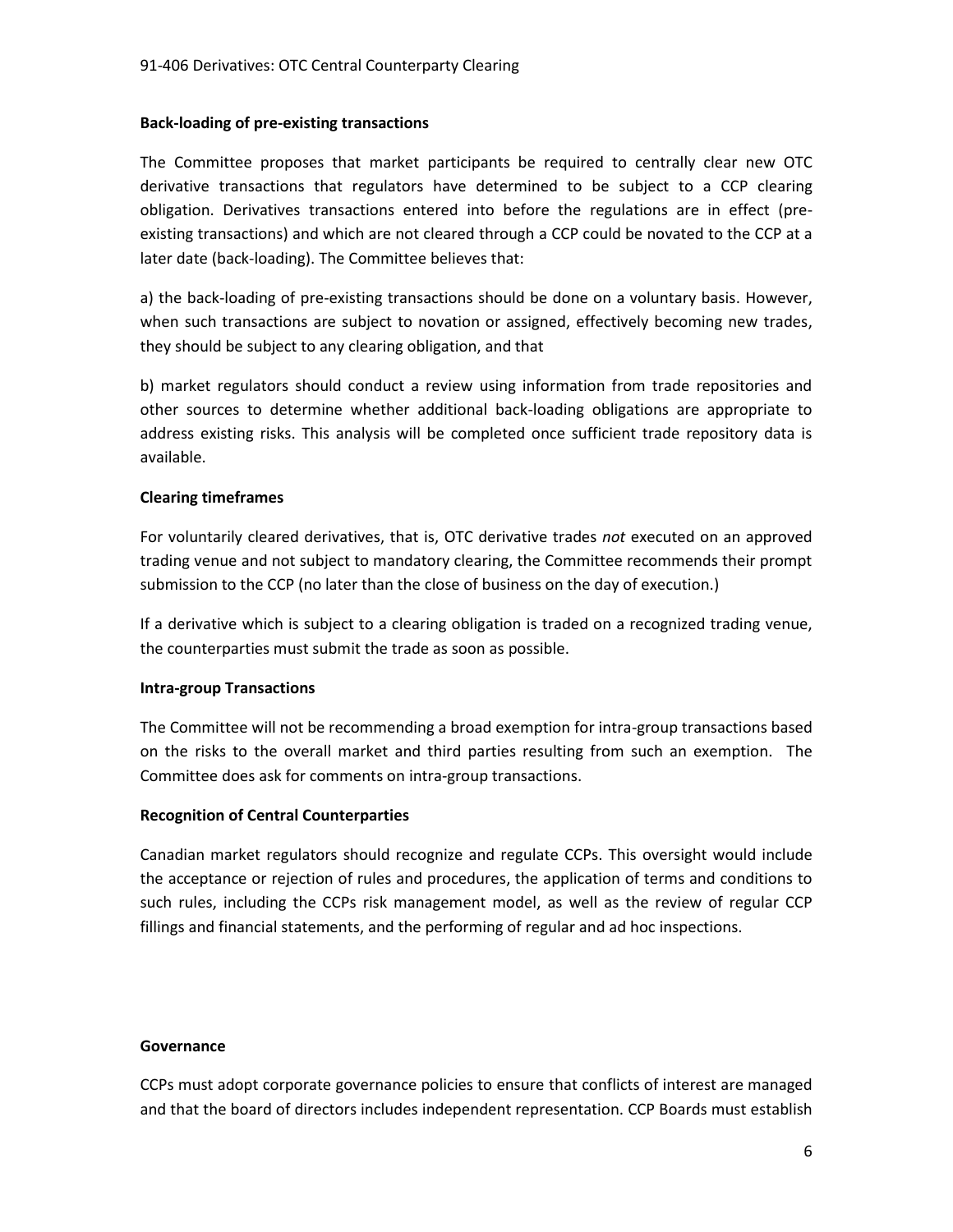committees with appropriate structure and mandates to play key roles in the governance of the CCP.

### **Fees**

Clearing and other fees must be fully transparent to clearing members, customers and regulators as well as to the public.

## **Participant Access**

CCPs should develop robust access requirements to ensure that clearing members do not bring undue risk to the CCP and are able to fulfill their obligations, but which do not impose access restrictions for non-competitive ends. At the same time such rules should not unreasonably prohibit, condition, or limit access to the services offered by the CCP. The access policy should consider a potential clearing member's ability to meet its financial and operational responsibilities arising from its relationship with the CCP.

## **Open Access to Trading Platforms**

Regulation should require the development of policies by CCPs to facilitate open access to trading platforms. Such policies should not unreasonably prohibit or limit access to the CCP regardless of how or where a transaction is executed. CCP access requirements should not result in a competitive advantage to any trading platform.

## **CCP Rules**

The CCP's rule book and procedure framework, including default procedures, must be clear and comprehensive. Both market regulators and participants must have certainty that such rules will be followed during periods of market stress. CCP rules should clearly define and limit the range of circumstances in which it has the ability to invoke emergency powers ensuring that participants understand and manage the risk and cost associated with their participation in the CCP. In particular:

a) CCPs should ensure compliance with published default procedures in all situations and have processes in place to monitor compliance and deal with situations of non-compliance. A mechanism for appeals from CCP decisions should also exist.

b) CCPs must put in place a process for the adoption of rules, including their submission for regulatory, board and, where necessary, member approval.

c) Regulators of both domestic and foreign CCPs should develop and commit to clear cooperative oversight arrangements that deal with the regulation of CCPs subject to multijurisdictional regulation. Such protocols should clarify the role of regulators in monitoring and directing the governance model, the rule-making process and the operations of a CCP. They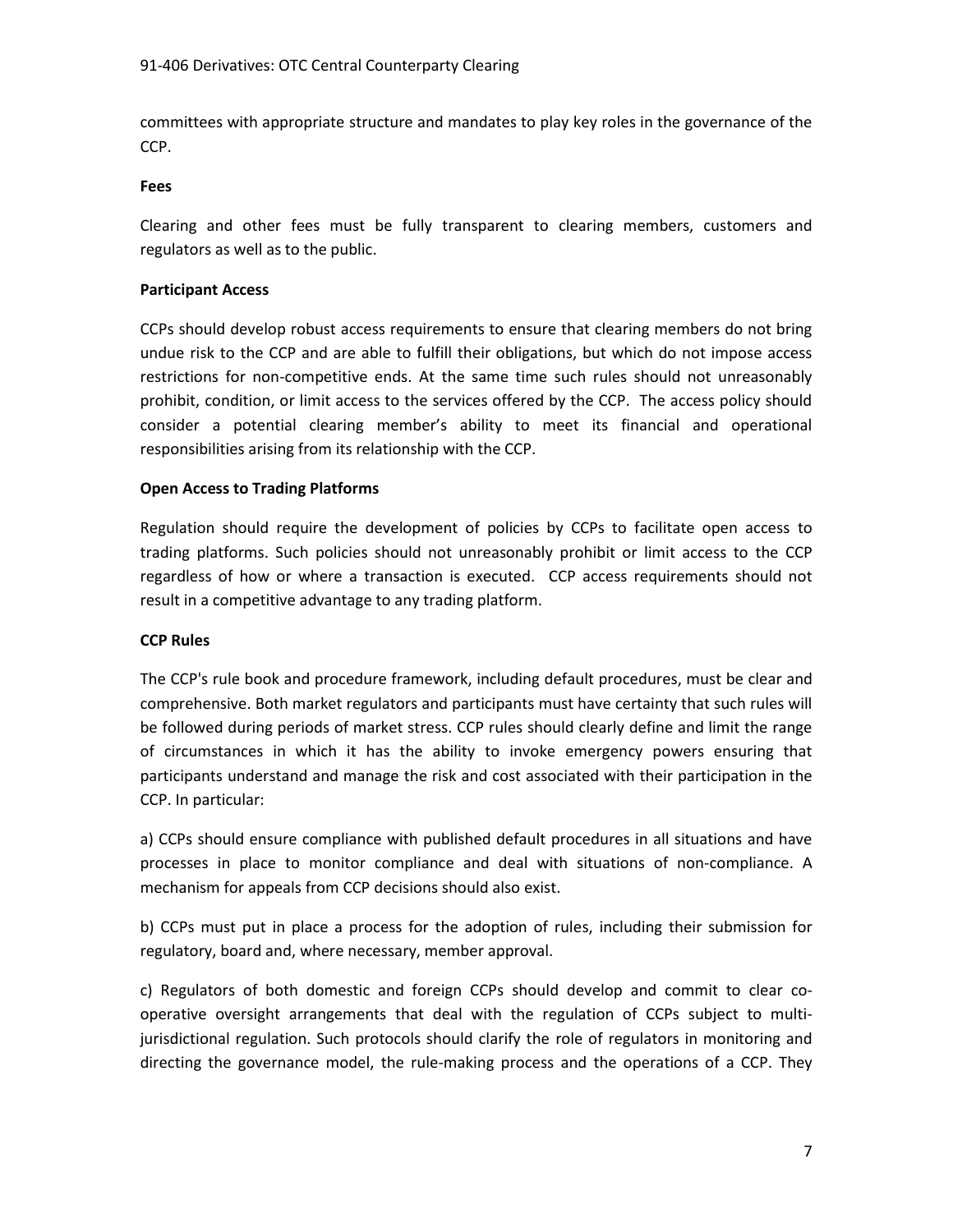should also clarify the rights and responsibilities of all relevant regulators and their ability to take steps in addressing issues of a local public interest.

## **Risk Management**

Regulations should be developed requiring that CCPs develop and implement a robust risk management program in accordance with international best practices and the FMI Principles. These programs should be fully transparent to regulators, clearing members and other relevant stakeholders. Specific requirements include that a CCP:

a) Have in place an effective, multi-level contingency structure that includes accurate liquidity analysis and member margining, a default waterfall that sets out clearly the funding events that will occur in the case of a member default and the contributions that will be required of members and the CCP's own capital (if any) and any further financial backstops or insurance that can be accessed;

b) Conducts a full analysis of all relevant risks and has in place appropriate risk management procedures, such as margin and haircut adjustments;

c) Impose risk limits on individual clearing members;

d) Inform its regulator or regulators when a clearing member is at risk of default and when any default procedures are triggered;

e) Undertake periodic testing and reviews of its clearing systems, including models and default procedures, and of clearing member procedures and systems. These tests should involve extreme but plausible market conditions;

f) Maintain and utilize accurate pricing and valuation procedures;

g) Maintain and utilize product approval procedures to ensure that new clearing products do not bring undue risk to the CCP and its members;

h) Have a chief risk officer who is responsible for the implementation of risk management procedures and who reports to the CCP's board of directors or risk management committee, as appropriate;

i) Subject risk management models, including those for valuation and margin calculations, to independent review and validation;

j) Provide regulators with periodic reports relating to the risks applicable to the CCP and a description of how such risks are managed; and

k) Provide regulators with financial reports relating to the CCP, which should include aggregated risk exposures.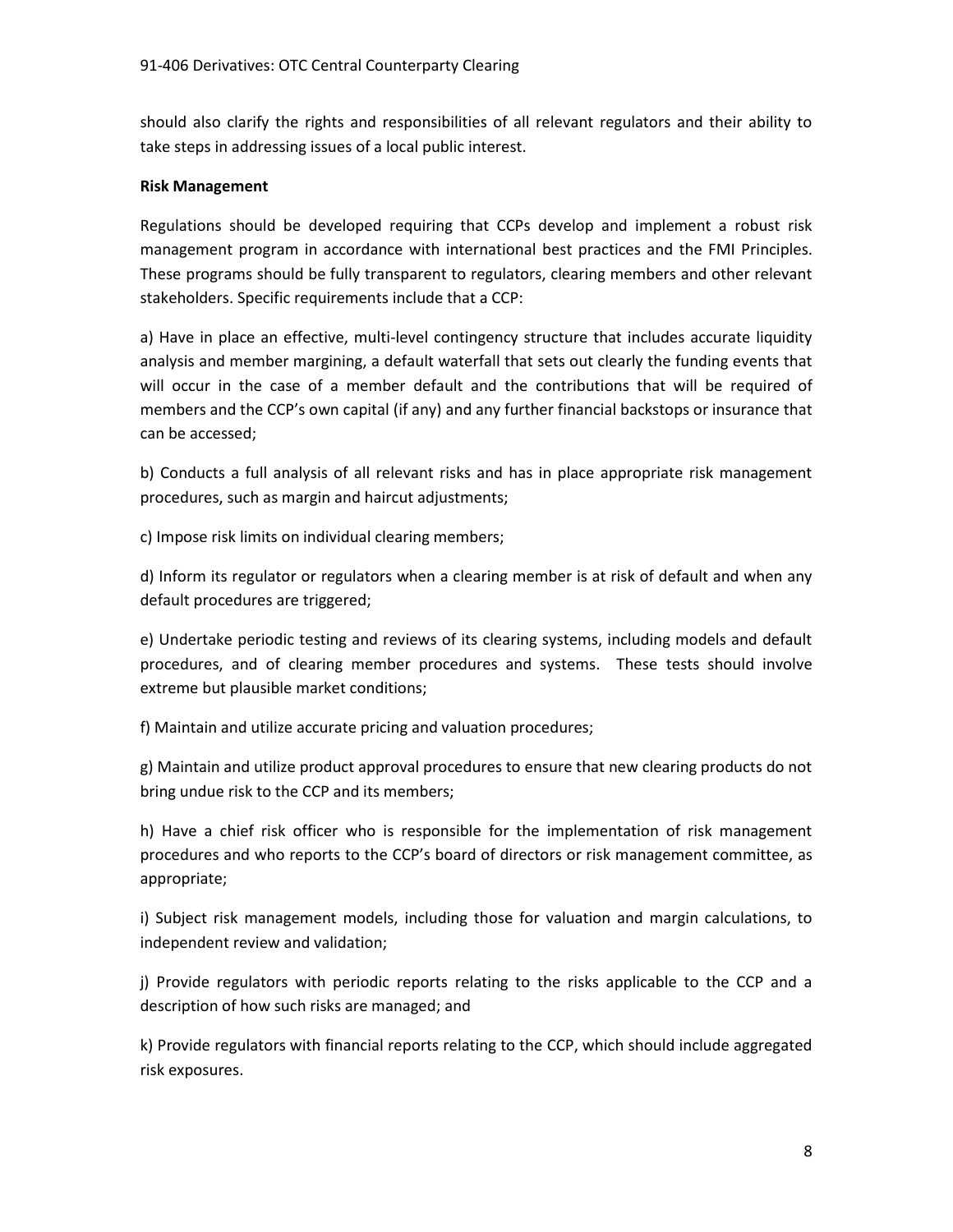## **Systems and Technology**

The Committee believes that regulations for CCPs in Canada should require a program of risk analysis and oversight in order to identify and minimize the sources of operational risk, particularly in regards to systems and technology. The development of appropriate controls to ensure that systems are reliable, secure and have adequate scalability should be required.

## **Reporting**

The Committee recommends that each CSA jurisdiction seek the legislative authority to require the CCP to transmit to regulators the information required for oversight purposes. This will include the frequency and format of the information required.

## **Foreign-based CCPs and Regulatory Co-operation**

As a majority of counterparties to derivatives trades entered into by Canadian participants are resident outside of Canada, it is clear that Canadian market participants will require access to foreign CCPs to clear at least some OTC derivatives transactions. The Committee believes that the review and recognition (or exemption from recognition) of foreign-based CCPs is a priority to ensure that Canada meets its G20 commitments.

## **Comments and Submissions**

The Committee invites input on the issues outlined in this public consultation paper. You may provide written comments in hard copy or electronic form. The committee understands that some market participants were waiting to read the clearing paper before sending comments on end-user exemptions, the committee will welcome all end-user exemption comments with respect to clearing.

The comment period expires September 21, 2012.

The Committee will publish all responses received on the websites of the Autorité des marchés financiers (www.lautorite.qc.ca) and the Ontario Securities Commission (www.osc.gov.on.ca).

Please address your comments to each of the following:

Alberta Securities Commission Autorité des marchés financiers British Columbia Securities Commission Manitoba Securities Commission New Brunswick Securities Commission Nova Scotia Securities Commission Ontario Securities Commission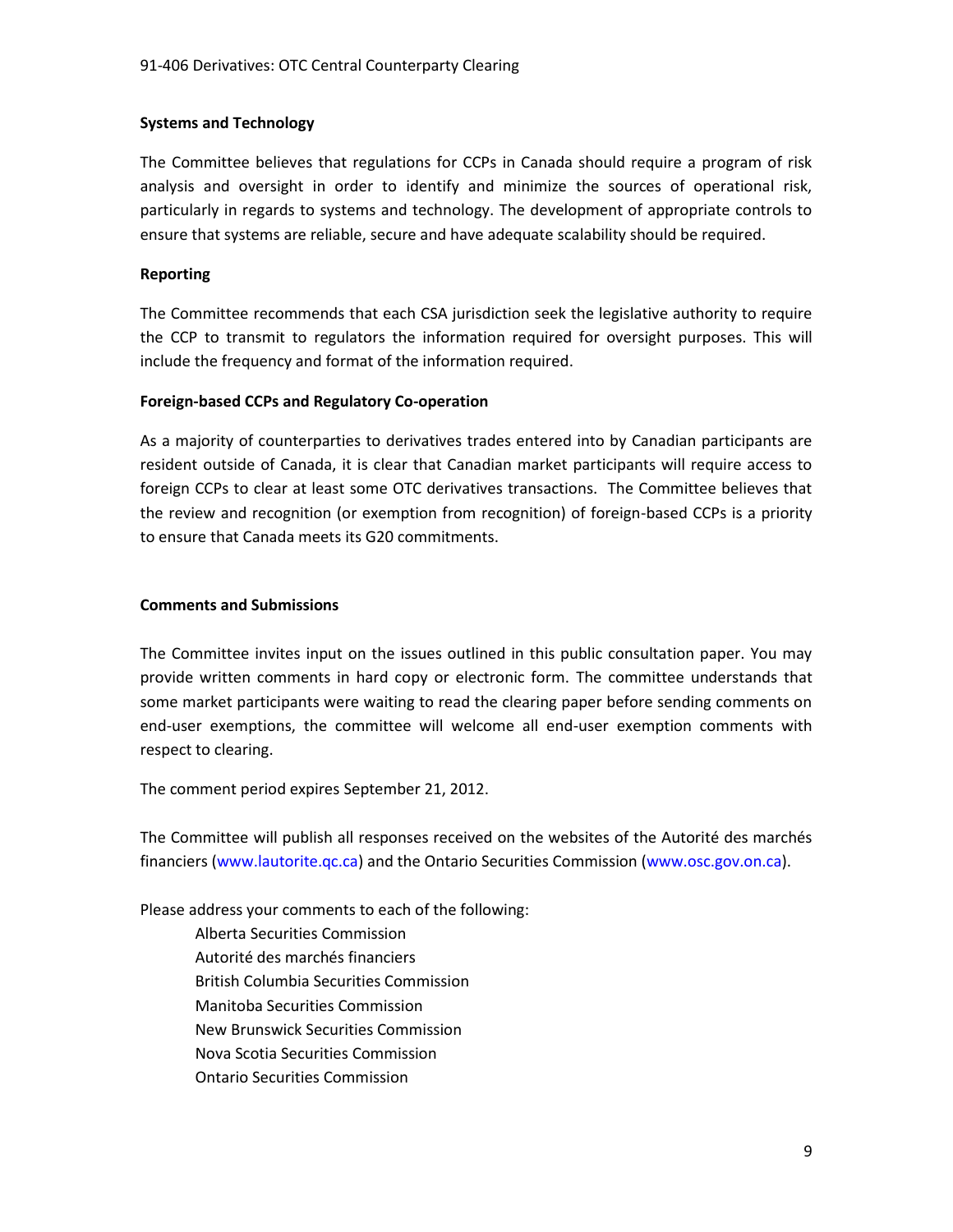Please send your comments only to the following addresses. Your comments will be forwarded to the remaining jurisdictions:

John Stevenson, Secretary Ontario Securities Commission 20 Queen Street West Suite 1900, Box 55 Toronto, Ontario M5H 3S8 Fax: 416-593-2318 E-mail: [jstevenson@osc.gov.on.ca](mailto:jstevenson@osc.gov.on.ca)  Me Anne-Marie Beaudoin, Corporate Secretary Autorité des marchés financiers 800, square Victoria, 22e étage C.P. 246, Tour de la Bourse Montréal, Québec H4Z 1G3 Fax : 514-864-6381 E-mail: [consultation-en-cours@lautorite.qc.ca](mailto:consultation-en-cours@lautorite.qc.ca)

**Questions**  Please refer your questions to any of:

Derek West Chairman, CSA Derivatives Committee Director, Derivatives Oversight Autorité des marchés financiers 514‐395‐0337, ext 4491 [derek.west@lautorite.qc.ca](mailto:derek.west@lautorite.qc.ca)

Kevin Fine Director, Derivatives Branch Ontario Securities Commission 416‐593‐8109 [kfine@osc.gov.on.ca](mailto:kfine@osc.gov.on.ca)

Doug Brown General Counsel and Director Manitoba Securities Commission 204‐945‐0605 [doug.brown@gov.mb.ca](mailto:doug.brown@gov.mb.ca)

Susan Powell Senior Legal Counsel New Brunswick Securities Commission 506-643-7697 [susan.powell@nbsc-cvmnb.ca](mailto:susan.powell@nbsc-cvmnb.ca)

Michael Brady Senior Legal Counsel British Columbia Securities Commission 604‐899‐6561 [mbrady@bcsc.bc.ca](mailto:mbrady@bcsc.bc.ca)

Debra MacIntyre Senior Legal Counsel, Market Regulation Alberta Securities Commission 403-297-2134 [debra.macintyre@asc.ca](mailto:debra.macintyre@asc.ca)

Abel Lazarus Securities Analyst Nova Scotia Securities Commission 902-424-6859 [lazaruah@gov.ns.ca](mailto:lazaruah@gov.ns.ca)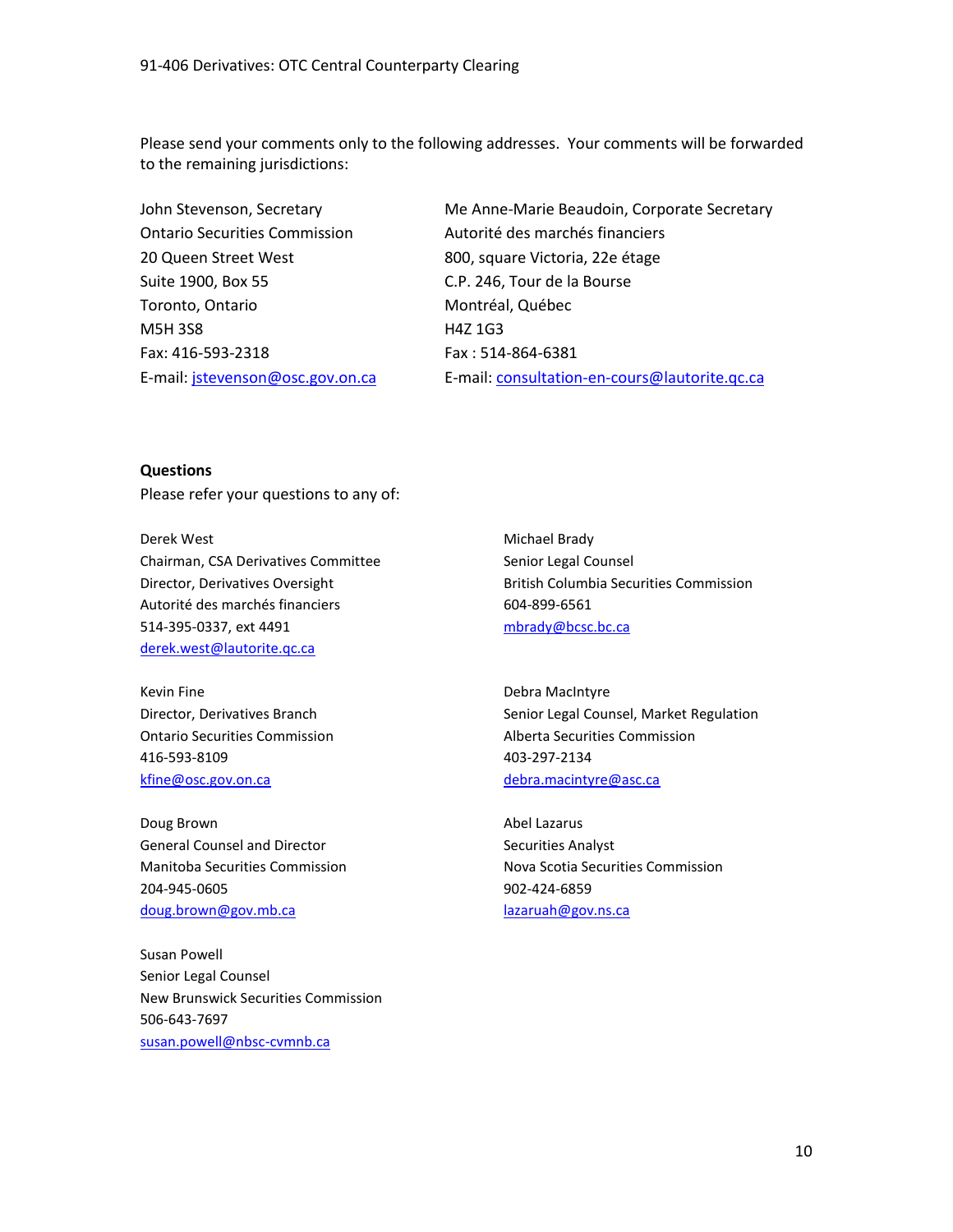# <span id="page-11-0"></span>**1. Introduction**

In September 2009, the G20 called for the improvement of the global financial markets and its members committed themselves to reforming financial markets and their oversight by the end of 2012 ("G20 Commitments"). As discussed in *Consultation Paper 91-401 on Over-the-Counter Derivatives Regulation in Canada* ("Consultation Paper 91-401"),<sup>3</sup> much international cooperative work has been undertaken through groups such as the Financial Stability Board ("FSB"), the International Organization of Securities Commissions ("IOSCO"), the Committee on Payment and Settlement Systems ("CPSS") and the OTC Derivatives Regulators' Forum ("ODRF"). $^4$ 

This paper describes the Committee's proposals relating to CCP clearing of OTC derivatives. The paper starts by describing mandatory CCP clearing and approaches for determining the derivatives to which the mandatory CCP clearing obligation would apply. As well, the paper discusses issues of back loading pre-existing trades, timeframes for CCP clearing and the recognition of counterparties. The paper incorporates and requires compliance with CPSS-IOSCO's *Principles for Financial Market Infrastructures* (the "FMI Principles") particularly in the areas of governance, CCPs' fees, access, risk management and systems and technology. Finally, asset protection, trade reporting, regulatory cooperation over foreign based CCPs and infrastructure are highlighted. The Committee encourages market participants and the public to submit comment letters addressing specific questions as well as any other issue or question raised by this consultation paper.

# <span id="page-11-1"></span>**2. Mandatory CCP Clearing**

 $\overline{\phantom{a}}$ 

In 2009, the G20 leaders agreed that all standardized OTC derivatives should be centrally cleared by the end of 2012. In a CCP model, after a trade is executed, either directly between two counterparties or on an exchange or electronic trading platform, the CCP becomes the counterparty to each of the contract participants. Clearing OTC derivatives through a CCP will result in more effective management of counterparty credit risk, thus mitigating the effects if one of the counterparties does not fulfill its obligations. It is the G20's belief, one that is shared by many market regulators, that CCP clearing can contribute to the stability of our financial markets and reduce market risk. Many derivatives have and will continue to evolve from customized contracts traded in a purely OTC, bilateral market to standardized contracts that are centrally cleared and, perhaps, negotiated on an electronic trading platform.<sup>5</sup> Further incentives to centrally clear will also be created for prudentially regulated entities under the new Basel III regulatory capital framework. This process is not straightforward, however, and competing

<sup>3</sup> Se[e http://www.lautorite.qc.ca/files//pdf/consultations/derives/2010nov02-91-401-doc-consultation-en.pdf.](http://www.lautorite.qc.ca/files/pdf/consultations/derives/2010nov02-91-401-doc-consultation-en.pdf) 

<sup>4</sup> Monitoring and coordinating the implementation of OTCD reforms are being carried out by the FSB, in co-operation with IOSCO and the Committee on Payment and Settlement Systems. See *Implementing OTC Derivatives Market Reforms*, October 2010 ("FSB Implementing Reforms") [http://www.financialstabilityboard.org/publications/r\\_101025.pdf](http://www.financialstabilityboard.org/publications/r_101025.pdf) and *Overview of Progress in the Implementation of the G20* 

Recommendations for Strengthening Financial Stability, Report of the Financial Stability Board to G20 Leaders, November 2011 [http://www.financialstabilityboard.org/publications/r\\_111104.pdf.](http://www.financialstabilityboard.org/publications/r_111104.pdf).

<sup>&</sup>lt;sup>5</sup> The Committee will be publishing a consultation paper on trading in the months to come.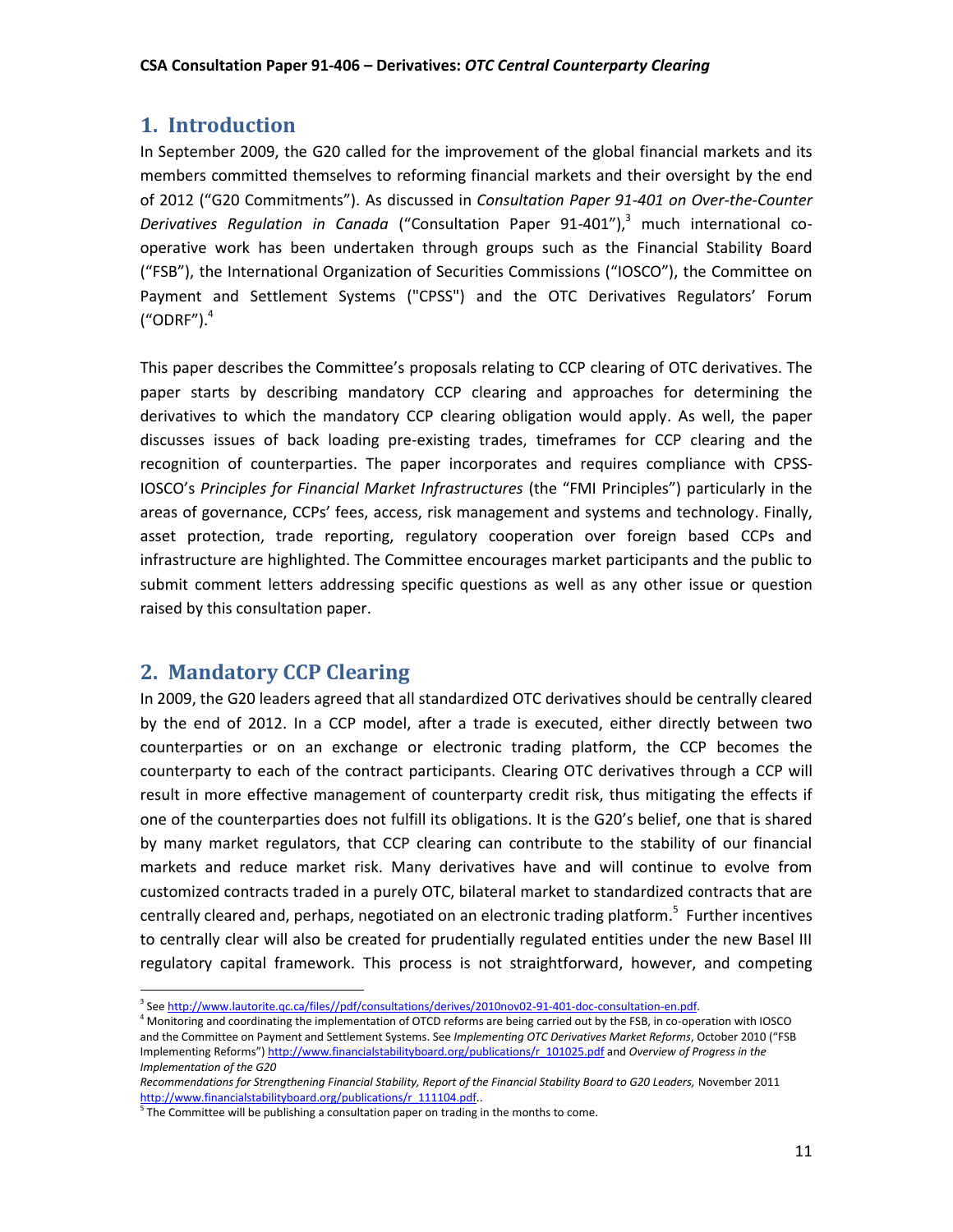market interests can affect this progression. Therefore, members of the G20, including the US and the European Union (EU),  $6$  have required or will require that standardized derivatives be centrally cleared through regulatory requirements.

In response to Consultation Paper 91-401, commenters supported mandatory CCP clearing of OTC derivatives that are eligible for CCP clearing, while expressing concerns with respect to which OTC derivatives contracts should be subject to this requirement.

The Canadian Bankers Association ("CBA") "*endorses the CSA's recommended approach to implement mandatory clearing of OTC derivatives that are determined to be appropriate for clearing and capable of being cleared."<sup>7</sup>* The International Swaps and Derivatives Association ("ISDA") "*strongly agree with the approach to implementing mandatory clearing of derivatives*  trades that are appropriate for clearing"<sup>8</sup> but also recommend "an extended period between a *CCP being given permission to clear a product and clearing becoming mandatory on that product."*

TMX Group concurred:

*We agree with the recommendations to implement a mandatory requirement for centralized clearing of OTC derivatives. The micro (or firm) level benefits of central clearing for OTC derivatives, including capital, collateral and operational efficiencies, and the macro (or systemic) level benefits, including systemic risk management, will greatly improve the resilience of the Canadian financial system and improve the overall efficiency of these markets.<sup>9</sup>*

Several commenters agreed that there are benefits to CCP clearing arrangements; however they felt that the additional burdens<sup>10</sup> of posting margin<sup>11</sup> could deter market participants from using derivatives for risk management purposes, particularly for life insurers, managed funds and commercial end users of derivatives.

The Mouvement Desjardins made the following comment regarding hedge accounting:

 $\overline{\phantom{a}}$ <sup>6</sup> Australia is proposing to set up legislation to mandate CCP clearing of OTC derivatives, but enact mandates through regulation only if necessary. In the March 2012 report by their council of regulators (*[OTC Derivatives Market Reform Considerations](http://www.treasury.gov.au/~/media/Treasury/Publications%20and%20Media/Publications/2012/CFR%20report%20on%20over%20the%20counter%20derivatives/Downloads/PDF/CFR%20Report.ashx)*), Australia's council of financial regulators stated that the capital incentives should be sufficient to encourage central clearing, but that they will monitor developments closely to see if mandates are necessary. Other countries such as Argentina have indicated that they do not feel their OTC derivatives markets are significant enough to warrant legislation.

 $^7$  Canadian Bankers Association Comment Letter to the CSA, 2011. ("CBA Comment Letter").

 $^8$  ISDA comment letter to the CSA, January 14, 2011 ("ISDA Comment Letter").

<sup>&</sup>lt;sup>9</sup> TMX comment letter to the CSA. Toronto, Ontario, 24 January 24, 2011.

<sup>&</sup>lt;sup>10</sup> In bilateral contracts between a financial institution ("FI") and a non financial institution, the FI may extend credit without collateral arrangements to its client to cover initial margin. The cost associated with obtaining credit will be priced into the derivatives contract, but it may not be transparent to the client that there is a credit arrangement behind their trade. Mandated CCP clearing could result in increased collateral requirements, as the client will now be responsible for meeting initial and variation margin.

 $11$  Initial margin in a CCP clearing environment is typically posted in the form of cash or highly -liquid securities – a narrower range of collateral than that typically accepted in a bilateral clearing environment. This could be a significant issue for participants such as insurers and long-only asset managers who are accustomed to posting collateral in a broader range of securities.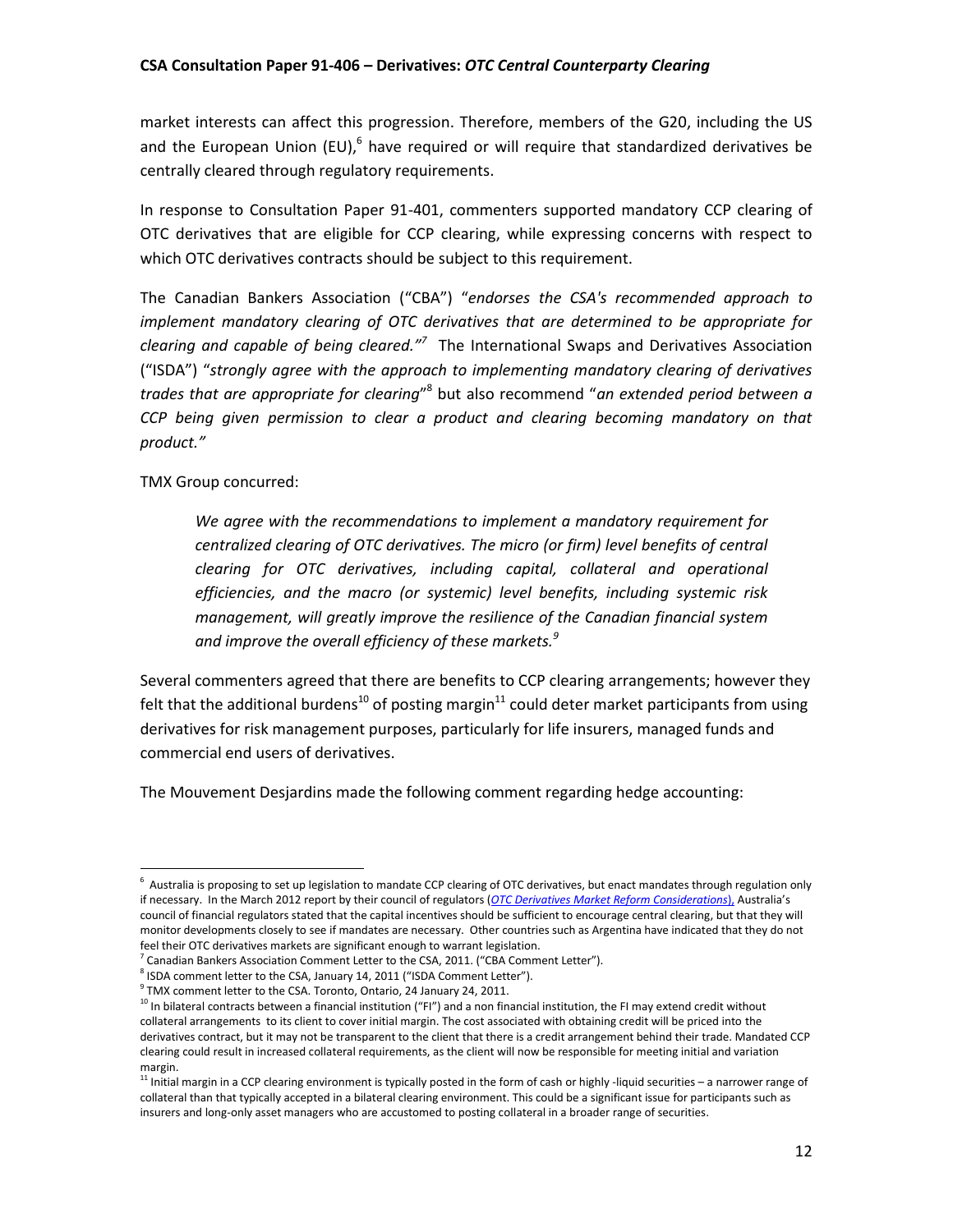[Translation] *In addition, regulators should consider the accounting rules that reserve favourable treatment for customized risk management transactions. Mandatory clearing and standardization of OTC derivatives should not result in increased volatility in users' financial statements.<sup>12</sup>*

Despite the commenters' support of CCP clearing, a variety of valid concerns were expressed. These concerns will be addressed throughout the paper and the Committee will consider them when developing rule and exemption proposals for CSA consideration.<sup>13</sup>

To increase transparency and reduce systemic risk, market regulators and financial market infrastructures will implement requirements that will result in changes to some current practices, changes which may result in increased costs. On the other hand, it is conceivable that savings from netting at a CCP could decrease the margin costs.

# <span id="page-13-0"></span>**2.1 Committee Recommendations**

After reviewing comment letters that were submitted in response to Consultation Paper 91-401, the Committee proposes that Canadian market regulators take the necessary steps to make mandatory the CCP clearing of eligible OTC derivatives. The Committee also recommends that the CSA members adopt rules and procedures for:

- the determination of which OTC derivatives contracts are eligible to be centrally cleared and which of these should be subject to mandatory CCP clearing, including a description of the factors relevant to such a determination;
- the determination of which participants should be required to clear their OTC derivatives contracts;
- the recognition of CCPs; and
- the approval of CCP rules, procedures and policies in relation to the clearing of OTC derivatives contracts.

# <span id="page-13-1"></span>**3. Derivatives subject to a Mandatory Clearing Requirement**

The Committee believes that the benefits of centralized clearing, including the reduction of counterparty risk and increased regulatory transparency, justify to the extent practical mandatory CCP clearing of the broadest array of OTC derivatives. However, it is evident that some OTC derivatives will continue to be customized, and thus non-standardized, to allow for an effective hedge of a market participant's risks. These derivatives, by their nature, will be so illiquid that to impose a CCP clearing obligation for them would result in either the CCP being subject to unacceptable risk or require the CCP to impose substantial margin requirements, which in turn will cause the transaction to be prohibitively expensive to the counterparties

 12 Le Mouvement des caisses Desjardins comment letter 13 January 2011 ("Desjardins Comment Letter") .

<sup>13</sup> See Sectio[n 6](#page-25-1) *Exemptions from Central Clearing.*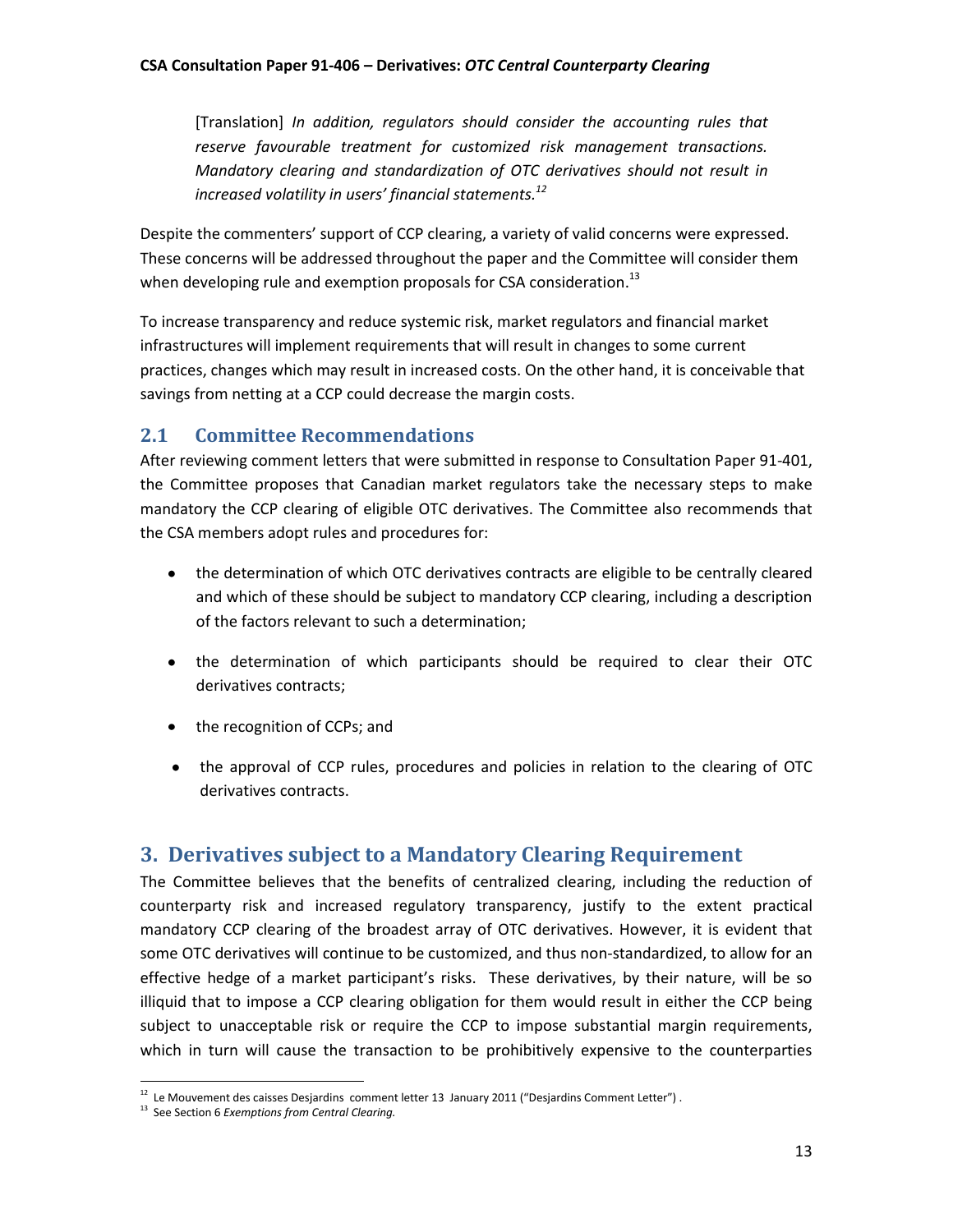involved. In either case, inefficiencies in the market will result, as a mandate to centrally clear highly customized derivatives would effectively ban their use. A process must therefore be developed to determine which products should be subject to a mandatory CCP clearing obligation.

The Committee is proposing a combination of two approaches: the bottom-up approach, which refers to a process through which OTC derivatives contracts that a CCP clears or proposes to clear are made subject to a mandatory CCP clearing requirement by a market regulator; and the top-down approach, which is the process by which a market regulator has the power to identify OTC derivatives contracts for which mandatory CCP clearing is desirable, irrespective of whether a CCP clears or proposes to clear such contracts. The bottom-up and top-down approaches are discussed in more detail in sections 3.1 and 3.2 below.

One of the key elements of the bottom-up approach is that a market regulator will receive applications for all OTC derivatives contracts that a recognized CCP clears or proposes to clear and will then assess whether a mandatory clearing obligation is suitable for such contracts.<sup>14</sup> In assessing whether an OTC derivatives contract is subject to a mandatory clearing obligation, a market regulator will consider, among other things, whether:

- $\bullet$ the contract is or can be sufficiently standardized to be cleared through a CCP,
- the underlying instruments or markets for the underlying instruments provide  $\bullet$ adequate pricing information,
- there is sufficient liquidity in the contract, and  $\bullet$
- $\bullet$ the contract would bring undue risk into a CCP.

In determining whether the implementation of a mandatory clearing requirement is appropriate, market regulators will also weigh the risk to the financial system if the OTC derivatives contract continued to be cleared and settled bilaterally against the risk that it would bring into the CCP if the derivatives contract were to be centrally cleared. For example, there may be a derivatives contract for which a CCP cannot manage the risk and is therefore not suitable for a mandatory clearing obligation. Market regulators should endeavour to achieve a net reduction of risk to the entire financial system.

*1. Standardization*

l

In its report, *FSB Implementing Reforms*, the FSB recommended that authorities develop incentives for market participants to use standardized OTC derivatives.

 $14$  As further noted below, this assessment is distinct from the rule adoption procedures for clearing new derivatives products on a CCP. Should the assessment not determine that the submitted derivative should be subject to mandatory clearing, the CCP will nonetheless be able to continue to offer the derivative for clearing on a voluntary basis, subject to the separate rule-adoption procedures.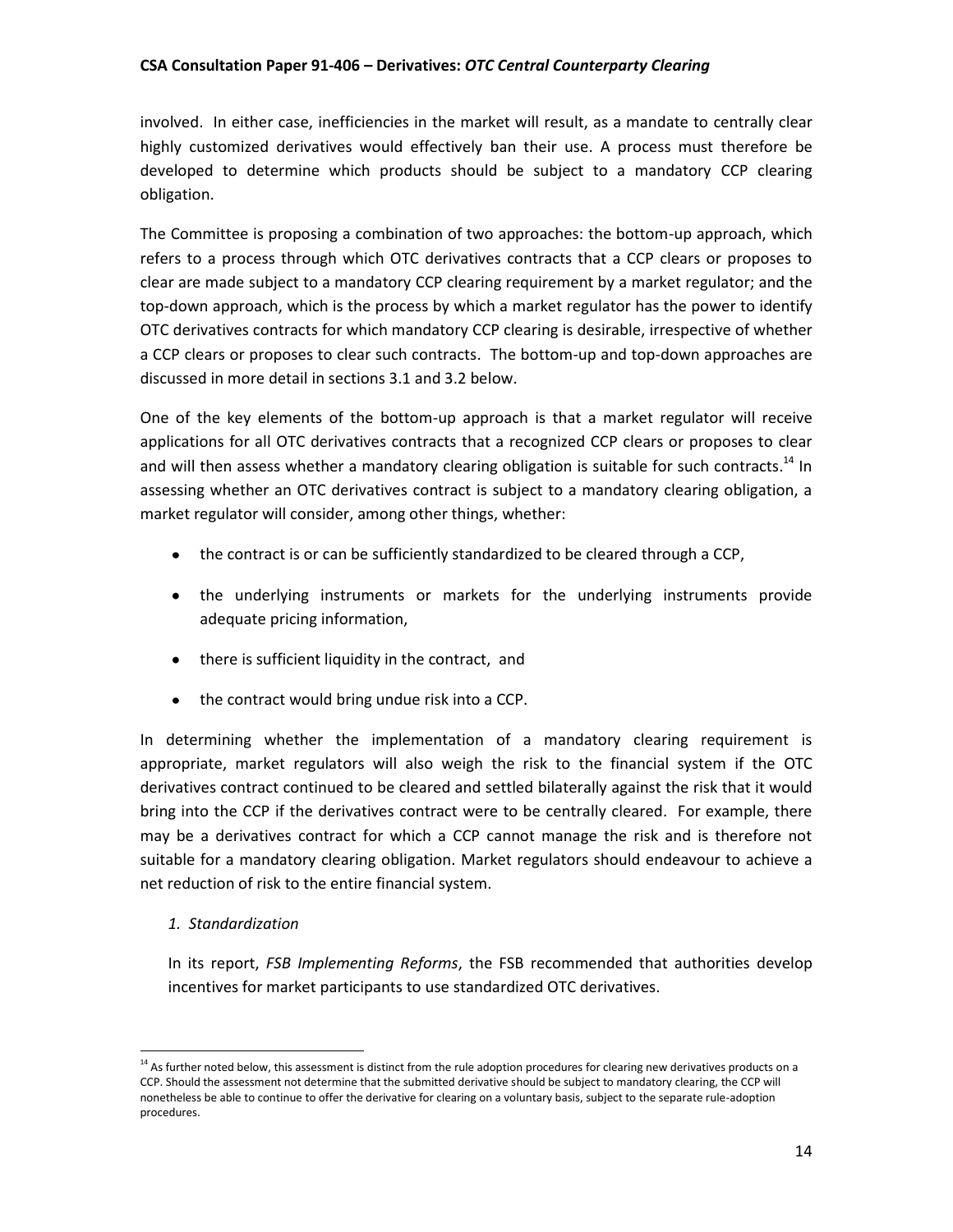*Standardization is a key condition for central clearing and trading on exchanges or electronic trading platforms, and also helps to facilitate greater market transparency. To promote the G-20's vision for greater use of these safer channels, authorities must ensure that appropriate incentives for market participants to use standardized products are in place. In particular, authorities should counter incentives that market participants may have to use nonstandardized products solely to avoid central clearing and trading requirements.<sup>15</sup>*

The Committee believes that several factors should be taken into consideration when determining the level of standardization of an OTC derivative contract. It is proposed that a product which uses standardized, widely-accepted and widely-used legal documentation, including standardized features and contractual terms should be reviewed to determine if it should be subject to mandatory clearing.

Consideration should also be given to the level of standardization of an OTC derivative contract's transaction process, i.e., whether the product supports straight-through processing, which is defined as the automation of the entire process from trade initiation to settlement (and often referred to as STP). STP reduces risk from the otherwise manuallyintensive nature of post-trade processing and the potential for significant market disruptions in closing out positions following a member default.<sup>16</sup>

Other factors for consideration include:

- whether the contract is traded on an electronic trading platform, and
- $\bullet$ whether conventions and standard industry practices are in place to address a contract's lifecycle events.

## *2. Adequate pricing information*

Transparency of transaction prices is required to support the risk management framework of the CCP. Historical pricing information, including pricing in all market conditions, is needed for determination of initial margin calculations. Current pricing information is important to allow the CCP to understand the changing risks related to a derivatives position as a result of market factors. Such information is also a necessary element of establishing variation margin requirements. Furthermore, a CCP should develop alternative pricing methods for instances where there is a disruption in standard pricing channels. Ultimately, the CCP should have access to sufficient data, the ability and the capacity to independently price such instruments.

 $\overline{\phantom{a}}$ 

<sup>&</sup>lt;sup>15</sup> FSB Implementing Reforms, page 3.

<sup>16</sup> For a discussion of Canadian STP initiatives, see *CSA Discussion Paper 24-401 on Straight-through Processing and Request for Comments*, Supplement to the Bulletin concerning securities of the Autorité des marchés financiers, 2004-06-11 vol. 1, No. 19, June 11, 2004 (Discussion Paper 24-401); and *CSA Notice 24-301—Responses to Comments Received on Discussion Paper 24-401 on Straight-through Processing, Draft Regulation 24-101 respecting Post-trade Matching and Settlement, and Draft Policy Statement to Regulation 24-101 respecting Post-trade Matching and Settlement*, Supplement to the Bulletin concerning securities of the Autorité des marchés financiers, 2005-06-11 vol. 2, No. 6, February 11, 2005 .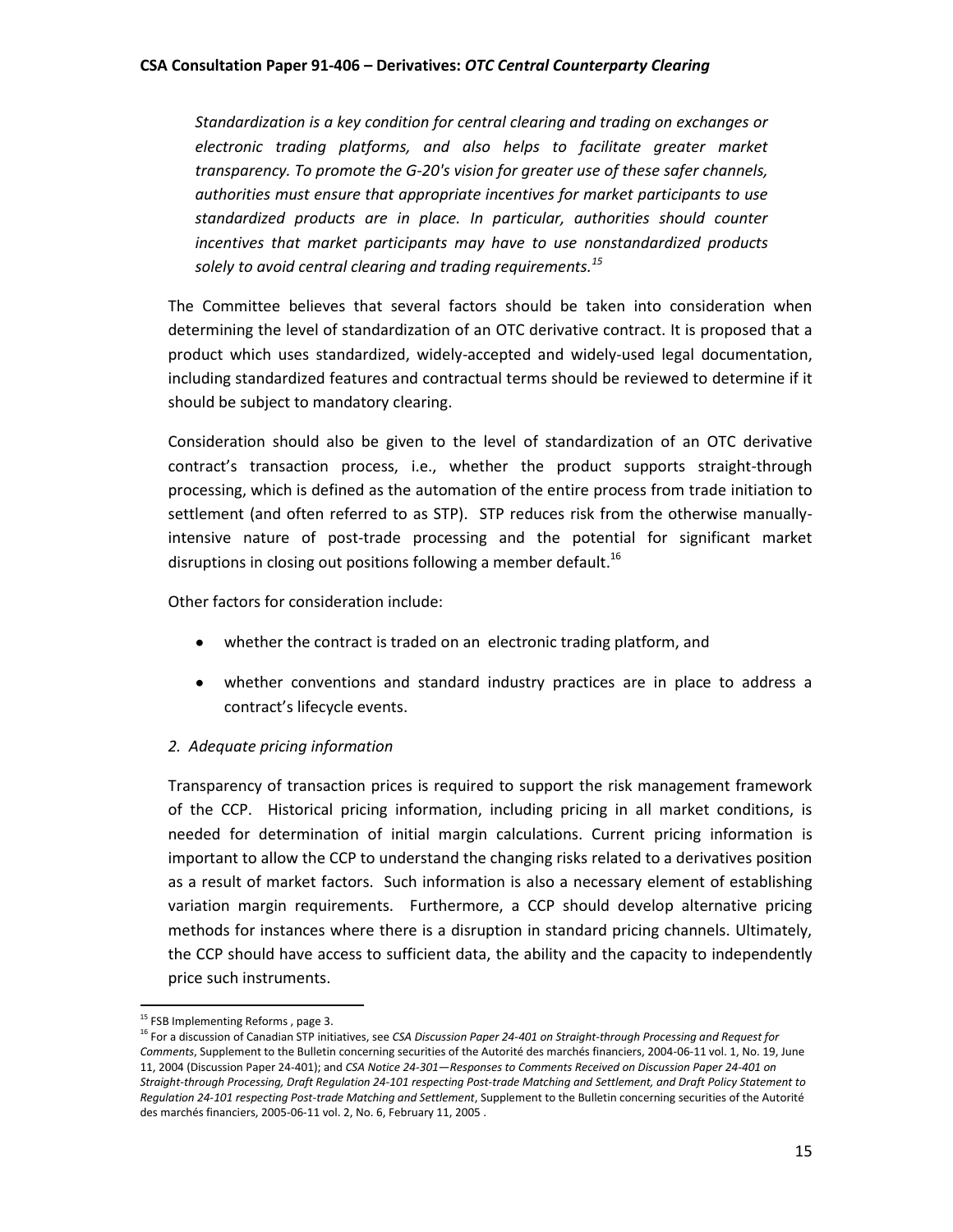## *3. Liquidity*

To be centrally cleared, a derivative contract must have sufficient liquidity to allow the CCP to manage its risks in the case of a participant's default. Where a default occurs, sufficient liquidity would give the CCP flexibility to port the participant's positions to another participant, to offset its exposure to the non-defaulting counterparty by entering into a contract with a new offsetting counterparty, or to liquidate the positions.

In response to Consultation Paper 91-401, ISDA commented that the sufficient liquidity criterion should be applied conservatively and recommended certain parameters for determining liquidity in a product:

*[W]e consider that the "sufficient liquidity" requirement ought to be applied very conservatively. We repeat the importance of this, as a CCP must calculate net margin each day and price availability is required to do this. In addition, since this requirement applies for the whole life of the trade price availability must be guaranteed in all market conditions, including stressed markets.*

*Further study is necessary to determine if there is sufficient liquidity with respect to each derivative asset class. Certain parameters for liquidity for each product are a minimum number of market makers, frequency of trading (daily) and depth of market (daily trading must be in sizes that are not insignificant). Some products may meet these requirements, or not, depending on tenor.*<sup>17</sup>

*4. Undue risk to the CCP*

The CCP must have the expertise and operational capacity to manage efficiently all the risks associated with the products that it clears. The CCP must have the necessary ability, technology and resources to manage the volume and size of contracts related to each product that will be cleared. The CCP must be able to determine if a derivative would bring undue risk to the CCP and should therefore not be cleared.

In response to Consultation Paper 91-401, one of the issues raised was the approach market regulators should adopt when considering which OTC derivatives would be appropriate for clearing. Several responses cited criteria that are broadly similar to those outlined above and in the *Dodd-Frank Wall Street Reform and Consumer Protection Act* ("Dodd-Frank Act"); <sup>18</sup> however some commenters raised additional factors to be considered. In its comment letter, the CBA supported the approach presented in Consultation Paper 91-401 but recommended a regulatory regime that is harmonized with international jurisdictions and one which includes consideration of the following additional factors:

<sup>17&</sup>lt;br><sup>17</sup> ISDA Comment Letter.

<sup>&</sup>lt;sup>18</sup> Dodd-Frank Act, Section 723 (h)(2)(D).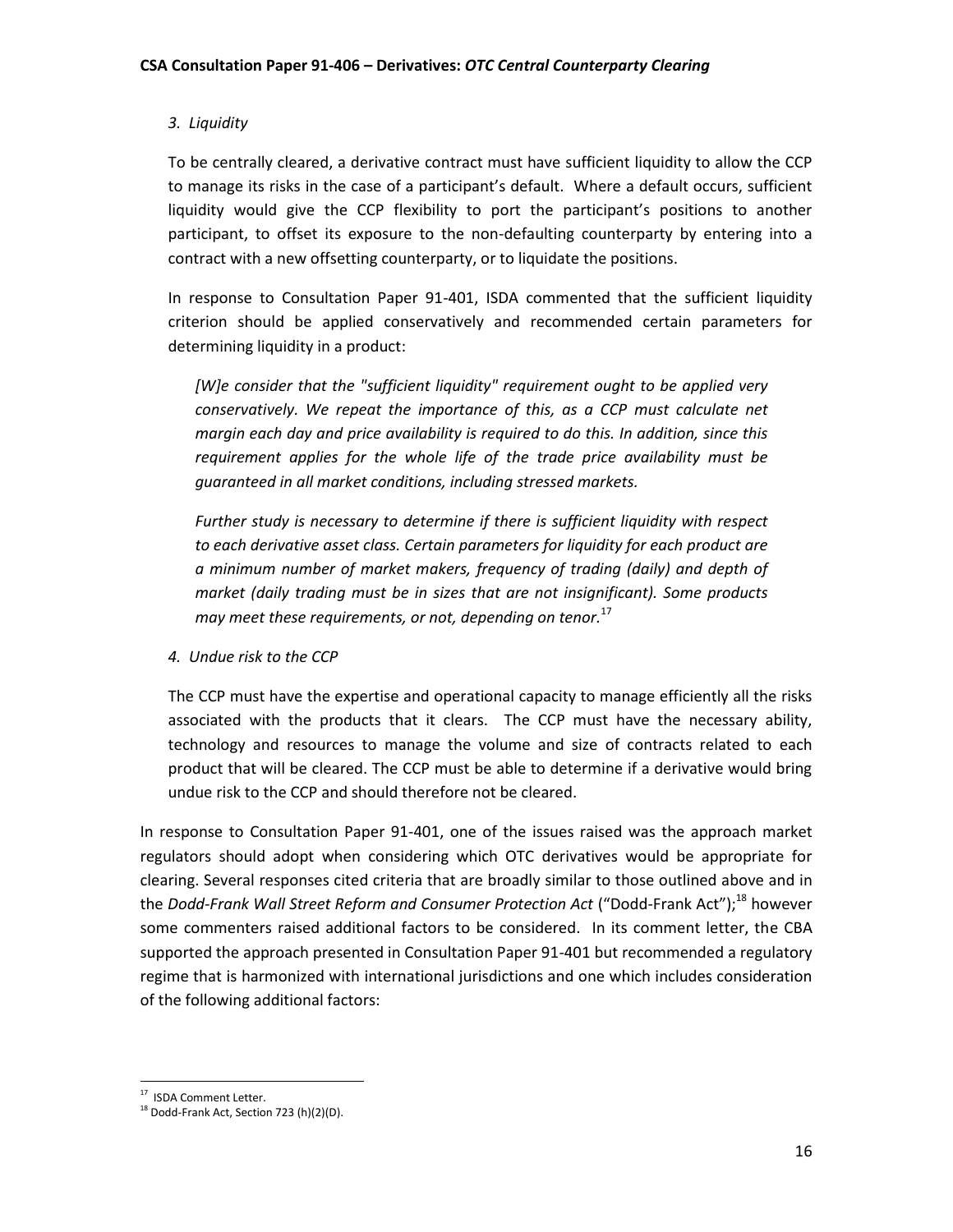*Given that a large portion of derivatives activity by Canadian financial institutions (except equity linked) occurs with foreign counterparties, coupled with the need to harmonize the Canadian derivatives regulatory regime with international jurisdictions, the evaluation criteria used to identify OTC derivatives eligible for clearing should be broadly consistent with criteria applied, or proposed to be applied, under similar international legislation, including: (i) the reduction of systemic risk; (ii) the liquidity of contracts; (iii) the availability of pricing/valuation information; (iv) the ability of at least one central counterparty clearing house (a "CCP") to handle the volume of contracts; (v) the level of client protection provided by the CCP; and (vi) the clearing costs.<sup>19</sup>*

The Mouvement Desjardins also recommended that the determination of trades that should be subject to mandatory CCP clearing include a review of additional factors:

[Translation] *Desjardins agrees with the recommended option […] Regulators should consider the following:*

- *market volume of the derivative;*
- *number of market participants for the derivative;*
- *size of market participants for the derivative;*
- *available liquidity of market participants for the derivative;*
- *factors affecting the derivative, such as daily margin calculation method, payment dates and maturity;*
- *complexity of the derivative. 20*

# <span id="page-17-0"></span>**3.1 Bottom-Up Approach**

The Committee believes that market regulators should consider using a bottom-up approach where a CCP submits OTC products (or group, category, type or class of OTC products) that it already clears or proposes to clear to its market regulator(s) who would determine whether the products in question are eligible for central clearing and should be subject to mandatory clearing. This bottom-up approach would provide market regulators with information regarding contract design, the markets for the derivative and its underlying, price determination and risk makeup of the product, including any systemic risk it may pose.

In order to facilitate a market regulator's ability to assess effectively whether a product is eligible for central clearing and should be subject to a mandatory clearing obligation, it should

 $\overline{a}$ 

<sup>&</sup>lt;sup>19</sup> CBA Comment Letter.

<sup>&</sup>lt;sup>20</sup> Desiardins Comment Letter.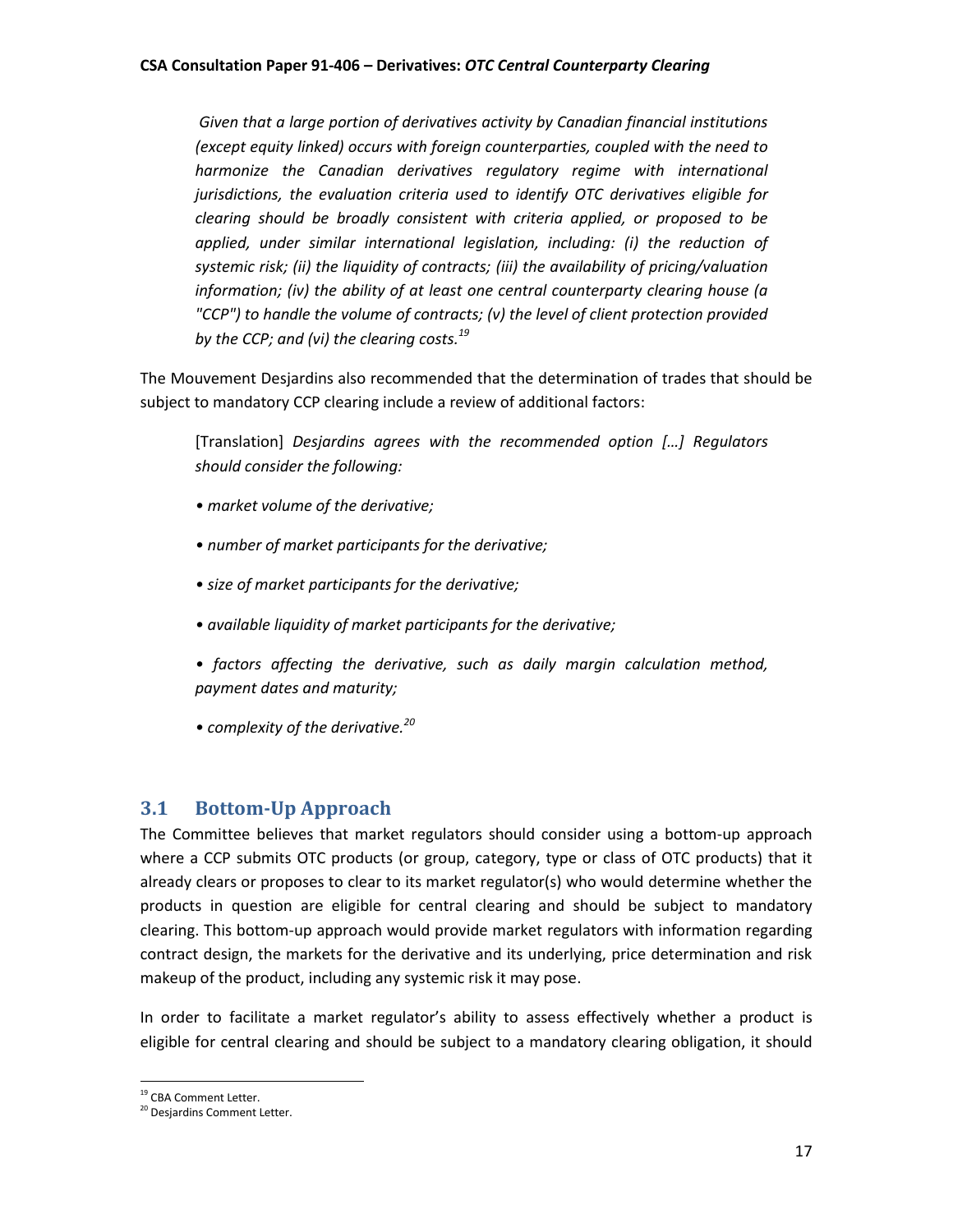clearly set out the information that it expects to receive from a CCP under the bottom-up approach. A CCP's submission would include, among other things, a description of the primary attributes of the product; the type of trading that takes place in the product (such as on an electronic trading platform); details of the CCP's risk management framework; and the timeframe in which the CCP can begin clearing the product.

Further, when market regulators receive a CCP's submission, they should follow transparent and specific procedures for determining whether a mandatory clearing obligation should apply, which generally would include: gathering information about the product and the markets in which the product is traded and any restrictions to which the CCP may be subject; and consultation with stakeholders, including other regulatory authorities, to inform the assessment of the product, as appropriate.

The bottom-up determination process is distinct from the existing rule approval processes that exist currently for clearing agencies.<sup>21</sup> The U.S. Securities and Exchange Commission ("SEC") clarifies the different filing requirements:

*A clearing agency that plans to accept a security-based swap for clearing must file a Security-Based Swap Submission with the Commission for a determination by the Commission of whether a security-based swap, or a group, category, type or class of security-based swaps, is required to be cleared. As discussed in Section I, in cases where accepting a security-based swap (or group, category, type or class of security-based swaps) for clearing constitutes a change in a ''stated policy, practice, or interpretation'' of the clearing agency, the clearing agency also would be required to file a proposed rule change. In such cases, the Commission must determine (i) whether to approve the clearing agency's proposed rule change to clear the applicable security-based swap and (ii) whether the security-based swap would be subject to the mandatory clearing requirement.<sup>22</sup>*

In response to Consultation Paper 91-401, several commenters, including the Working Group of Commercial Energy Firms, suggested that the bottom-up approach is the most appropriate:

*The Working Group supports the Committee's recommendation that a central clearing requirement apply only to standardized derivatives contracts. A definition of a "standardized contract" likely always will be elusive. The best solution is for central counterparties . . . to identify potential contracts that might fall under the central clearing requirements and, upon application by the CCP, for regulators to determine whether such contract is appropriate for central clearing. Regulators* 

l

 $21$  In Ontario, clearing agencies must submit rule changes to the OSC; in Quebec, clearinghouses can certify that rule modifications respect the *Derivatives Act* but such self-certification is subject to review at any time by the AMF.  $^{22}$  Federal Register / Vol. 76, No. 143 / Tuesday, July 26, 2011 / Page 44464 et seq.

[http://www.cftc.gov/ucm/groups/public/@lrfederalregister/documents/file/2011-18663a.pdf.](http://www.cftc.gov/ucm/groups/public/@lrfederalregister/documents/file/2011-18663a.pdf)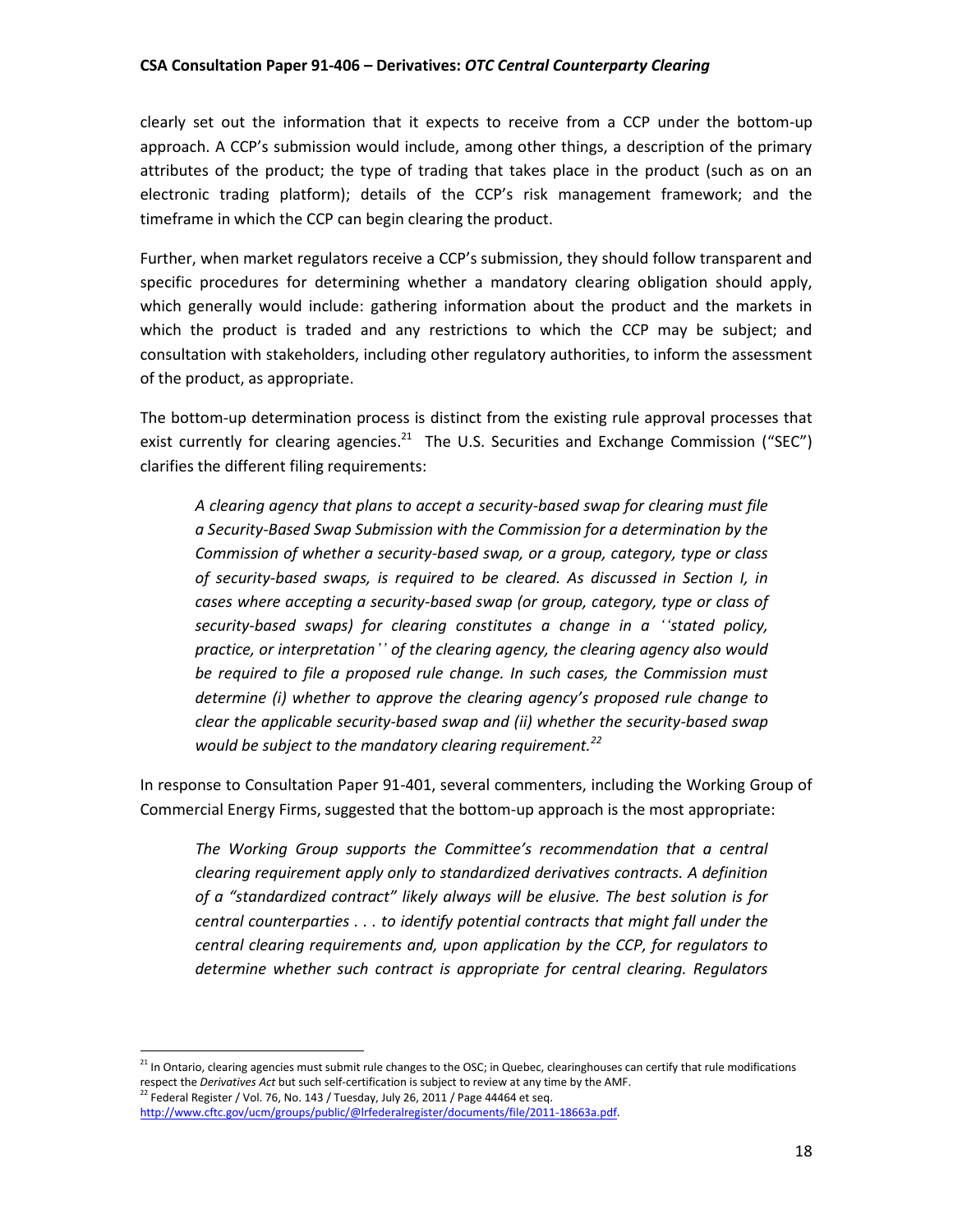*should provide notice and invite public comments as to whether a contract is appropriate for central clearing.<sup>23</sup>*

The U.S. Commodity Futures Trading Commission ("CFTC") has finalized rules under the Dodd-Frank Act that set out criteria for the CFTC to determine which derivatives submitted to the CFTC by CCPs will be subject to mandatory clearing.

The CFTC will make its determination based on information submitted by the CCP, including assurances that the designated clearing organization ("DCO") is eligible to accept a derivative; information regarding the existence of significant outstanding notional exposures, trading liquidity, and adequate pricing data; the existence of a rule framework and expertise at the DCO; information on the effect on the mitigation of systemic risk in clearing the derivative; the existence of legal certainty in the event of the insolvency of the relevant DCO or one or more of its clearing members; product specifications and participant eligibility standards; pricing sources, models and procedures; risk management procedures; rules and procedures; and any other information required by the Commission. $24$ 

The SEC has proposed guidance to CCPs in demonstrating compliance with the criteria set out in its proposed rules under the Dodd-Frank Act. The guidance includes information that should be provided by a CCP proposing to clear a swap or category of swaps:

*In describing the security-based swap, or any group, category, type or class of security-based swaps, that a clearing agency plans to accept for clearing, the clearing agency could include the relevant product specifications, including copies of any standardized legal documentation, generally accepted contract terms . . . standard practices for managing and communicating any life cycle events associated with the security-based swap and related adjustments, and the manner in which the information contained in the confirmation of the security-based swap trade is transmitted. The clearing agency also could discuss its financial and operational capacity to provide clearing services to all customers subject to the clearing requirements as applicable to the particular security-based swap. Finally, the clearing agency could include an analysis of the effect of a clearing requirement on the market for the group, category, type, or class of security-based swaps, both domestically and globally, including the potential effect on market liquidity, trading activity, use of security-based swaps by direct and indirect market participants and any potential market disruption or benefits. This analysis could include whether the members of the clearing agency are operationally and financially capable of absorbing clearing business (including indirect access market* 

 $\overline{\phantom{a}}$ 

<sup>&</sup>lt;sup>23</sup> Working Group of Commercial Energy Firms comment letter to the CSA, January 14, 2011. [http://www.osc.gov.on.ca/documents/en/Securities-Category9-Comments/com\\_20110114\\_91-](http://www.osc.gov.on.ca/documents/en/Securities-Category9-Comments/com_20110114_91-401_mcindoed_menezesm_sweeneyr.pdf) 401 mcindoed menezesm sweeneyr.pdf, p. 4.

 $^{24}$ Federal Register / Vol. 76, No. 143 / Tuesday, July 26, 2011 / Page 44464 et seq. [http://www.cftc.gov/ucm/groups/public/@lrfederalregister/documents/file/2011-18663a.pdf.](http://www.cftc.gov/ucm/groups/public/@lrfederalregister/documents/file/2011-18663a.pdf)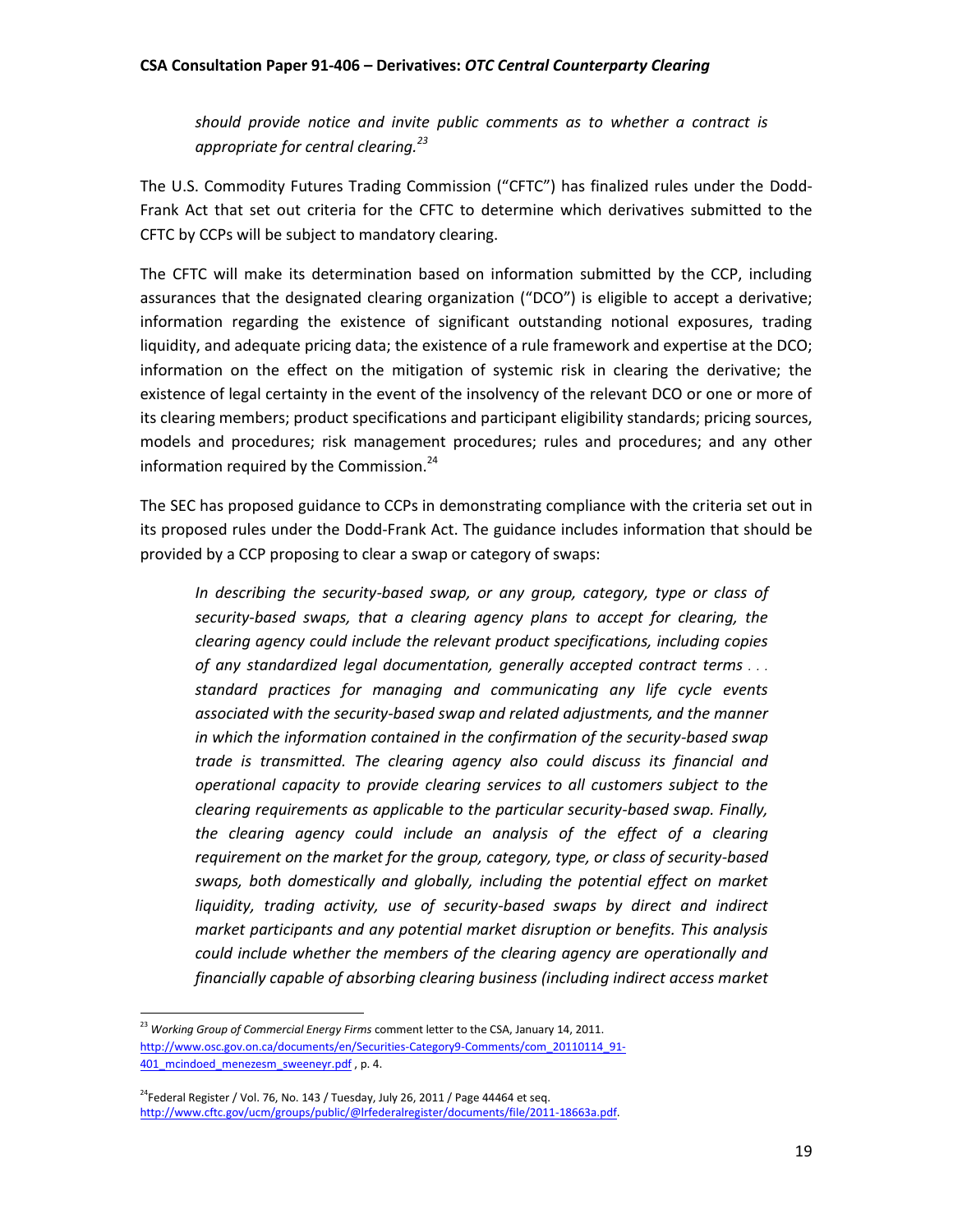*participants) that may result from a determination that the … swap is required to be cleared.<sup>25</sup>*

The European Securities and Markets Authority (ESMA) has also developed an approach for assessing the eligibility of OTC derivatives for clearing.<sup>26</sup> At this time ESMA is developing technical standards that will affect all OTC derivatives entered into by two financial parties, a financial counterparty and a non-financial counterparty and between two non-financial counterparties.<sup>27</sup>

Factors to be considered in determining whether a derivative should be subject to a mandatory clearing obligation include the market, the derivative, the CCP and the counterparties. This analysis will need to take into consideration characteristics that are specific to the Canadian market, such as the size and depth of liquidity or the homogeneity of market participants (where market participants' portfolios have very similar risk profiles). The bottom-up approach can be complemented by the top-down approach, described below.

# <span id="page-20-0"></span>**3.2 Top-Down Approach**

 $\overline{\phantom{a}}$ 

Under the top-down approach, market regulators conduct analysis of market data, particularly the information received from trade repositories, for the purpose of identifying derivatives or categories of derivatives that potentially should be subject to an obligation to be centrally cleared. Canadian market regulators would also review the decisions by foreign regulators to mandate the clearing of particular derivatives or categories of derivatives.

If the review of this data leads Canadian market regulators to believe that an instrument is suitable for CCP clearing, we will conduct market analysis, including holding discussions with relevant CCPs, and then make a determination whether the derivative or category of derivatives is clearable and thus must be cleared on a recognized CCP, or that it does not meet the eligibility standard and will not be subject to mandatory clearing. The determination will take into account the factors mentioned above: standardization of the derivative, liquidity of the market, the availability of accurate pricing, the risk the derivative would bring to a CCP, and the costs to the market participants.

The CFTC has set out its draft process for reviewing derivatives that have not been accepted for clearing in new § 39:

*(1) The Commission, on an ongoing basis, will review swaps that have not been accepted for clearing by a derivatives clearing organization to make a determination as to whether the swaps should be required to be cleared. In* 

<sup>&</sup>lt;sup>25</sup> Federal Register / Vol. 75, No. 250 / Thursday, December 30, 2010 / Proposed Rules p. 82490 et seq. [http://www.gpo.gov/fdsys/pkg/FR-2010-12-30/pdf/2010-32085.pdf,](http://www.gpo.gov/fdsys/pkg/FR-2010-12-30/pdf/2010-32085.pdf) p.82495.

<sup>&</sup>lt;sup>26</sup> It has been proposed that once a CCP receives approval to clear a derivative, it would notify ESMA which would then have six months to determine if the relevant class of derivatives should be subject to a clearing obligation. ESMA must assess: reduction of systemic risk in the financial system; liquidity of contracts; availability of pricing information; ability of the CCP to handle the volume; and level of client protection provided by the CCP. There would be a public consultation.

<sup>27</sup> Council of the European Union, June 6, 2011 *Proposals for a Regulation of the European Parlia*ment and of the Council on OTC derivative transactions, central counterparties and trade repositories ("COE June 6, 2011"), p. 31.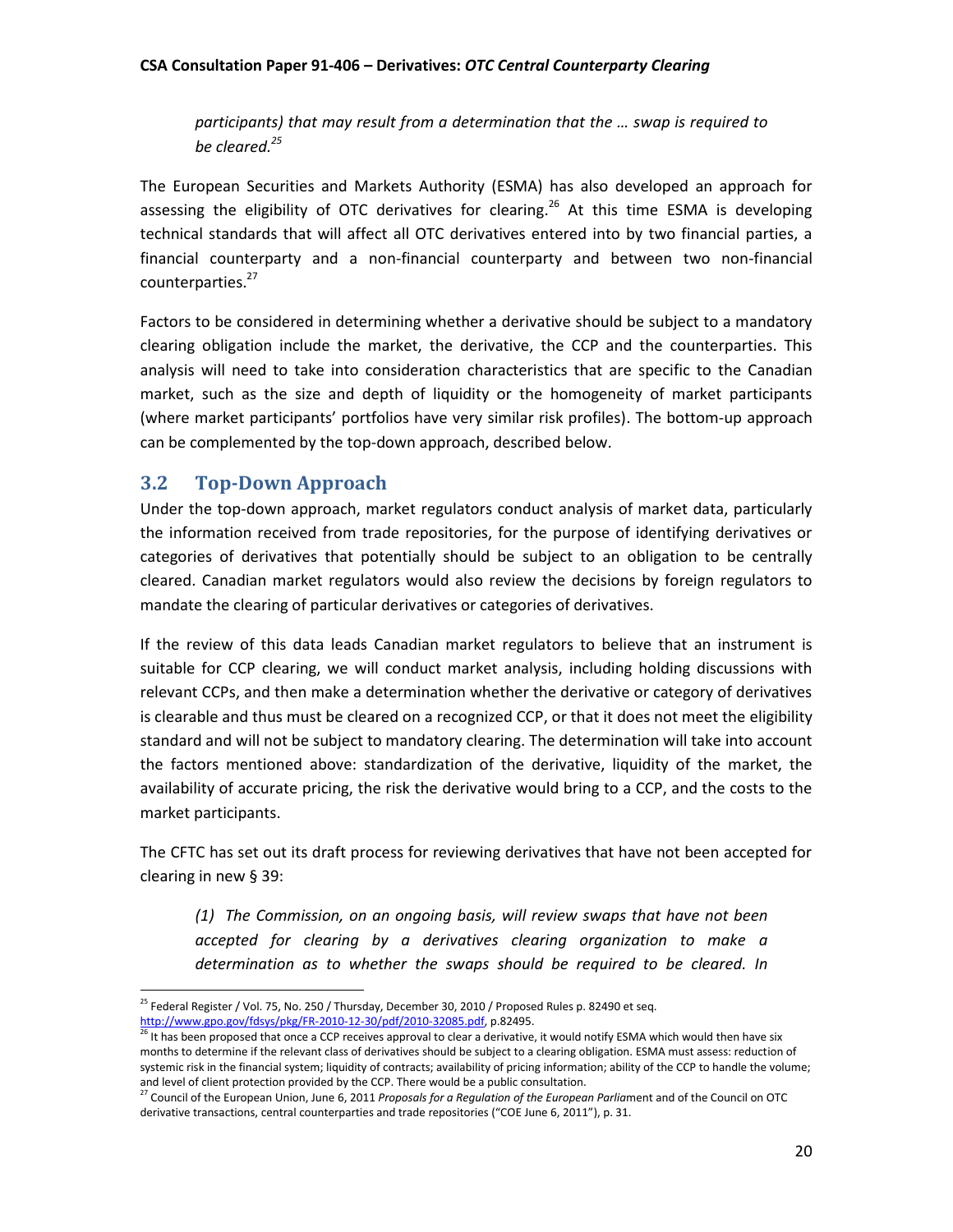*undertaking such reviews, the Commission will use information obtained pursuant to Commission regulations from swap data repositories, swap dealers, and major swap participants, and any other available information. . . .* 

*If no derivatives clearing organization has accepted for clearing a particular swap, group, category, type, or class of swaps that the Commission finds would otherwise be subject to a clearing requirement, the Commission will:*

*(i) Investigate the relevant facts and circumstances;*

*(ii) Within 30 days of the completion of its investigation, issue a public report containing the results of the investigation; and*

*(iii) Take such actions as the Commission determines to be necessary and in the public interest, which may include requiring the retaining of adequate margin or capital by parties to the swap, group, category, type, or class of swaps.<sup>28</sup>*

A CCP is in the best position to determine if a particular derivative, if cleared, would pose undue risk to the CCP or its members. The FSB notes

*"Authorities should determine which products should be subject to a mandatory clearing obligation; however, they should not require a particular CCP to clear any product that it cannot risk-manage effectively, and should not mandate CCP clearing in circumstances that are not consistent with the G-20 objectives."<sup>29</sup>*

Market regulators may determine that a derivative is sufficiently standardized and meets the regulatory requirements for CCP clearing; however the determination to clear the derivative or not should be made by the CCP, based on its risk analysis (and not for anti-competitive reasons).

The top-down approach will ensure that market regulators develop and maintain an understanding of the derivatives being traded, the development of the market and the ongoing application of the G20 objectives. In addition it will provide market regulators an opportunity to initiate discussions related to clearing certain categories of derivatives where clearing would provide risk management or other benefits.

The Committee further recognizes that factors used to determine if a derivative can be cleared, such as market depth and liquidity, availability of efficient and accurate prices, and risk an OTC derivative contract brings to a CCP are always evolving and will change over time. Regulators will from time to time analyze these factors and use the top-down approach to determine if an OTC derivative contract is still suitable for mandatory clearing by a CCP. If the result of the analysis shows significant deterioration to the factors, rendering a derivative no longer suitable for CCP

 $\overline{\phantom{a}}$  $^{28}$  Federal Register / Vol. 76, No. 143 / Tuesday, July 26, 2011 / Page 44464 et seq. <http://www.cftc.gov/ucm/groups/public/@lrfederalregister/documents/file/2011-18663a.pdf> p.44474

<sup>&</sup>lt;sup>29</sup> FSB Implementing Reforms, p. 4.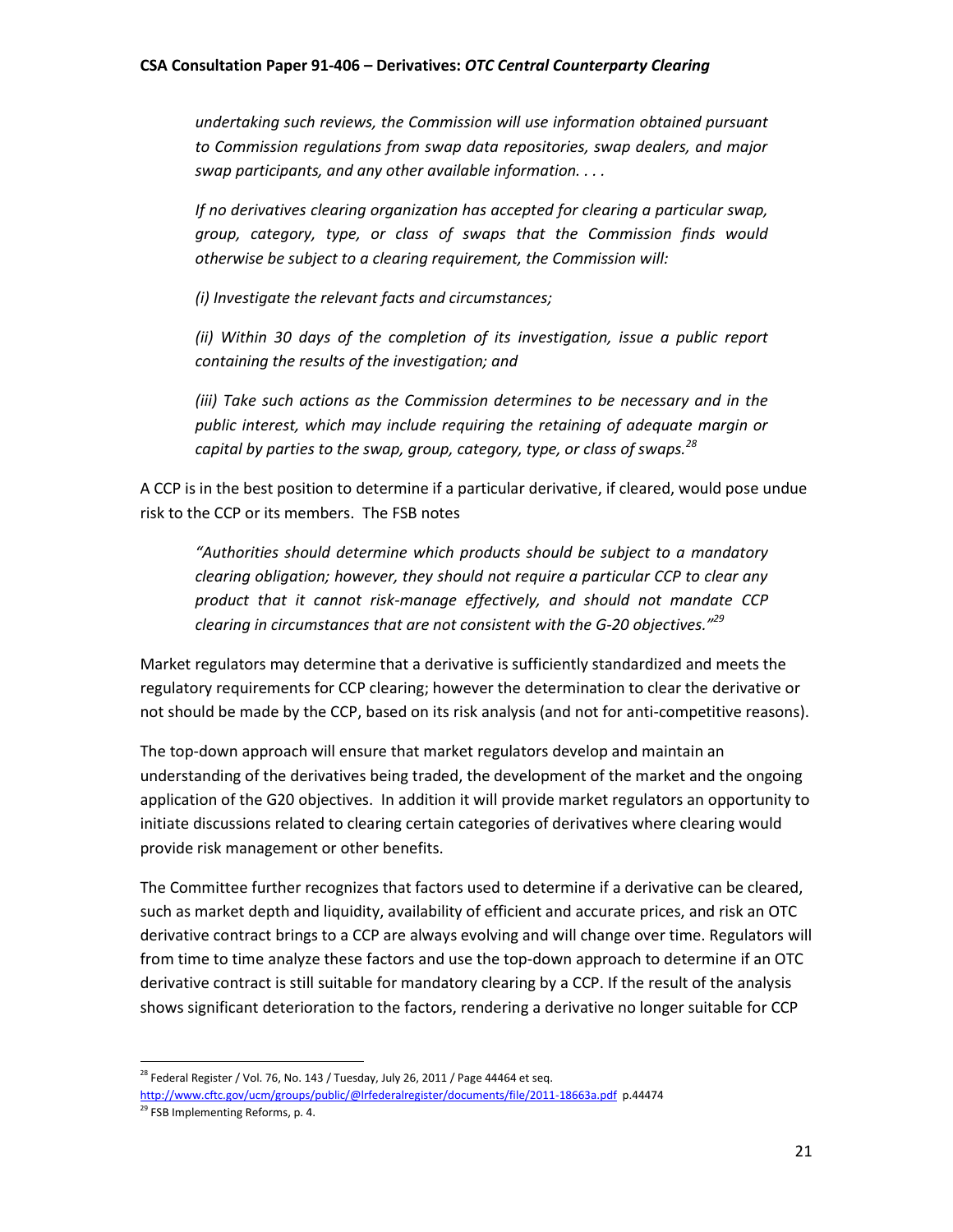clearing, market regulators will publish the findings and request public comment before making a decision on whether to remove the mandatory clearing obligation for such a derivative.

# <span id="page-22-0"></span>**3.3 Committee Recommendations**

The Committee proposes that market regulators adopt rules for determining whether a derivative is eligible for CCP clearing which are based on international best practices, including those being developed by the US CFTC and ESMA. The Committee believes that a coordinated approach to determining which derivatives will be subject to mandatory clearing, using both bottom-up and top-down approaches, will provide clarity to the market, and will ensure consistent risk analysis.

Further, the Committee proposes that market regulators maintain a register of those derivatives which have been determined to be eligible for central clearing and subject to mandatory CCP clearing. This registry should be publicly available on Committee members' web sites.

The Committee proposes that market regulators adopt regulations that require CCPs to submit all derivatives or categories of derivatives for regulatory review and a possible determination that the derivative or category of derivatives must be cleared by all market participants who are not exempt from the mandatory clearing requirement. The Committee proposes that regulations should set out the processes which will be followed and the criteria that will be evaluated to make such determinations. The Committee also believes that the evaluation process should include a public comment period.

The Committee believes that a sixty day public comment period, consistent with that proposed by U.S. regulators, is sufficient time for interested participants to provide input. The Committee proposes that this comment period would be part of a prescribed regulatory review period to ensure that decisions made in relation to clearing are made within a reasonable timeframe. It is recommended that a communication protocol be established among CSA members to harmonize the review process.

For each approach, the Committee proposes to develop a clear process for publishing determinations which would include a sixty day public comment period and consultations with the CCPs that would clear the instrument. Should a CCP not accept a derivative for clearing that has been determined to be subject to mandatory clearing, the market regulator will conduct further analysis and publish a report of its findings. This analysis may lead to the determination of minimum capital or margin requirements for the derivative where bilaterally cleared, or other trading restrictions.

The Committee further proposes that the top-down approach be also used to determine if a derivative that is already subjected to mandatory clearing by a CCP continues to be suitable to be centrally cleared. Should such analysis support the removal of a derivative from mandatory clearing obligations, the regulators will publish the findings for public comment period before making the final evaluation and decision.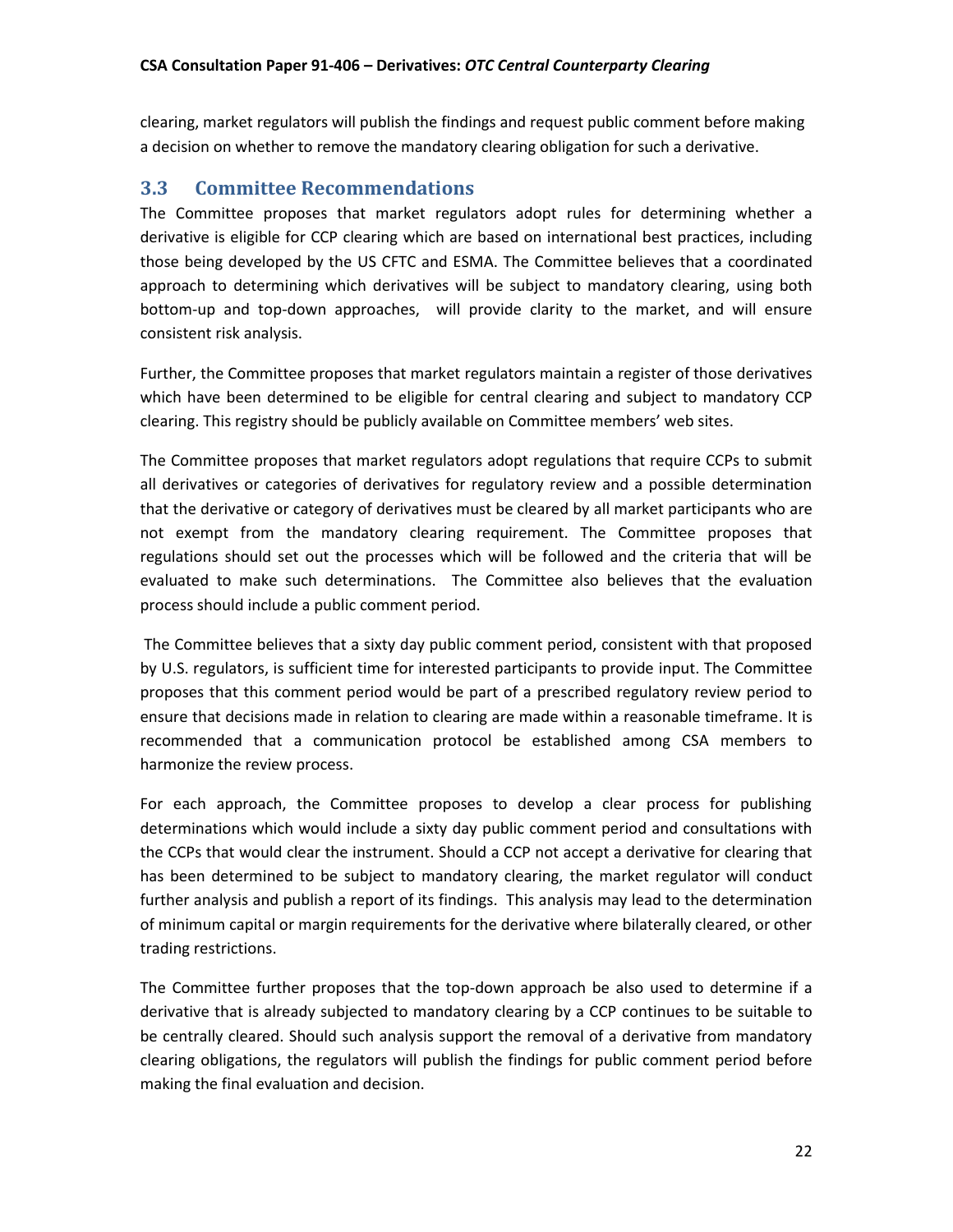Further, work will need to continue on the development of international standards for the determination of which derivatives should be subject to mandatory CCP clearing. It is worth noting that due to confidentiality laws in some jurisdictions it may be difficult or impossible to obtain information regarding a derivative or its underlying market, further complicating this process.

# <span id="page-23-0"></span>**4. Back-loading of pre-existing transactions**

Derivatives that are uncleared or cleared bilaterally and that pre-exist the enactment of a clearing obligation may benefit from the CCP clearing process. However, there is considerable complexity involved in requiring such transactions to be centrally cleared or "backloaded" into a CCP, including the renegotiation of contract provisions and the unwinding of collateral arrangements.

The EU has proposed that derivatives entered into after the coming into effect of a clearing mandate, or those derivatives that are entered into or novated after the adoption of regulations but before the coming into effect of a clearing mandate, be mandated to be cleared through a recognized CCP if their maturity is beyond a specified date to be determined by ESMA.

The Committee understands that a requirement to clear pre-existing trades would result in substantial costs for market participants without, in some situations, material benefit. This is particularly true in cases where the OTC derivative contract will be concluded in the near future. The Committee believes that the costs of back-loading must be weighed against the benefits to determine what is best for our markets.

# <span id="page-23-1"></span>**4.1 Committee Recommendations**

The Committee proposes that participants be required to clear new OTC derivative transactions that have been determined to be subject to a CCP clearing obligation. The backloading of preexisting trades should be done on a voluntary basis. However, when pre-existing trades in derivatives that are subject to a clearing obligation are novated or assigned (effectively becoming new trades ) they will be subject to the clearing obligation. As sufficient data become available in trade repositories and from other sources, the Committee proposes that market regulators review the data to determine whether additional back-loading obligations are appropriate.

# <span id="page-23-2"></span>**4.2 Request for Comment**

- Question 1. Do you consider that product characteristics of any OTC derivative asset classes make them eligible for CCP clearing based on the factors set out herein? If so, what asset classes would you exclude, and for what reasons?
- Question 2. For which asset classes do you consider CCP clearing is inappropriate or not currently feasible based on the factors described herein, and for what reasons?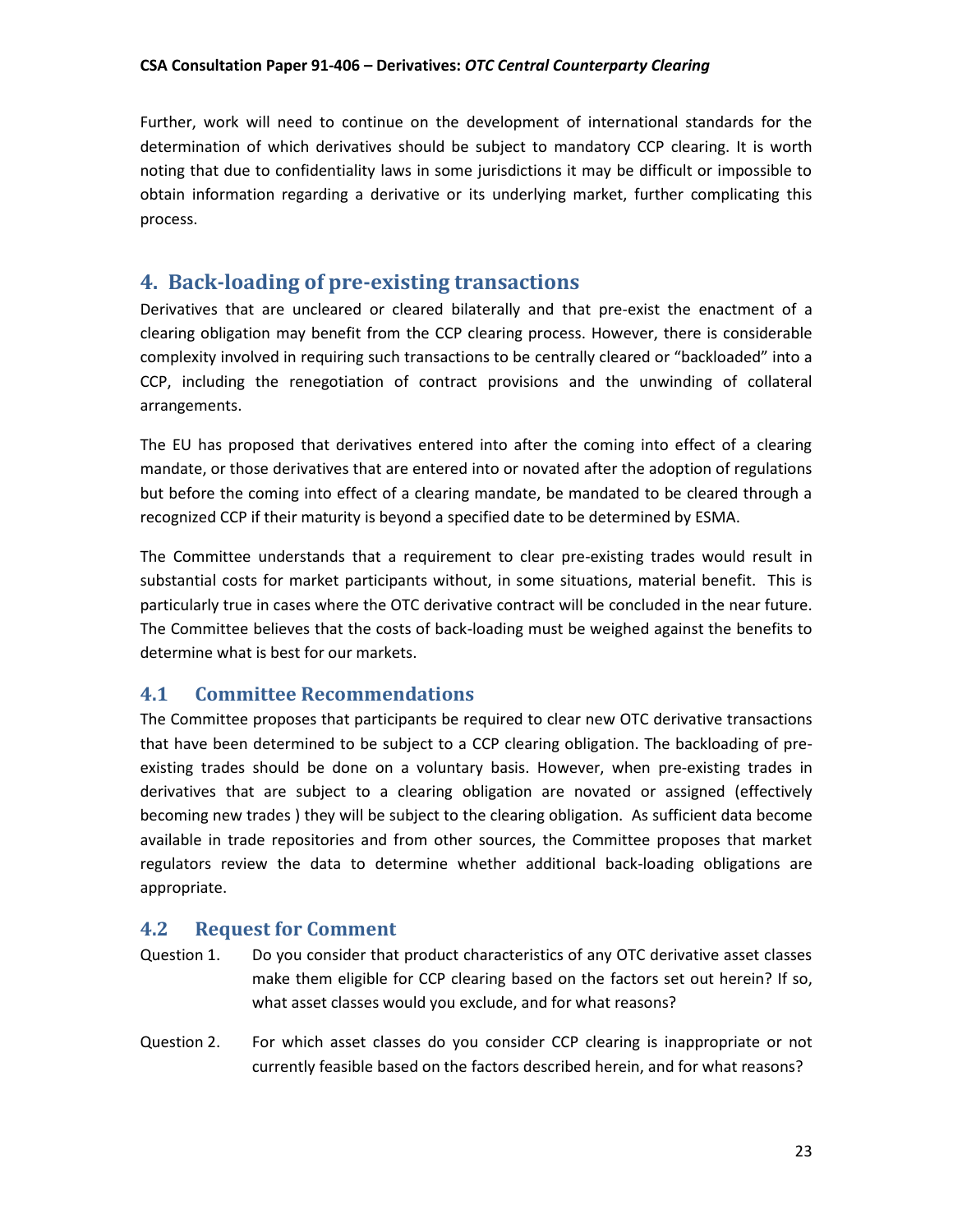Question 3. What are the costs and risks involved in moving particular derivatives or classes of derivatives transactions to CCP clearing that regulators should consider in determining if a derivative should be subject to a CCP clearing requirement?

# <span id="page-24-0"></span>**5. Clearing Timeframes**

The prompt reporting of derivatives transactions to a CCP by counterparties to the transaction and the prompt review and acceptance or rejection of the transaction for clearing by the CCP are key elements in managing risk. This will reduce the chance that market risk results in undue losses if a significant change in value or other market event occurs before clearing.

The CFTC proposes:

*As previously proposed, §39.12(b)(7)(ii) required DCOs to accept immediately upon execution all transactions executed on a [Designated Contract Market] or [Swap Execution Facility]. A number of DCOs and other commenters expressed concern that this requirement could expose DCOs to unwarranted risk because DCOs need to be able to screen trades for compliance with applicable clearinghouse rules related to product and credit filters. The Commission recognizes that while immediate acceptance for clearing upon execution currently occurs in some futures markets, it might not be feasible for all cleared markets at this time. For example, where the same cleared product is traded on multiple execution venues, a DCO needs to be able to aggregate the risk of trades coming in to ensure that a clearing member or customer has not exceeded its credit limits. Accordingly, the Commission is proposing to modify § 39.12(b)(7)(ii) to permit DCOs to screen trades against applicable product and credit criteria before accepting or rejecting them. Consistent with principles of open access, the proposal would require that such criteria be non-discriminatory with respect to trading venues and clearing participants. The Commission continues to believe that acceptance or rejection for clearing in close to real time is crucial both for effective risk management and for the efficient operation of trading venues. Rather than prescribe a specific length of time, the Commission is proposing as a standard that action be taken ''as quickly as would be technologically practicable if fully automated systems were used.'' The Commission anticipates that this standard would require action in a matter of milliseconds or seconds or, at most, a few minutes, not hours or days.<sup>30</sup>*

# <span id="page-24-1"></span>**5.1 Committee Recommendations**

 $\overline{\phantom{a}}$ 

The Committee believes that Canadian counterparties should be required to submit their trades that are subject to a clearing obligation to a recognized CCP as soon as possible, in any case no later than the close of business on the day of execution. The Committee also believes that CCPs

 $30$  Federal Register / Vol. 76, No. 147 / Monday, August 1, 2011 / Proposed Rules, pp. 45732-3 <http://www.cftc.gov/ucm/groups/public/@lrfederalregister/documents/file/2011-19365a.pdf> p.45732-3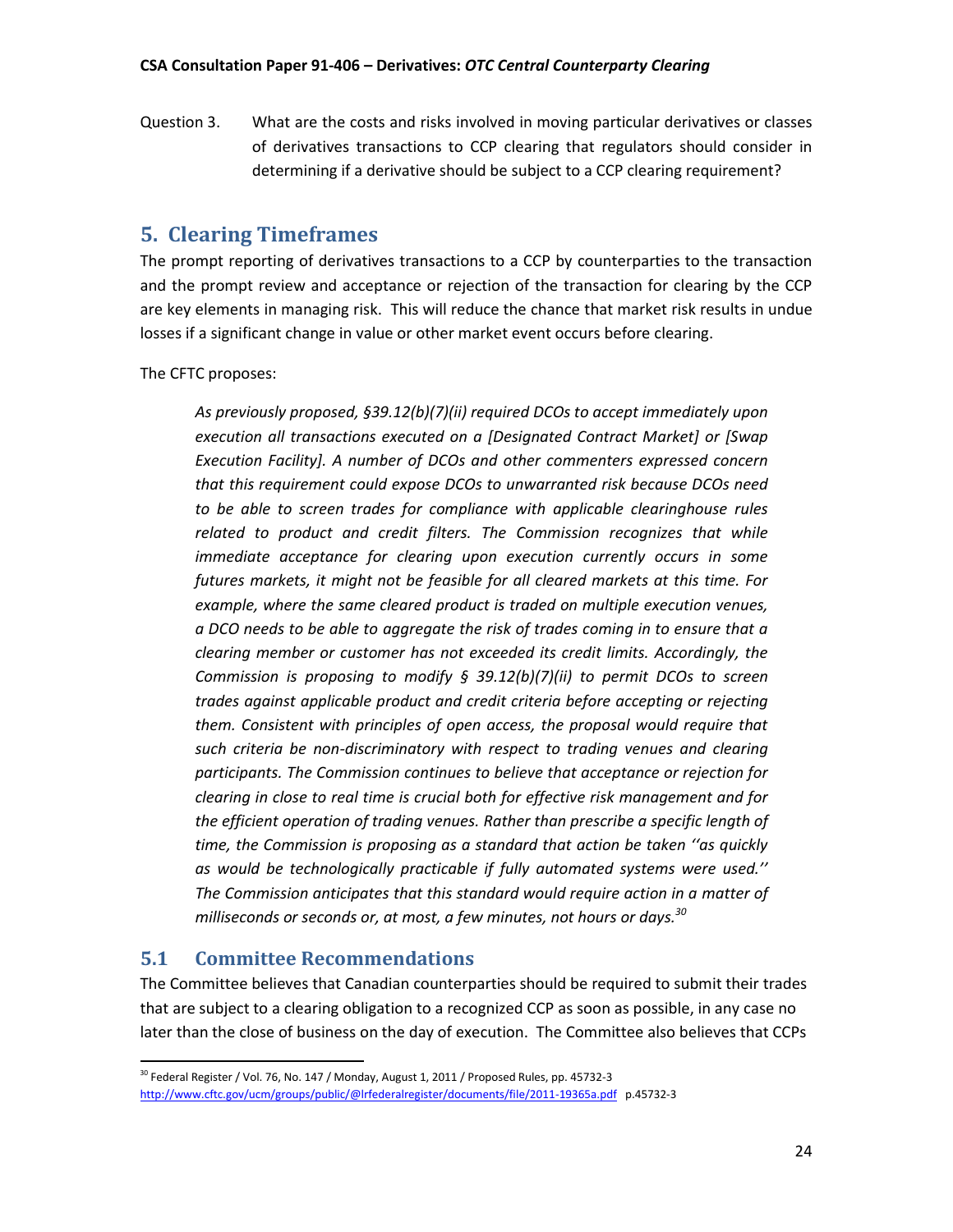should be required to review each submitted transaction to ensure that it complies with CCP rules and does not represent an inappropriate risk to the CCP as quickly as possible. Communication of the CCP's acceptance or rejection of the transaction for clearing should be provided immediately after the CCP's review has been completed, and before the end of the CCP's business day.

For derivatives that are cleared voluntarily – that is, for OTC derivatives trades not executed on an approved trading venue and not subject to the mandatory clearing, the Committee recommends that if such transactions are submitted to a CCP promptly, which would be no later than the close of business on the day of execution, the CCP would be subject to the same requirement to accept or reject the transaction by the end of the CCP's business day.

If a derivative that is subject to a clearing obligation is traded on a recognized trading venue, the counterparties (or the trading venue acting on behalf of the counterparties) must submit the trade as soon as possible. This process would preferably be fully automated, with integration between the trading venues and the CCPs' systems.

# <span id="page-25-0"></span>**5.2 Request for Comment**

Question 4. Does a deferred submission, be it measured in minutes, hours or days, engender significant counterparty or other risks that would make the imposition of a strict timeframe for submission to a CCP, and the acceptance by the CCP necessary?

# <span id="page-25-1"></span>**6. Exemptions from CCP clearing**

Although most derivatives transactions will be mandated to be cleared on a CCP, some transactions involving categories of participants will be exempt from the requirement.

# <span id="page-25-2"></span>**6.1 End-users**

The Committee proposes an exemption for certain end-users in CSA Consultation Paper 91-405 - Derivatives: End-user Exemption,<sup>31</sup> published on April 13, 2012. This consultation outlined the proposed exemption and invited comments on a number of issues relating to such an exemption.

# <span id="page-25-3"></span>**6.2 Intra-group transactions**

The EU has proposed to exempt intra-group transactions from their clearing obligation.<sup>32</sup> Intragroup transactions are defined in the proposal,<sup>33</sup> and are essentially transactions between two related, affiliated or associated entities which, in the case of financial institutions, are included

l <sup>31</sup> Se[e http://www.lautorite.qc.ca/files/pdf/consultations/derives/2012avril13-91-405-cons-en.pdf.](http://www.lautorite.qc.ca/files/pdf/consultations/derives/2012avril13-91-405-cons-en.pdf)

<sup>32</sup> COE June 6, 2011, Art. 3(a).

 $33$  Ibid, Art 2(a).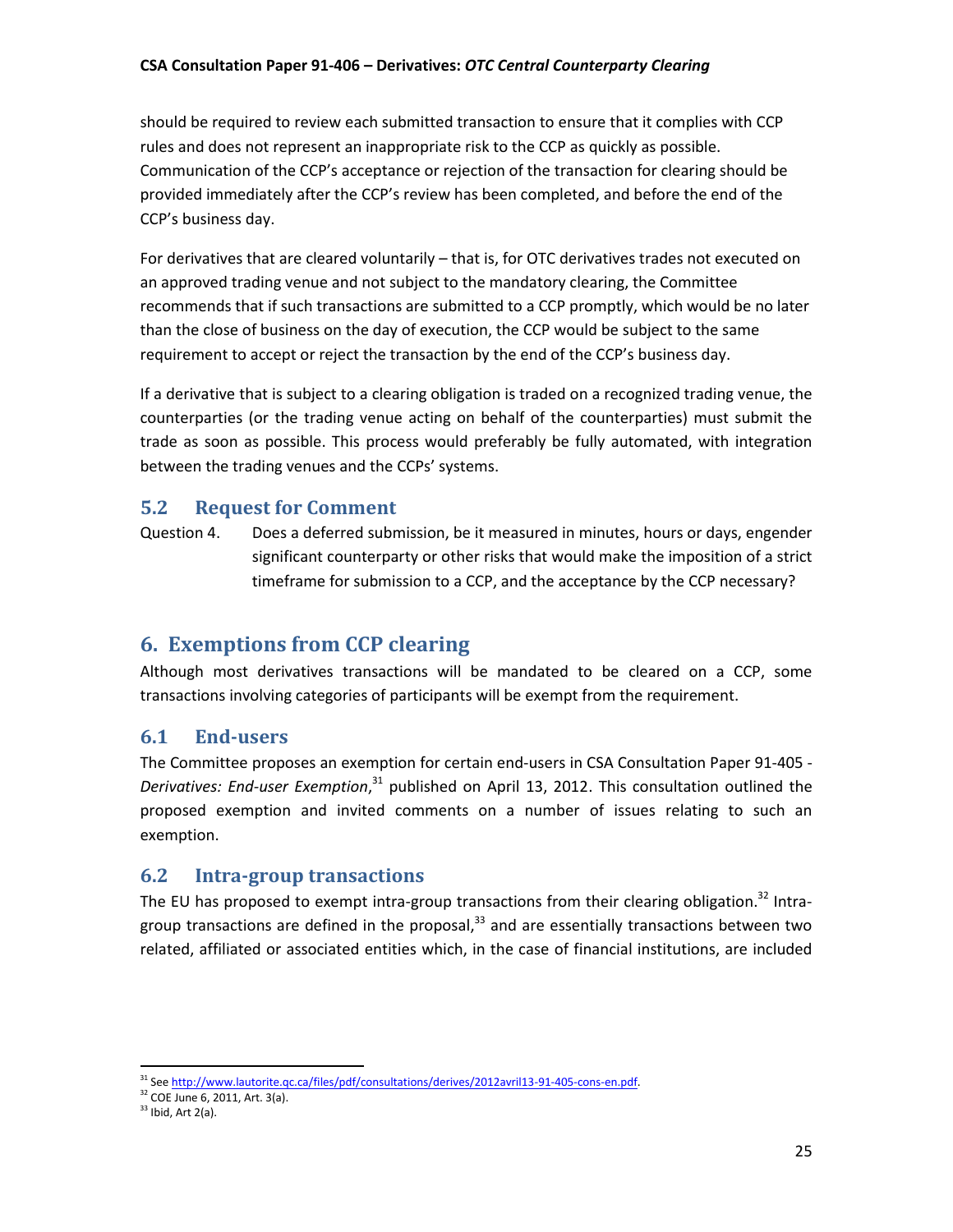in the same consolidated financial statements on a fully consolidated basis and the counterparties are subject to the same risk evaluation, measurement and control procedures.<sup>34</sup>

Commenters in the U.S. have argued in favour of an exemption for such transactions. They explain that intra-group transactions as a class of swaps generally serve to consolidate risk into a single book or portfolio. Mandating the clearing of such transactions, they assert, would only serve to multiply the number of cleared transactions without resulting in any reduction in CCP risks. In a comment letter to the SEC and the CFTC, JP Morgan asserted that because of the risk mutualization feature inherent in CCPs the introduction of additional and in effect unnecessary swap transactions to the clearinghouse would result in increased systemic risk not the contrary.<sup>35</sup> Moreover, ISDA has argued that the resulting increased margin requirements would result in an unnecessary consumption of group liquidity.<sup>36</sup> Thus, if the counterparties are controlled by the same entity and the positions essentially net each other out, from an accounting perspective there may be no additional implicit risk in such transactions.

# <span id="page-26-0"></span>**6.3 Request for Comment**

The Committee believes that an exemption from a requirement to clear intra-group transactions should be considered in the context of two situations: (i) where the transaction occurs between two related entities that have access to the same capital within one of the entities or a parent; and (ii) where the transaction occurs between two related entities that are separately capitalized such that the transaction will result in a change in the risk exposure that either entity has to third-parties.

The Committee is concerned that a broad exemption from the CCP clearing obligation for intragroup transactions will result in a situation where some intra-group transactions could result in increased risk to the market or to a third-party and, as a result does not propose to provide a broad exemption for intra-group transactions.

Question 5. The Committee asks whether an exemption from mandatory CCP clearing for intra-group transactions is appropriate, including a description of the risks that they could pose to the marketplace and the costs of migrating such transactions to a CCP.

# <span id="page-26-1"></span>**7. Recognition of Central Counterparties**

Due to the importance of CCPs in the fulfillment of Canada's G20 commitments, the Committee recommends that CCPs be recognized in order to operate within Canada. $37$  Recognition by a Canadian market regulator will be mandatory where a CCP carries on business or otherwise

 $\overline{\phantom{a}}$ <sup>34</sup> The EU also addresses the requirements for exempting counterparties who are part of the same "Institutional Protection Schemes" in Ibid, Section 2a.

<sup>&</sup>lt;sup>35</sup> See comment letter to CFTC and SEC from J.P. Morgan, June 3, 2011.

<sup>&</sup>lt;sup>36</sup> See comment letter to CFTC from ISDA, December 22, 2010, p.9.

<sup>&</sup>lt;sup>37</sup> Currently, only Alberta, Quebec and Ontario require the recognition, or exemption from recognition, of CCPs (in Quebec, a "clearing house", in Ontario and Alberta, a "clearing agency"). Other jurisdictions have proposed or will propose legislative amendments to require recognition of a CCP.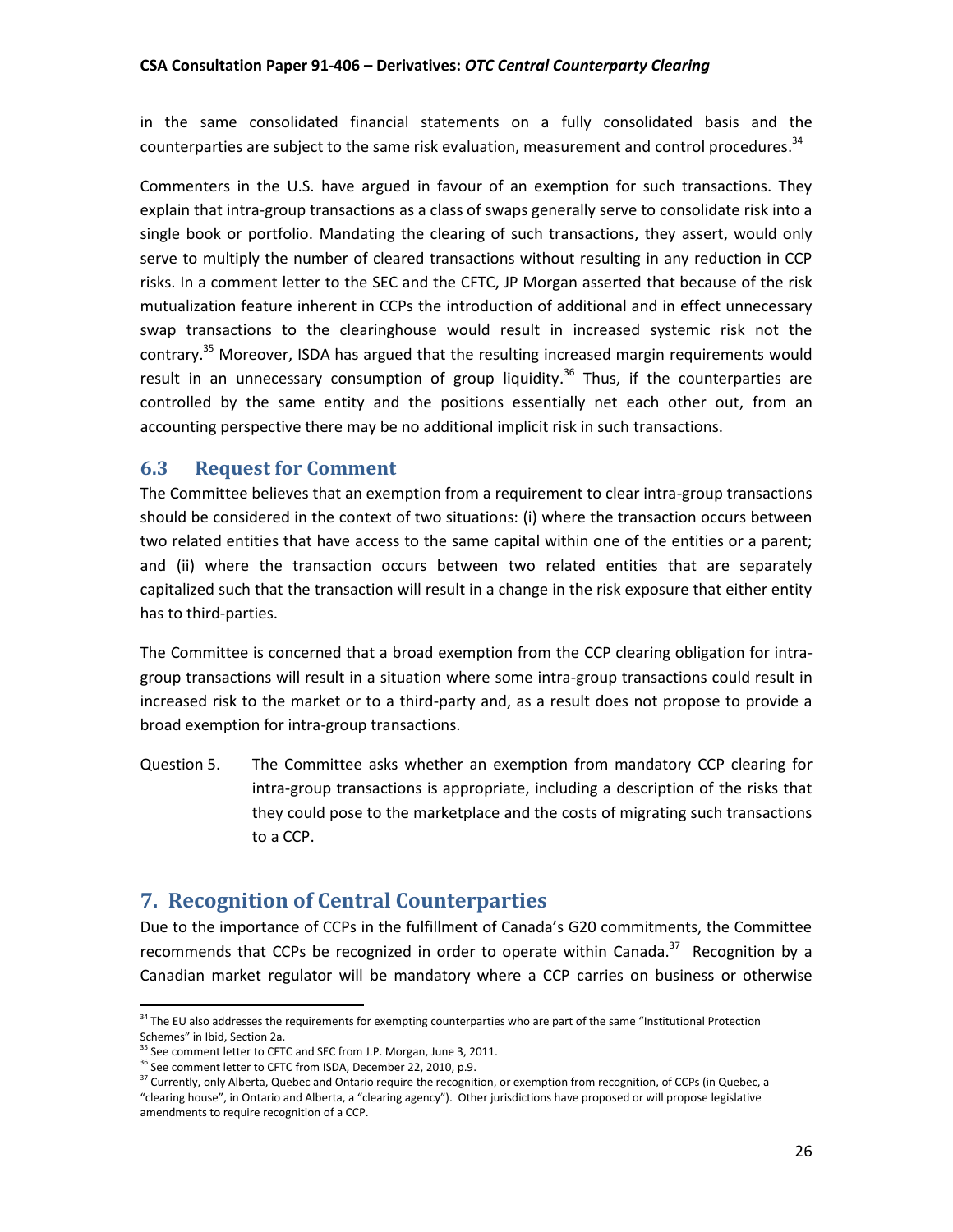offers clearing services to a person carrying on business or resident in that regulator's jurisdiction. This is not limited to the CCP's physical presence; a CCP located in one Canadian province or in a foreign country can carry on business in other jurisdictions of Canada where it offers services to persons residing in a jurisdiction or registered to carry on business in that jurisdiction. Some market regulators may provide exemptions from recognition, with conditions and subject to a determination that the CCP is adequately regulated by its home regulator and other factors.

In order to be recognized, a CCP would be required to demonstrate that it complies with the FMI Principles<sup>38</sup> and specified criteria related to governance, fees, access, rules, due process, risk management, systems and technology, financial viability and reporting, operational reliability, protection of assets, outsourcing, information sharing and regulatory co-operation.<sup>39</sup>

# <span id="page-27-0"></span>**7.1 Committee Recommendations**

The Committee proposes that market regulators provide for the recognition and regulation of CCPs. The Committee proposes that market regulators should have the ability to apply terms and conditions to the recognition or exemption from recognition of a CCP, approve or reject the CCP's rules and procedures, apply terms and conditions to such rules, including its risk management model, receive and review regular CCP filings including the CCP's financial statements, and conduct regular and ad hoc inspections.

# <span id="page-27-1"></span>**8. CPSS – IOSCO**

In 2001, the Committee on Payment and Settlement Systems (CPSS) published *Core Principles*  for Systemically Important Payment Systems.<sup>40</sup> In November 2004, CPSS and the IOSCO Technical Committee jointly published *Recommendations for Central Counterparties* (the "RCCP"). $41$  These papers became the global standards for CCP structure and oversight. In January 2010, a review of these standards was commenced, resulting in the publication for comment in March 2011 of a consultative report and the publication of the final FMI Principles in April 2012.

The FMI Principles describe the risks faced by financial market infrastructures ("FMIs") including CCPs. The FMI Principles are intended as broad but flexible guidance for addressing risks and efficiency. Some principles provide minimum requirements, others are proposed as best practices, while some "reference an important, common theme."<sup>42</sup>

 $\overline{\phantom{a}}$ 

<sup>39</sup> See Ontario Securities Commission Staff Notice 24-702 Regulatory Approach To Recognition and Exemption From Recognition of Clearing Agencies p. (2010) 33 OSCB 2325 [http://www.osc.gov.on.ca/documents/en/Securities-Category2/sn\\_20100319\\_24-702\\_clearing-agencies.pdf.](http://www.osc.gov.on.ca/documents/en/Securities-Category2/sn_20100319_24-702_clearing-agencies.pdf)

<sup>38</sup> See sectio[n 8](#page-27-1) *CPSS-IOSCO.*

<sup>&</sup>lt;sup>40</sup> Se[e http://www.bis.org/publ/cpss43.pdf.](http://www.bis.org/publ/cpss43.pdf)

<sup>&</sup>lt;sup>41</sup> Se[e http://www.bis.org/publ/cpss61.pdf.](http://www.bis.org/publ/cpss61.pdf)

<sup>&</sup>lt;sup>42</sup> FMI Principles, p. 12.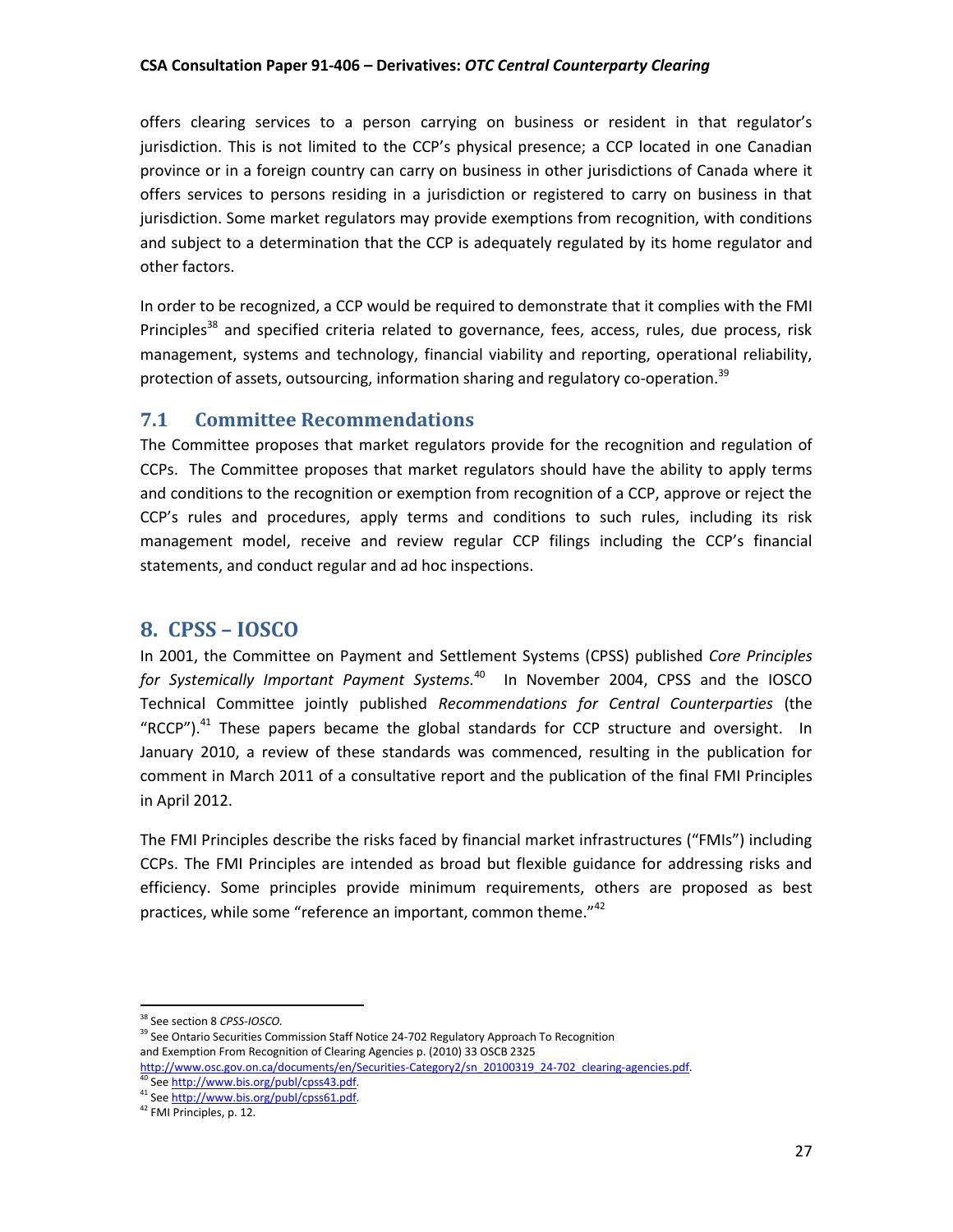Compared to the current standards, the FMI principles introduce a number of provisions on issues that were not addressed by the previous standards. For example, new principles have been introduced on segregation and portability, tiered participation and general business risk.

The Committee proposes to incorporate the FMI Principles when developing requirements applicable to CCPs recognized in Canada. Further analysis may be required where particularities of the Canadian market, such as transaction volumes, depth of liquidity or limited counterparties, may necessitate a more conservative or restrictive approach.

# <span id="page-28-0"></span>**8.1 Governance**

A CCP must ensure that its governance structure addresses any conflicts of interest, access standards, risk management, ownership concentration, management compensation, board representation and transparency while also providing reasonable representation of the public interest and the interests of key stakeholders. The FMI Principles state that:

*An FMI should have governance arrangements that are clear and transparent, promote the safety and efficiency of the FMI, and support the stability of the broader financial system, other relevant public interest considerations, and the objectives of relevant stakeholders.<sup>43</sup>*

CFTC draft rules require specific governance constructs, limit ownership to no more than 20% of a Designated Clearing Organization ("DCO") by an "enumerated entity"<sup>44</sup> (see Dodd-Frank Act s. 726(a)), require 35% independent representation on the board of directors (and no fewer than two independent members), and require that remuneration of board members not be linked to the performance of the CCP. The board is required, annually, to review its performance. As well, the Board should be able to remove a board member if his or her actions could be prejudicial to the board. Where CFTC rules require sufficient expertise in financial services, risk management and clearing services, EU proposed rules<sup>45</sup> also require that a board member be "of sufficiently good repute and experience".

In Canada, *Regulation 52-110 respecting Audit Committees* ("Regulation 52-110") defines independence of directors to mean absence of any direct or indirect material relationship between a director and the issuer. A "material relationship" is a relationship which could, in the view of the issuer's board of directors, be reasonably expected to interfere with the exercise of a member's independent judgement. However, certain individuals are considered to have a material relationship with an issuer, such as an individual who is, or has been within the last three years, an employee or executive officer of the issuer.  $46$ 

 $\overline{a}$ 

<sup>43</sup> *Ibid*. p. 26.

<sup>&</sup>lt;sup>44</sup> The "enumerated entities" include: (i) bank holding companies with over \$50,000,000,000 in total consolidated assets; (ii) a nonbank financial company supervised by the Board of Governors of the Federal Reserve System; (iii) an affiliate of (i) or (ii); (iv) a swap dealer; (v) a major swap participant; or (vi) an associated person of (iv) or (v).

<sup>45</sup> COE June 6, 2011, Art. 25.

<sup>&</sup>lt;sup>46</sup> Se[e http://www.msc.gov.mb.ca/legal\\_docs/legislation/notices/4\\_52\\_110\\_prop.pdf.](http://www.msc.gov.mb.ca/legal_docs/legislation/notices/4_52_110_prop.pdf)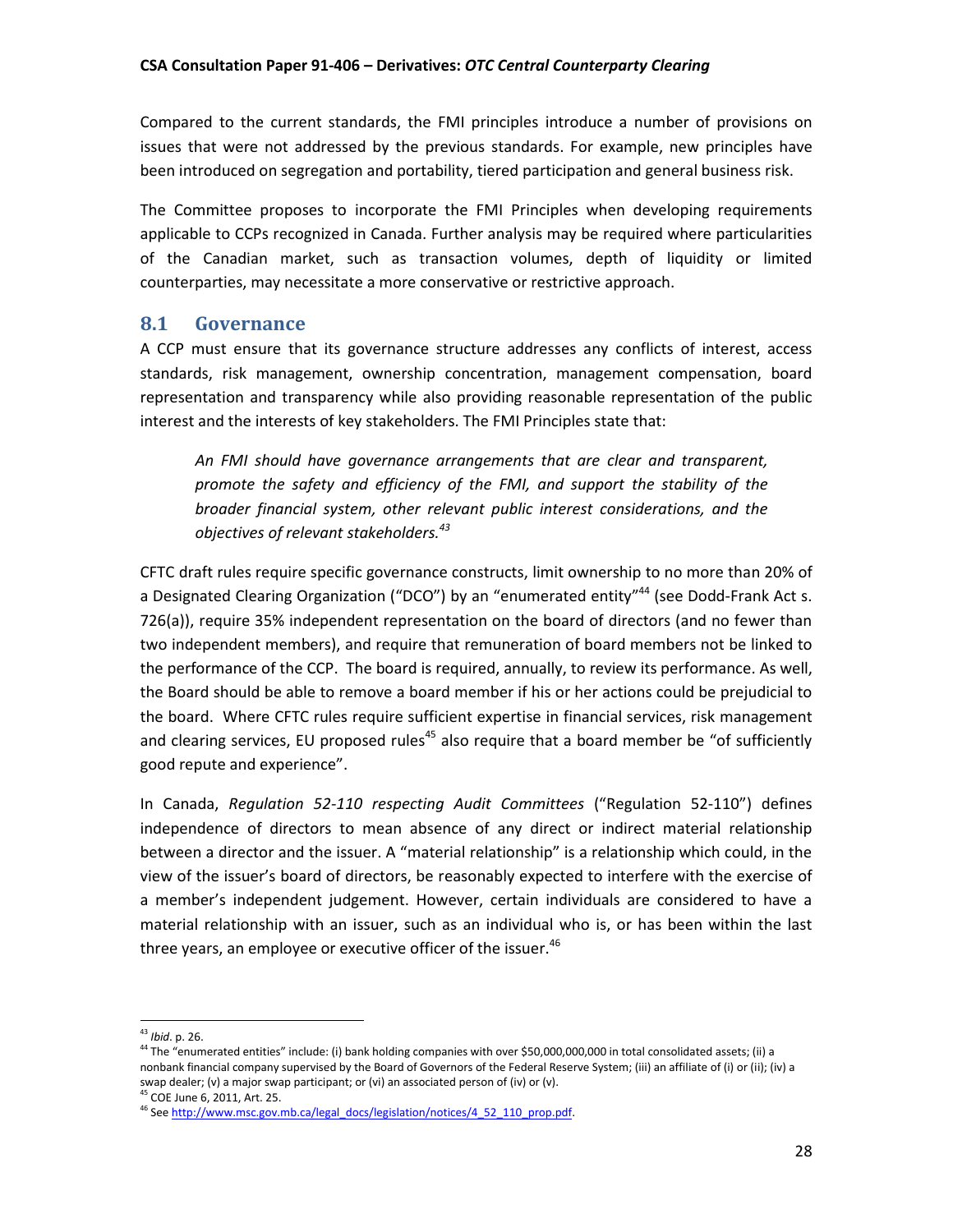The Committee also believes that there may be situations where a CCP's directors must be independent from parties that have a material ownership interest in the CCP, particularly where the owners are industry participants.

# <span id="page-29-0"></span>**8.2 Committee Recommendations**

The Committee believes that CCPs must adopt corporate governance policies to ensure that an appropriate proportion of board members reflects its diverse stakeholders, including clearing members and persons clearing trades indirectly through clearing members. These independent board members should be:

- independent of the management of the CCP;
- independent of persons that have material ownership of the CCP, particularly in situations where owners of the CCP include financial institutions or other market intermediaries; and
- independent of the clearing members of the CCP.

To ensure independence from CCP management, the Committee believes that flexible language, similar to the meaning of independence in Regulation 52-110, *mutatis mutandis,* should be included in regulations that set out the test for independence of directors of a CCP. This would be consistent with the FMI Principles which state that the "*board should contain suitable members with the appropriate skills and incentives to fulfil its multiple roles. This typically requires the inclusion of non-executive board member(s)."<sup>47</sup>* The Committee agrees that nonexecutive members are necessary for the governance of a CCP.

The Committee believes that the board of a recognized CCP should consider, in its decisionmaking, the interests of other relevant stakeholders from different jurisdictions that it serves. This may be achieved by appropriate representation of Canadian users of the CCP on the board of directors or by having processes that require due consideration of unique circumstances/interests of users from different jurisdictions. An appropriate number or percentage of directors should represent Canadian market participants where possible.

# <span id="page-29-1"></span>**8.3 Request for Comment**

- Question 6. Is it appropriate to ensure that Canadian market participants have meaningful input into operational decisions of a CCP operating in Canada?
- Question 7. Do the Committee's proposals relating to corporate governance of a CCP address potential issues relating to conflicts of interest that may arise in the operation of a CCP? If not, what other measures would address such conflicts of interest?

 $\overline{\phantom{a}}$ <sup>47</sup> FMI Principles. p. 26.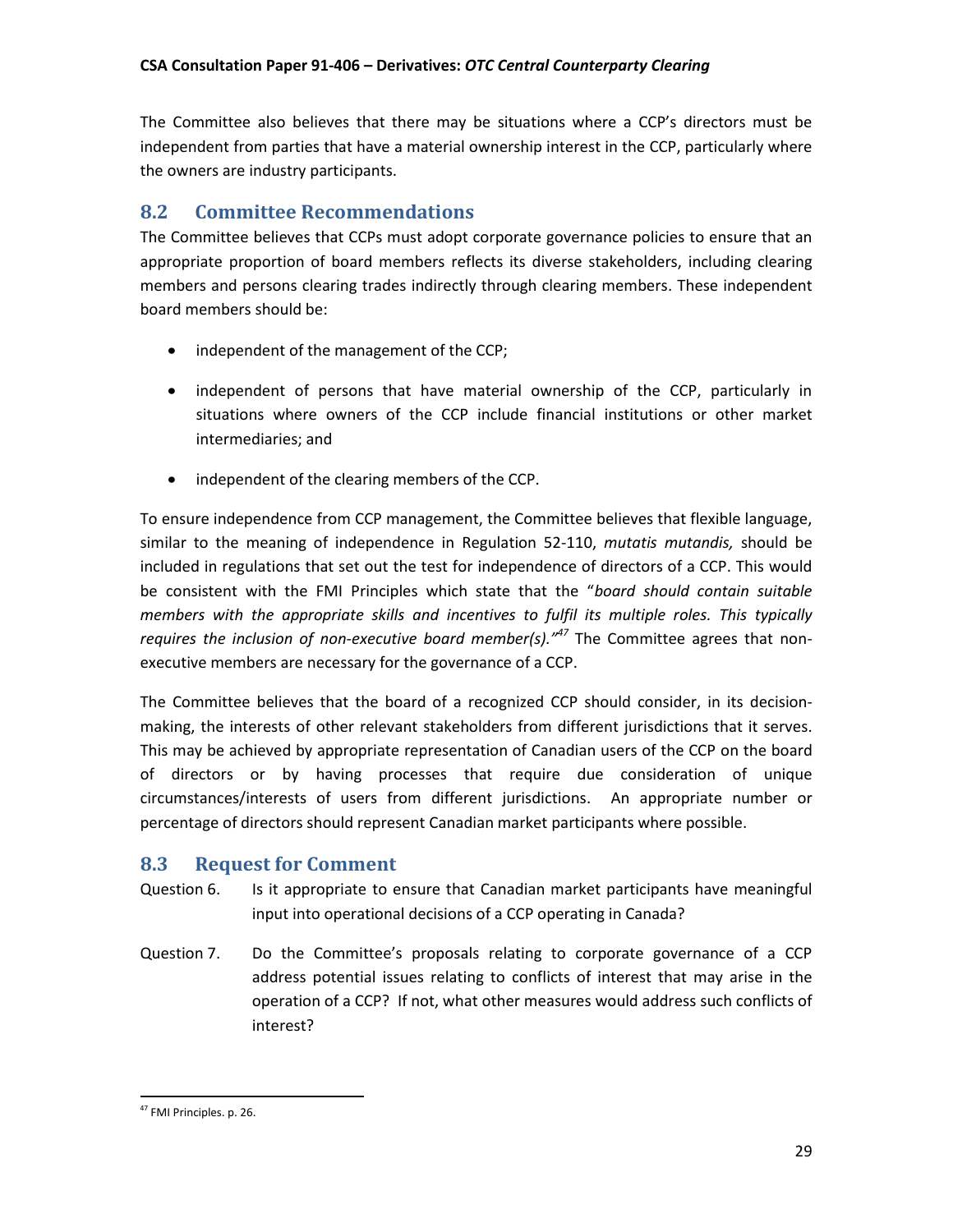# <span id="page-30-0"></span>**8.4 Board Committees**

Committees are a fundamental component of a CCP's governance structure. Through committees, clearing members and other relevant stakeholders of a CCP can influence the CCP's functions such as decisions that affect the risks taken on and managed by the CCP, margins, membership access, and executive remuneration. Committees also serve to mitigate any conflicts of interest, allowing for heterogeneous representation.

# <span id="page-30-1"></span>**8.5 Committee Recommendation**

The Committee proposes that regulations require that CCPs provide details regarding the structure and mandate of board committees as part of the recognition process. Committees could include: finance and audit; risk management; compensation or human resources, or other committees where appropriate, such as in relation to governance, product approval, information systems and strategic planning.

In addition to the committee structure and the oversight of the board of directors, a CCP will need to develop and implement procedures regarding the mitigation of conflicts of interest, fair and equitable access to the CCP, the confidentiality of information to which employees and directors have access, as well as the disclosure to regulators and to the public of information regarding governance, including decisions taken that have denied access to the CCP or rejected the clearing of a derivative.

# <span id="page-30-2"></span>**8.6 Advisory Committees**

Advisory committees provide an opportunity for persons or entities that are not members of a CCP's board of directors to have meaningful input into the operations of a CCP. An advisory committee will allow key stakeholders to represent additional interests and provide specialized expertise, particularly in relation to operational issues that may have a substantial impact on members and other users of a CCP.

# <span id="page-30-3"></span>**8.7 Committee Recommendations**

The Committee proposes that CCPs operating in Canada should establish advisory committees to allow Canadian direct and indirect participants of a CCP and other stakeholders to provide input into operational decisions, as appropriate. Such committees should have a transparent mandate which outlines the rights and obligations of the committee and thus provide Canadian users with a way of providing meaningful input into operational decisions made by a CCP that could materially impact those users.

The Committee believes that such advisory committees should have members representing a broad range of interests including CCP members, end-users and other relevant stakeholders, as appropriate.

# <span id="page-30-4"></span>**8.8 Fees**

The FMI Principles propose that fees be disclosed publicly, both by a CCP and its clearing members. It requires the disclosure of prices and fees of each service and function provided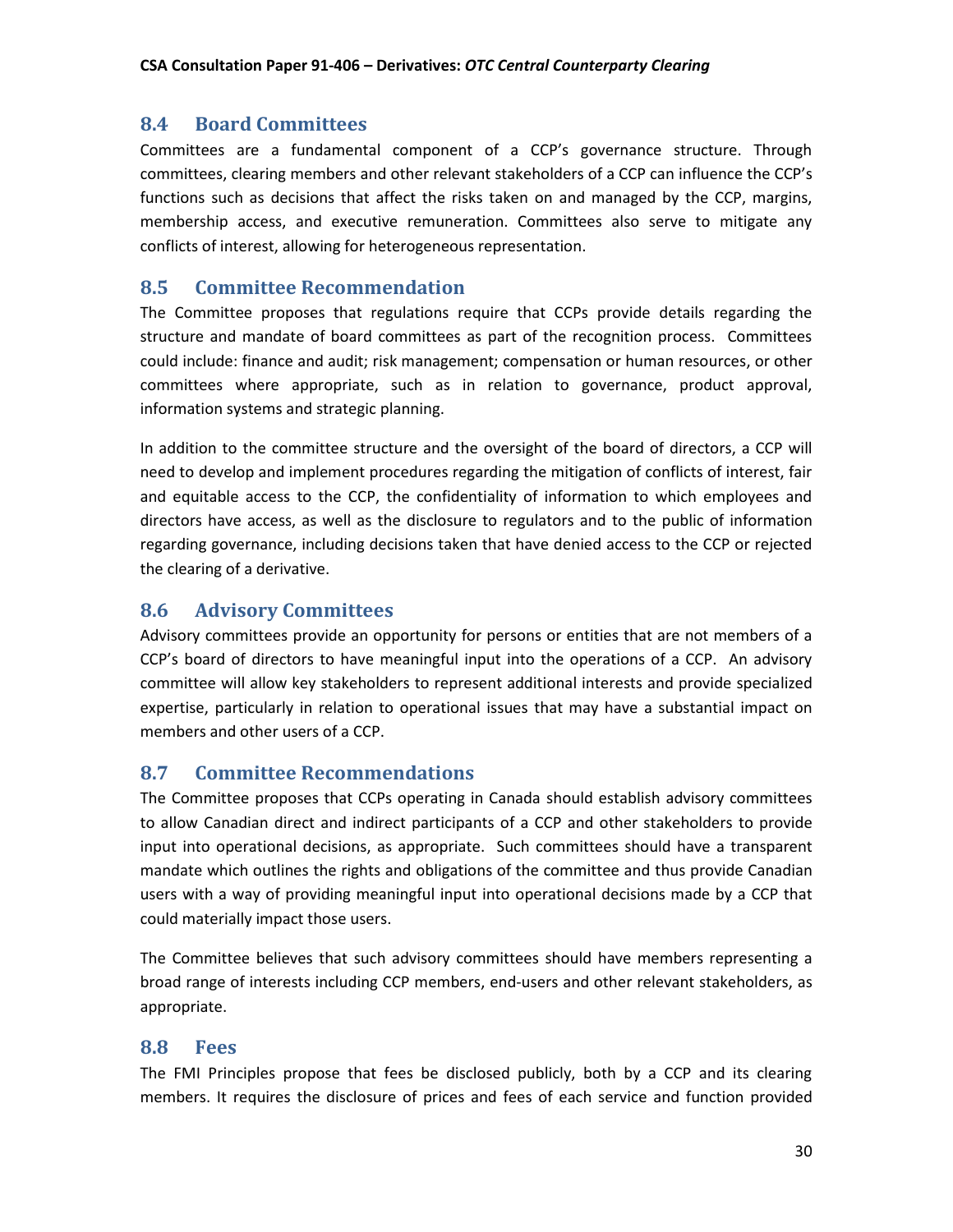separately. The FMI Principles state that an "FMI should publicly disclose its fees at the level of individual services it offers, as well as its policies on any available discounts. The FMI should provide clear descriptions of priced services for comparability purposes." <sup>48</sup>

The CFTC has proposed that CCPs shall be "required to make available to market participants information concerning . . . each clearing and other fee charged to members." 49

EU proposed regulations would also require that:

*A CCP and its clearing members shall publicly disclose the prices and fees associated with the services provided. They shall disclose the prices and fees of each service and function provided separately, including discounts and rebates and the conditions to benefit from those reductions. A CCP shall allow its clearing members and, where relevant, their clients, separate access to the specific services provided. A CCP shall account separately for costs and revenues of the services provided and shall disclose that information to the competent authority.<sup>50</sup>*

The disclosure of all fees (including direct costs that will be incurred by users of a CCP) ensures that fair and equitable access is afforded to all participants, and CCP users understand the business model of the CCP.

# <span id="page-31-0"></span>**8.9 Committee Recommendations**

The Committee recommends that a CCP's fees must be disclosed to clearing members, their customers and regulators as well as to the public, as described in the FMI Principles.

# <span id="page-31-1"></span>**8.10 Participant Access**

Without limiting the ability and responsibility of a CCP to develop robust access requirements to ensure that a clearing member does not bring undue risk to the CCP and is able to fulfill its obligations both to the CCP and its customers, a CCP must not impose access restrictions for non-competitive ends. In this respect the CFTC's Core Principle C:

*. . . mandates that participation requirements must ''permit fair and open access.'' It also mandates that clearing members must have ''sufficient financial resources and operational capacity to meet obligations arising from participation in the derivatives clearing organization.''*

*. . . Proposed § 39.12 is designed to ensure that participation requirements do not unreasonably restrict any entity from becoming a clearing member while, at the same time, limiting risk to the DCO and its clearing members. The Commission* 

 $\overline{\phantom{a}}$ 

<sup>&</sup>lt;sup>48</sup> FMI Principles p. 121.

<sup>&</sup>lt;sup>49</sup> Federal Register/Vol.75, No. 240/ Wednesday, Dec. 15, 2010/Proposed Rules p. 78192. <http://www.cftc.gov/ucm/groups/public/@lrfederalregister/documents/file/2010-31131a.pdf>

<sup>50</sup> COE June 6, 2011, Art. 36.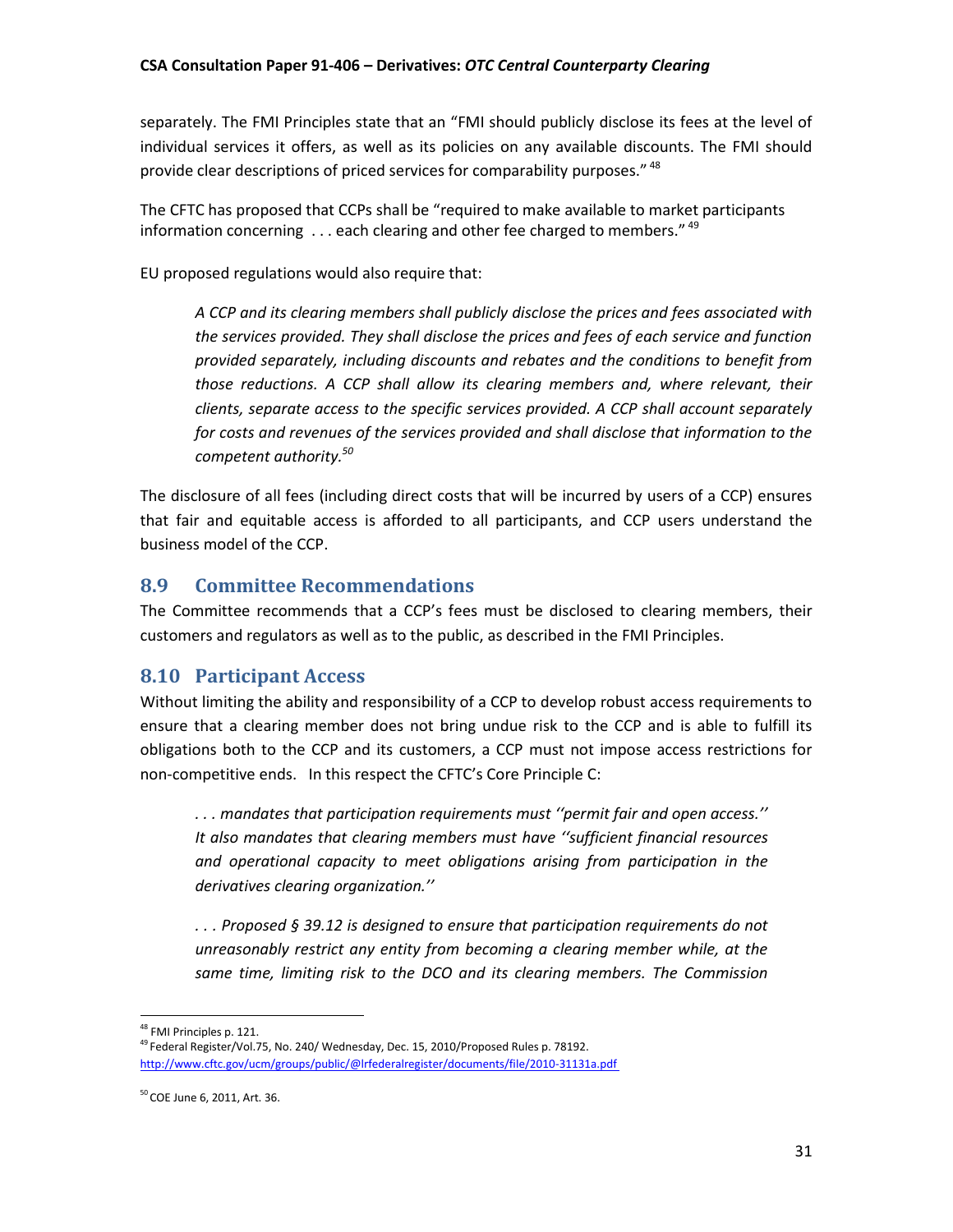believes that more widespread participation could reduce the concentration of *clearing member portfolios and diversify risk. It could also increase competition by allowing more entities to become clearing members. . . . Proposed § 39.12(a)(1)(iii) would prohibit participation requirements that have the effect of excluding or limiting clearing membership of certain types of market participants unless the DCO can demonstrate that the restriction is necessary to address credit risk or deficiencies in the participants' operational capabilities that would prevent them from fulfilling their obligations as clearing members.<sup>51</sup>*

The CFTC has set out other concerns regarding impediments to indirect access to the CCP in commentary to the proposed rulemaking, noting:

*Some clearinghouses have indicated that they intend to require that, for a transaction to be eligible for clearing, one of the executing parties must be a clearing member. This has the effect of preventing trades between two parties who are not clearing members from being cleared. Such a restriction of open access serves no apparent risk management purpose and operates to keep certain trades out of the clearing process and to constrain liquidity for cleared trades.<sup>52</sup>*

The SEC has proposed rule 17Ad-22(b)(5), which would prohibit membership restrictions based on dealer status. 53

*As a way to promote greater access to clearing, the SEC is proposing to prohibit denial of CCP membership based on whether a person offers OTC derivative dealer services. Through this rule the SEC is attempting to ensure access to client clearing (correspondent clearing) firms who are non-dealers and could be discriminated against through a CCP's access criteria. For example, a client clearing firm not offering dealer services might not have the certain operational capabilities and could have significantly less financial resources given the nature of their operations.<sup>54</sup>*

As well, the SEC proposes to prohibit access limitations based on minimum volume or transaction thresholds:

*The proposed rule would prohibit the establishment of minimum portfolio sizes or transaction volumes that by themselves would act as barriers to participation by* 

 $\overline{a}$ 

[http://www.cftc.gov/ucm/groups/public/@lrfederalregister/documents/file/2011-27536a.pdf.](http://www.cftc.gov/ucm/groups/public/@lrfederalregister/documents/file/2011-27536a.pdf)

<sup>&</sup>lt;sup>51</sup> Federal Register / Vol. 76, No. 216 / Tuesday, November 8,

<sup>2011</sup> [http://www.cftc.gov/ucm/groups/public/@lrfederalregister/documents/file/2011-27536a.pdf.](http://www.cftc.gov/ucm/groups/public/@lrfederalregister/documents/file/2011-27536a.pdf)

 $52$  Section§ 39 (b)(4) " would prohibit a DCO from requiring one of the original executing parties to be a clearing member in order for a contract, agreement, or transaction to be eligible for clearing." This provision was adopted on November 8, 2011. Federal Register / Vol. 76, No. 216 / Tuesday, November 8, 2011, p. 69360.

<sup>&</sup>lt;sup>53</sup> This proposal is not universally supported. Concerns have been expressed regarding non-dealers' ability to fully participate in a default auction, for example.

<sup>&</sup>lt;sup>54</sup> Federal Register / Vol. 76, No. 51 / Wednesday, March 16, 2011 / Proposed Rules

[http://www.cftc.gov/ucm/groups/public/@lrfederalregister/documents/file/2011-20337a.pdf.](http://www.cftc.gov/ucm/groups/public/@lrfederalregister/documents/file/2011-20337a.pdf)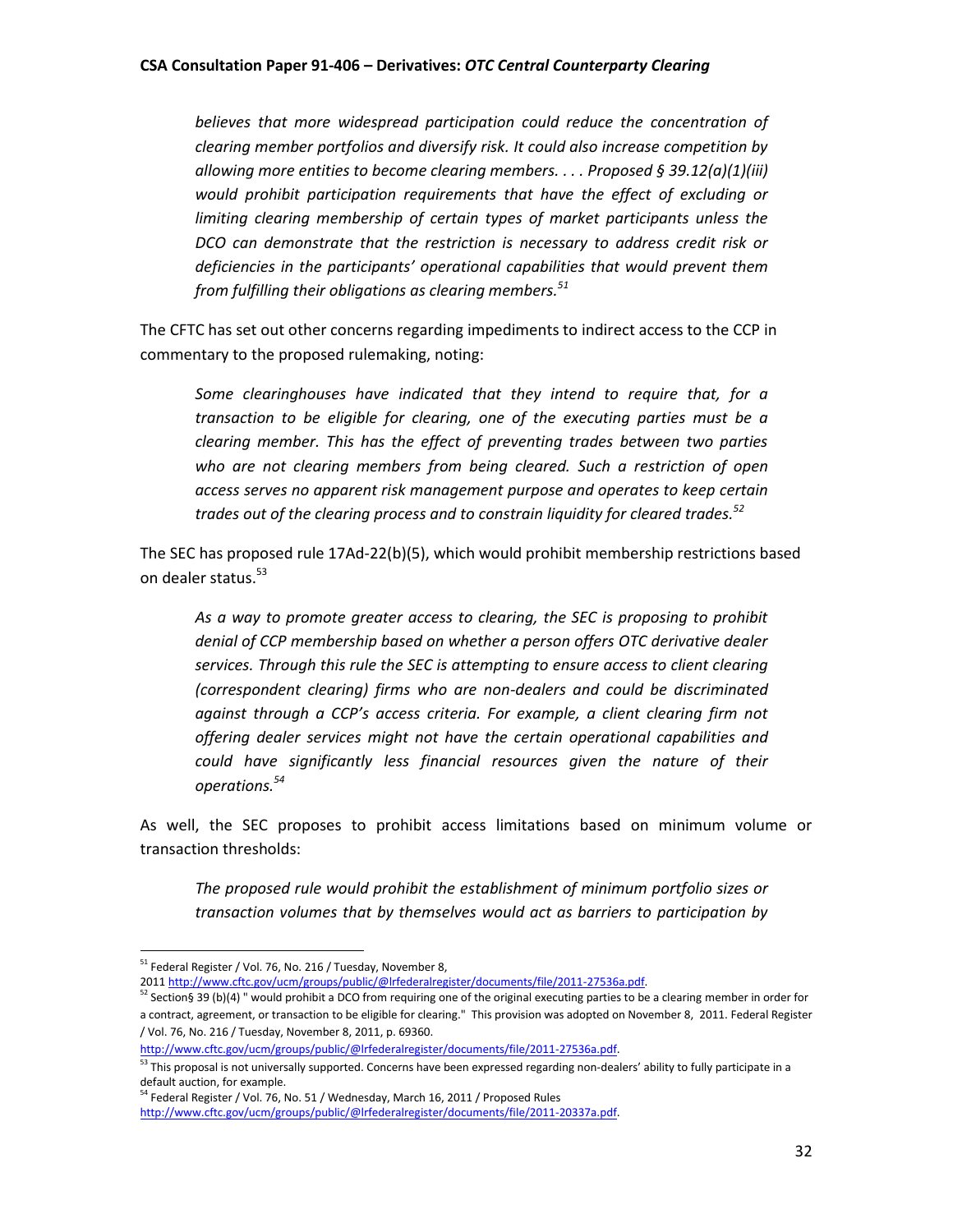*new participants in clearing. This speaks to the relevant size of market participants and whether or not the membership criteria should reflect the amount of risk they bring to the CCP instead of establishing large arbitrary values such as minimum volume and transaction thresholds.<sup>55</sup>*

The SEC further proposes that access should not be denied based on minimum net capital requirements of \$50 million or more:

*The SEC proposed rule limits the ability for CCPs clearing OTC derivatives to deny membership access to participants with 50 million or more in net capital. Under the proposed rule, a CCP wishing to raise the net capital above 50 million minimum would have to demonstrate to the commission through a rule filing or in its application, that any other measures would be unable to effectively mitigate the risks to the CCP.<sup>56</sup>*

The FMI Principles acknowledge the importance of risk-based and equitable access requirements:

*An FMI should have objective, risk-based, and publicly disclosed criteria for participation, which permit fair and open access.<sup>57</sup>*

These proposals underscore the concerns regulators have regarding CCP access and governance, and the Committee shares such concerns. The Committee feels, however, that prescriptive rules that limit a CCP's ability to determine access rules and thresholds that are appropriate within its risk management policy can serve to increase rather than reduce systemic risk.

Market regulator approval of CCP access policies and ongoing monitoring of compliance therewith can reduce the risk that a CCP is unduly limiting access.

# <span id="page-33-0"></span>**8.11 Committee Recommendation**

The Committee proposes that regulations include an obligation for a CCP to develop and comply with published access rules that are objective, risk-based and justified in terms of the safety and efficiency of the CCP and the market it serves. The access policy should consider a potential clearing member's ability to meet its financial and operational responsibilities arising from its participation in the central counterparty but should not unduly discriminate against certain classes of participants or introduce competitive distortions. These policies will be subject to regulatory approval during the recognition or approval process of a CCP and ongoing review by market regulators.

In addition, CCPs will be required to maintain records of all applications for access including records relating to each grant of access and denial of access.

l <sup>55</sup> *Ibid.*

<sup>56</sup> *Ibid.*

<sup>57</sup> FMI Principles, p. 101.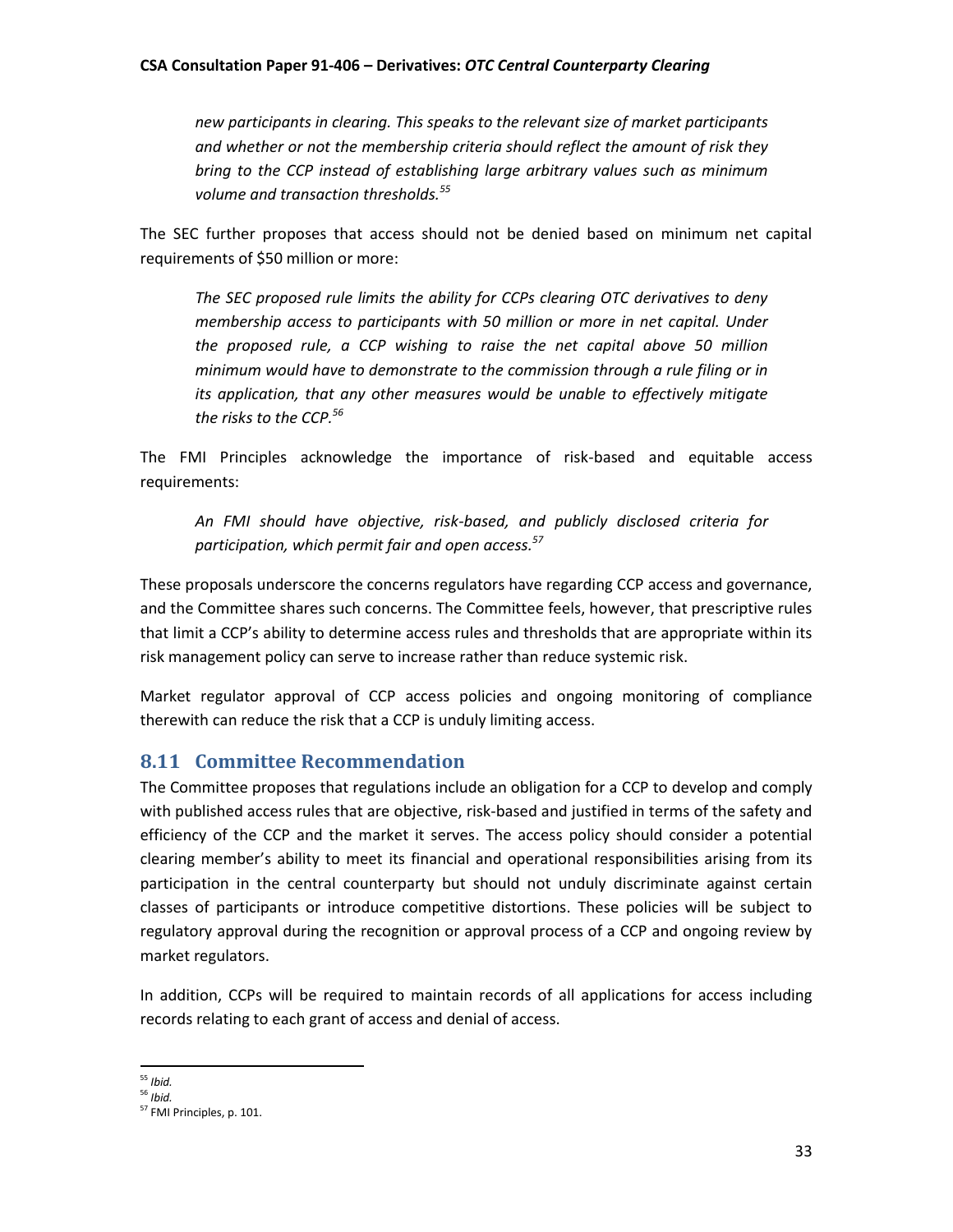# <span id="page-34-0"></span>**8.12 Open Access to Trading Platforms**

A vertical silo structure, where a trading venue feeds directly into the CCP, may force market participants who wish to transact and clear a particular derivative to use the captive trading venue. Open access to the CCP from multiple trading venues could remove this potential monopoly.

In this regard, the EU proposes the following:

*A CCP that has been authorized to clear [OTC] derivative contracts shall accept clearing such contracts on a non-discriminatory and transparent basis, regardless of the venue of execution. Without prejudice to Article 32a, a CCP may require that those venues of execution comply with the operational and technical requirements established by the CCP. . . . A venue of execution shall provide trade feeds on a non-discriminatory and transparent basis to any CCP that has been authorised to clear [OTC] derivative contracts traded on the venue of execution upon request by the CCP.<sup>58</sup>*

Some commenters in Europe have suggested that the ability of a CCP to require compliance with their technical requirements "could allow exchanges to monopolise trading of derivatives by restricting access to the clearing houses they operate."<sup>59</sup>

## The CFTC states:

*Proposed §39.12(b)(7)(i) would establish general standards for the adoption of rules that establish a time frame for clearing. The DCO would have to coordinate with each [Swap Execution Facility] and [Designated Contract Market] that lists for trading a product that is cleared by the DCO, in developing rules and procedures to facilitate prompt and efficient processing of all contracts, agreements, and transactions submitted to the DCO for clearing. For prompt and efficient clearing to occur, the rules, procedures, and operational systems of the trading platform* and the clearinghouse must mesh. Vertically integrated trading and clearing *systems currently process high volumes of transactions quickly and efficiently. The Commission believes that trading platforms and DCOs under separate control should be able to coordinate with one another to achieve similar results. The Commission also recognizes that there may be issues of connectivity between and among trading platforms and clearinghouses.<sup>60</sup>*

As the markets evolve to comply with clearing and trading obligations, models may develop that differ considerably from the traditional vertical silo. For the present, the development of trading venues and their relationships with CCPs remains speculative.

l

<sup>58</sup> COE June 6, 2011 , Art. 8.

<sup>59</sup> Price, Michelle. "Fresh clash looms over new OTC rules." *Financial News*, November 29, 2010.  $^{60}$  Federal Register / Vol. 76, No. 47 / Thursday, March 10, 2011 / Proposed Rules 13105

[http://www.cftc.gov/LawRegulation/FederalRegister/FinalRules/2011-27536.](http://www.cftc.gov/LawRegulation/FederalRegister/FinalRules/2011-27536)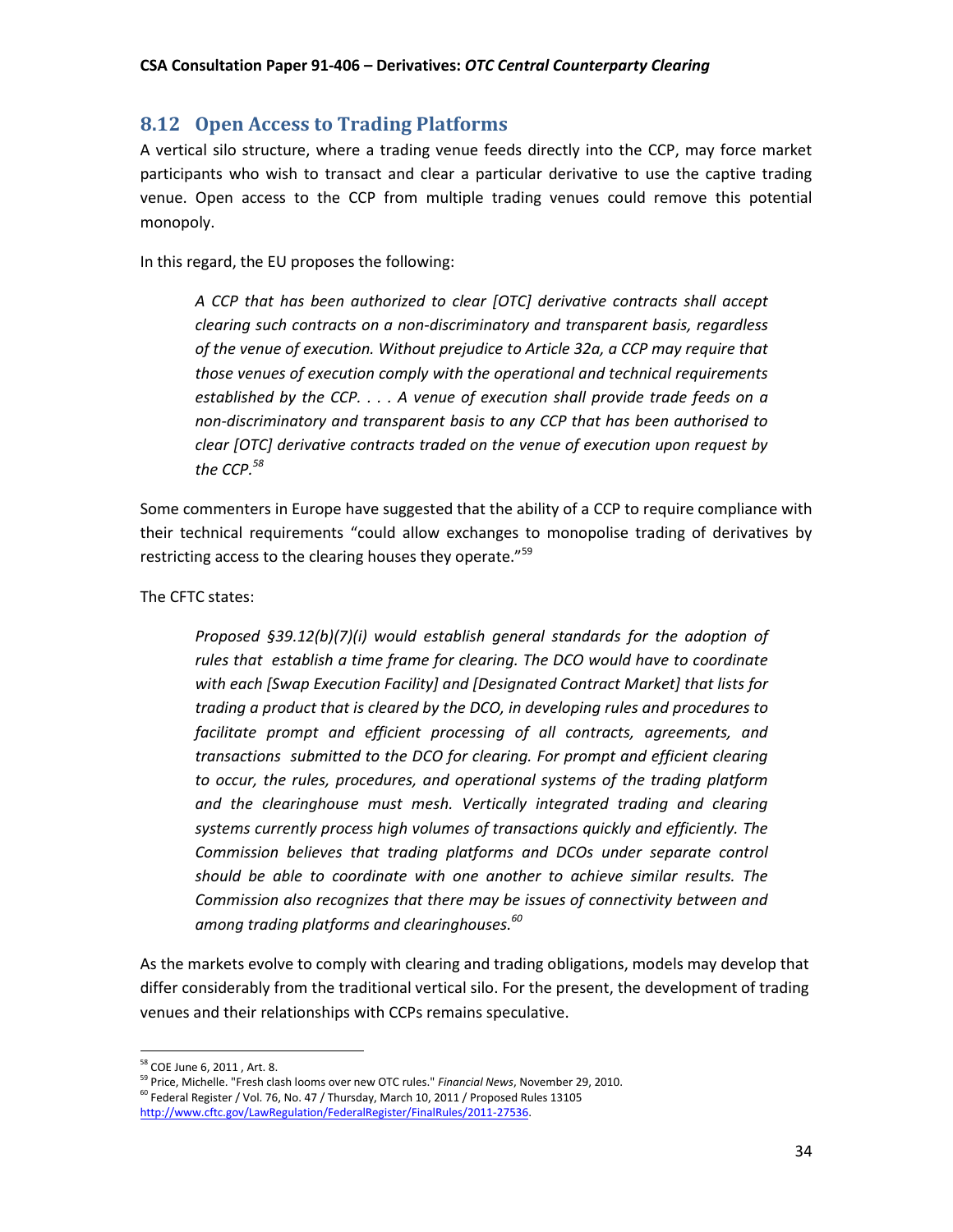# <span id="page-35-0"></span>**8.13 Committee Recommendations**

The Committee proposes that regulations be adopted that require CCPs develop access policies that facilitate fair and open access and which do not unreasonably prohibit or limit access to its services regardless of how the derivatives transaction is executed. The access requirements established by a CCP or services offered by a CCP should not create a competitive advantage for any trading facility.

# <span id="page-35-1"></span>**8.14 Request for Comment**

Question 8. The Committee seeks public comment on the relevance of developing rules allowing for access to CCPs regardless of trading venue. Is this of concern in the Canadian marketplace at this time or in the future?

# <span id="page-35-2"></span>**8.15 CCP Rules**

As a regulated entity, a CCP's rules, $^{61}$  operating procedures and by-laws (collectively, rules) should be subject to regulatory review and approval. It is through its rules that a CCP builds its clearing framework. Rules govern how the CCP staff and management perform their duties, how the CCP's governance structure operates and how clearing members and their customers fulfil their obligations.

The Dodd-Frank Act states:

*A designated financial market utility shall provide 60 days advance notice to its Supervisory Agency of any proposed change to its rules, procedures, or operations that could, as defined in rules of each Supervisory Agency, materially affect, the nature or level of risks presented by the designated financial market utility. <sup>62</sup>*

The FMI Principles explain:

*An FMI should adopt clear and comprehensive rules and procedures that are fully disclosed to participants and relevant rules and key procedures should be publicly disclosed. An FMI's rules and procedures are typically the foundation of the FMI and provide the basis for participants' understanding of the risks they incur by participating in the FMI. As such, these rules and procedures should include clear descriptions of the system's design and operations, as well as the rights, obligations, and risks participants incur by participating in the FMI. They should clearly outline the respective roles of participants and the FMI, as well as the procedures that will be followed in routine and non-routine circumstances. In particular, an FMI should have clear and comprehensive rules and procedures for addressing financial and operational problems within the system. An FMI should publicly disclose all relevant rules and key procedures, including key aspects of its participant-default rules and procedures (principle 13), so that all market* 

 $\overline{a}$ 

 $61$  This may consist of participant obligations and rights.

<sup>62</sup> *See Dodd-Frank*, § 806(e)(1).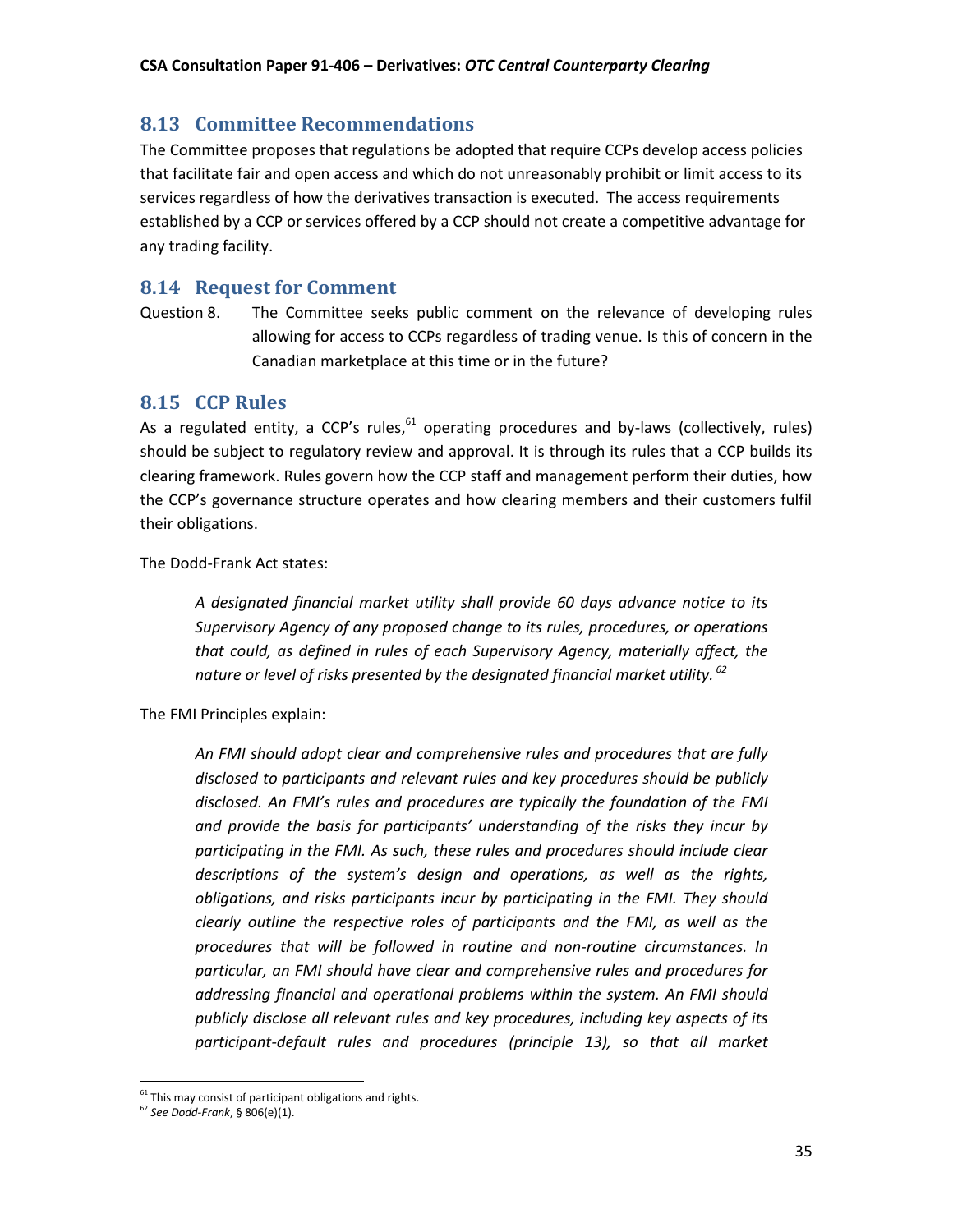*participants and relevant authorities can quickly assess potential risks in periods of market stress. 63*

CCPs should have comprehensive and transparent policies outlining their operations that relate to clearing and risk management. It is expected that these policies would identify risks related to the operation of the CCP and describe how the CCP proposes to manage such risks both during the ordinary course of business and in stress situations.

It is important that, in the event of a crisis, trades or positions cleared by the CCP not revert to bilateral exposures without prior consent of market regulators and non-defaulting participants. The use of emergency powers should be restrictive and should not allow the CCP to void or refuse to perform previously cleared contracts on the grounds that market events or industry protocols have made the managing of associated risk exposures difficult for the CCP. A CCP's policies and procedures should clearly specify the scope of such emergency powers and under what circumstances they would be exercised.<sup>64</sup>

CCP rules should also cover the obligations of its clearing members to maintain sufficient capital, specify margin requirements and how margin is to be managed operationally and ensure that clearing members' operational capacity and capability is sufficient to meet customer and CCP needs. The CFTC requires in rule §39.12(a)(3) that:

*a DCO establish participation requirements that ensure that clearing members have adequate operational capacity to meet obligations arising from participation in the DCO. The requirements would have to include, at a minimum, the ability to process expected volumes and values of transactions cleared by the clearing member within required time frames, including at peak times and on peak days; the ability to fulfill collateral, payment, and delivery obligations imposed by the DCO; and the ability to participate in default management activities under the rules of the DCO . . . . 65*

A CCP's rules provide a legal, predictable framework for the operations of the CCP, the obligations of its members and the adjudication of disputes, the orderly treatment of a default and, in the extreme, the orderly winding-down of its operations. For the rules to have merit, they must be enforced by the CCP, which should have the authority to sanction or otherwise discipline its members and maintain resources to monitor and apply the rules.

# <span id="page-36-0"></span>**8.16 Committee Recommendations**

The rules and procedures of a CCP, including its default procedures, must be clear and comprehensive. Market regulators, clearing members and other market participants must have certainty that such rules will be followed during a period of market stress. Accordingly, a CCP's

l

<sup>&</sup>lt;sup>63</sup> FMI Principles, page 122.

 $64$  Forthcoming CPSS-IOSCO work will focus specifically on the resolution of FMIs.

<sup>65</sup> Federal Register Vol. 76, No. 13/Thursday, January 20, 2011/Proposed Rules, p. 3701 et seq. [http://www.cftc.gov/LawRegulation/FederalRegister/ProposedRules/2011-690.](http://www.cftc.gov/LawRegulation/FederalRegister/ProposedRules/2011-690)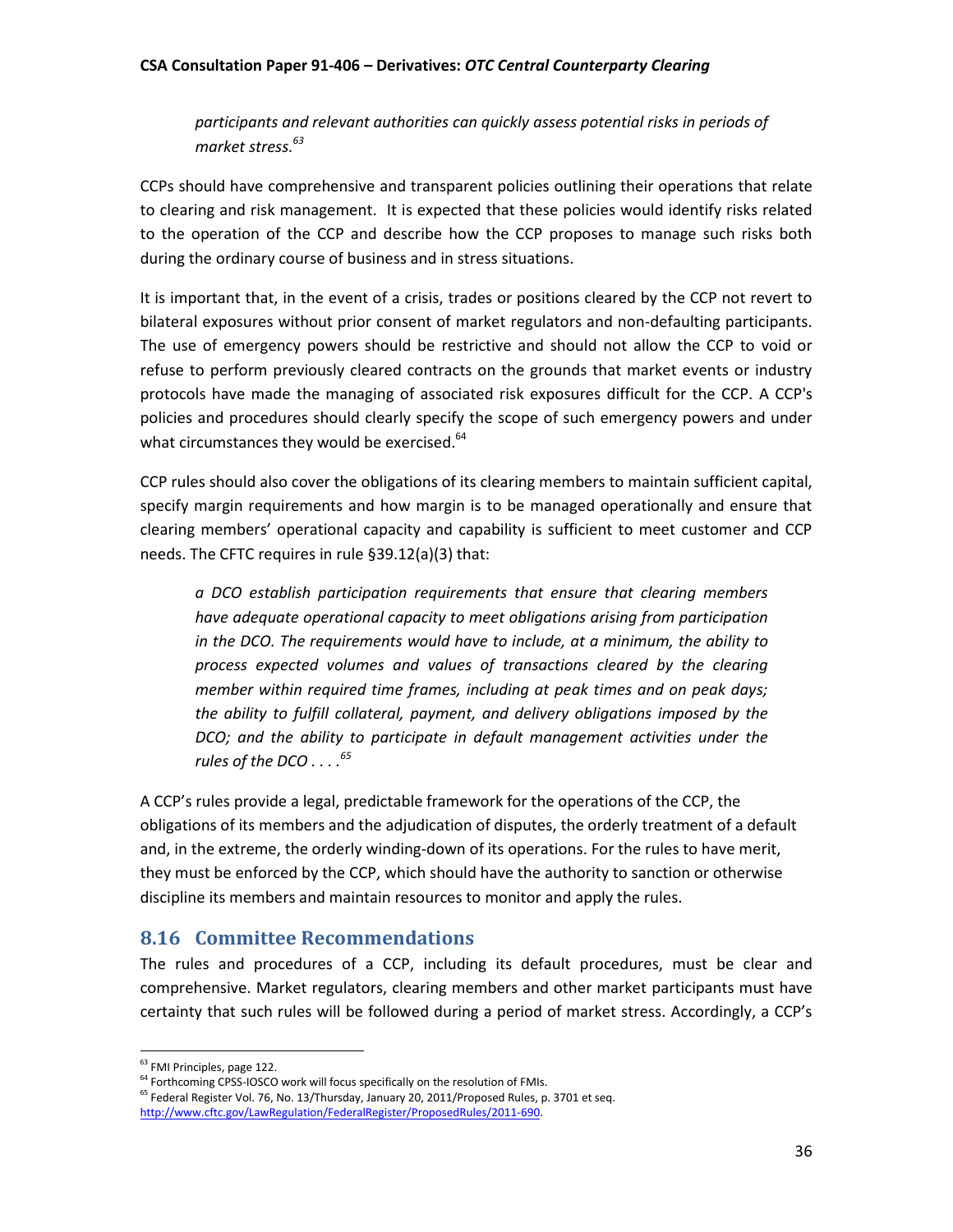rules should clearly define and limit the range of circumstances in which the CCP has the ability to invoke emergency powers so that participants understand and manage the risk associated with their participation in the CCP as well as their contingent liabilities. CCPs should ensure compliance with published default procedures in all situations except as directed by regulators in accordance with protocols accepted by all regulators of the CCP.

Although it should be each clearing member's responsibility to ensure that it complies with the rules of a CCP, the Committee believes the CCP should have processes in place to monitor compliance and deal with situations where a member does not or cannot comply. These processes should include a mechanism for appeal from the decisions of the CCP, where appropriate.

The Committee further recommends that a CCP must put in place a process for the adoption of rule modifications. This process must be in accordance with the legislation under which it operates, including any requirements for obtaining regulatory approval from all applicable regulators, as well as appropriate board and clearing member approvals.

# <span id="page-37-0"></span>**9. Risk management**

Risk management is at the core of the CCP's operations. Every aspect of its business must take into account risk management and risk mitigation. The FMI Principles set out the major sources of risk to a CCP: systemic risk, legal risk, credit and counterparty risk, liquidity risk, and general business and operational risk. A CCP should establish and ensure compliance with decisionmaking processes for its board of directors, committees and management. A CCP should recognize that its actions could have adverse economic circumstances for participants and for the broader markets and that conflicts of interest among CCP owners, operators, participants and the broader market may arise, and must be considered, when making such decisions. In general, the CCP should be following the policies and procedures described in their published documents; however CCPs may be required to depart from standard procedures, in extraordinary circumstances. In all such circumstances, the CCP must seek and comply with the directions of the CCP's regulators. The default rules and procedures of a CCP should be clear as to when the CCP can exercise its discretion to declare a clearing member in default.

In applying for recognition or exemption of a CCP, the Committee expects that a CCP will provide a detailed analysis of risks relating to its operations and a description of how they are mitigated. For example, CCPs must address the risk of default by one or more of its key clearing members and undertake appropriate stress testing of the adequacy of its total financial resources. The FMI Principles suggest that stress tests should involve the analysis of the impact of a concurrent default of a CCP's two largest participants and their affiliates if the CCP is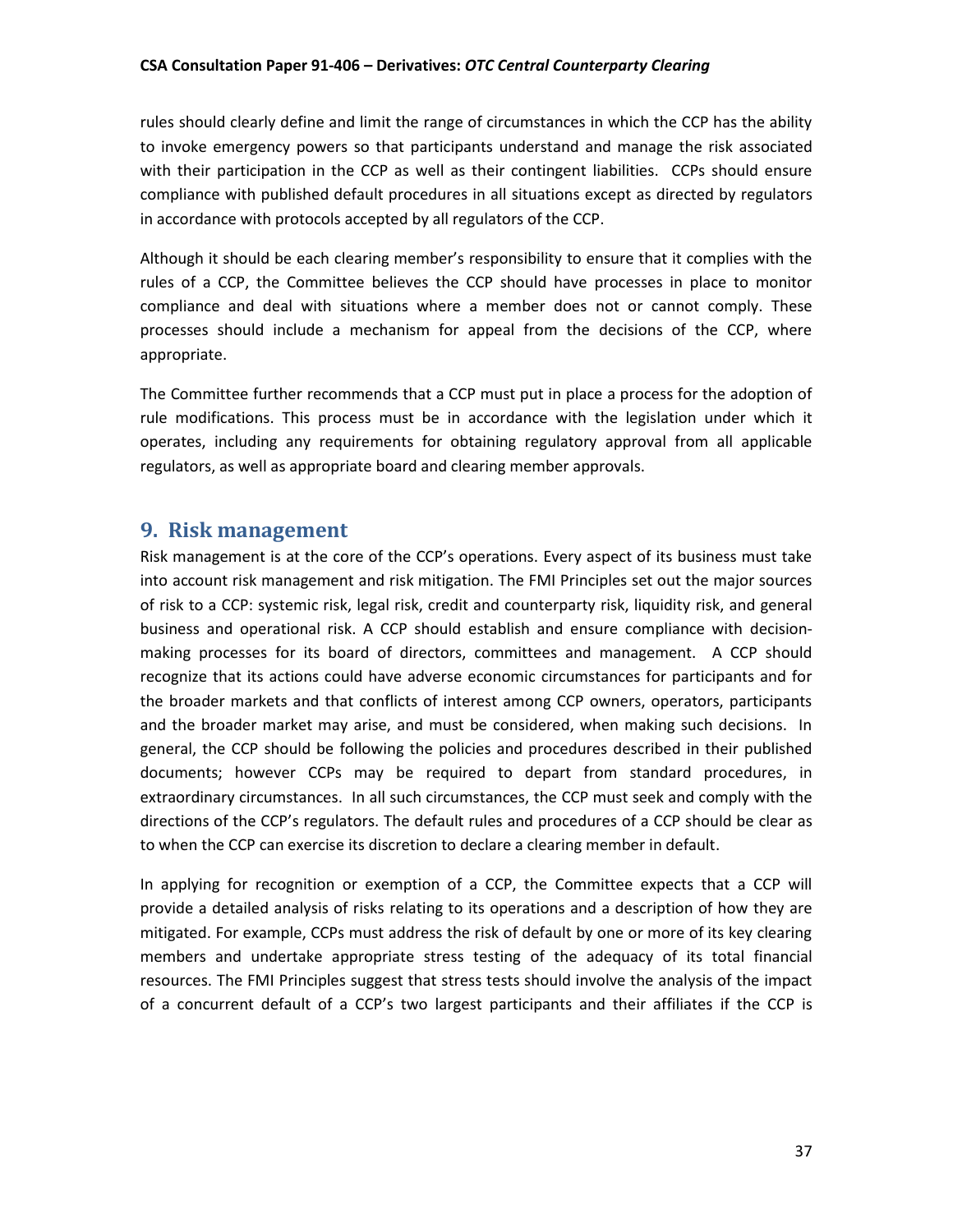involved in activities with a more-complex risk profile or is systemically important in multiple jurisdictions. 66

In addition, a CCP operating in Canada should be required to implement accurate, ongoing risk analysis in relation to the CCP's obligations. The CCP should impose margining obligations on its members to appropriately manage all types of risks to the CCP with the objective of avoiding recourse to default funds. Should a defaulting participant's margin not meet the obligations of the CCP for closing out that participant's default positions, the CCP's fully-transparent default process should clearly identify the resources that will be made available to satisfy the defaulting participant's obligations and the order in which these resources will be used – the default waterfall.

# <span id="page-38-0"></span>**9.1 Default Management**

As each level of resources is exhausted in the case of a default of a member or members, the next level in the waterfall is tapped until the obligations have been fulfilled and positions are balanced. Rules pertaining to the differing sources of assets in the default waterfall which clearly outline who will have to contribute to the waterfall (in what order and under what circumstances) and include details of any auction process, at what point a default fund and other backstops will be accessed and what will occur should all resources be exhausted will provide certainty to clearing members as to their obligations and clarity to market regulators.

In Rule 39.11(b)(1), the CFTC enumerates a list of the types of financial resources that would be available to a Designated Clearing Organization ("DCO") to satisfy financial requirements: "*(1) The margin of the defaulting clearing member; (2) The DCO's own capital; (3) the guaranty fund deposits of the defaulting clearing member and non-defaulting clearing members; (4) default insurance; (5) if permitted by the DCO's rules, potential assessments for additional guaranty fund contributions on non-defaulting clearing members; and (6) any other financial resource deemed acceptable by the Commission."<sup>67</sup>*

The CFTC will require that a "*derivatives clearing organization shall maintain cash, U.S. Treasury obligations, or high quality, liquid, general obligations of a sovereign nation, in an amount greater than or equal to an amount calculated as follows: (A) Calculate the average daily settlement pay for each clearing member over the last fiscal quarter; (B) Calculate the sum of those average daily settlement pays; and (C) Using that sum, calculate the average of its clearing* 

 $67$  Federal Register / Vol. 76, No. 216 / Tuesday, November 8, 2011, p. 69346

 $\overline{\phantom{a}}$ 

<sup>66</sup> FMI Principles; Principle 4 " *An FMI should effectively measure, monitor, and manage its credit exposures to participants and those arising from its payment, clearing, and settlement processes. An FMI should maintain sufficient financial resources to cover its credit exposure to each participant fully with a high degree of confidence. In addition, a CCP that is involved in activities with a more*complex risk profile or that is systemically important in multiple jurisdictions should maintain additional financial resources sufficient *to cover a wide range of potential stress scenarios that should include, but not be limited to, the default of the two participants and their affiliates that would potentially cause the largest aggregate credit exposure to the CCP in extreme but plausible market conditions. All other CCPs should maintain additional financial resources sufficient to cover a wide range of potential stress scenarios that should include, but not be limited to, the default of the participant and its affiliates that would potentially cause the largest aggregate credit exposure to the CCP in extreme but plausible market conditions*."

[www.cftc.gov/LawRegulation/FederalRegister/FinalRules/2011-27536.](http://www.cftc.gov/LawRegulation/FederalRegister/FinalRules/2011-27536)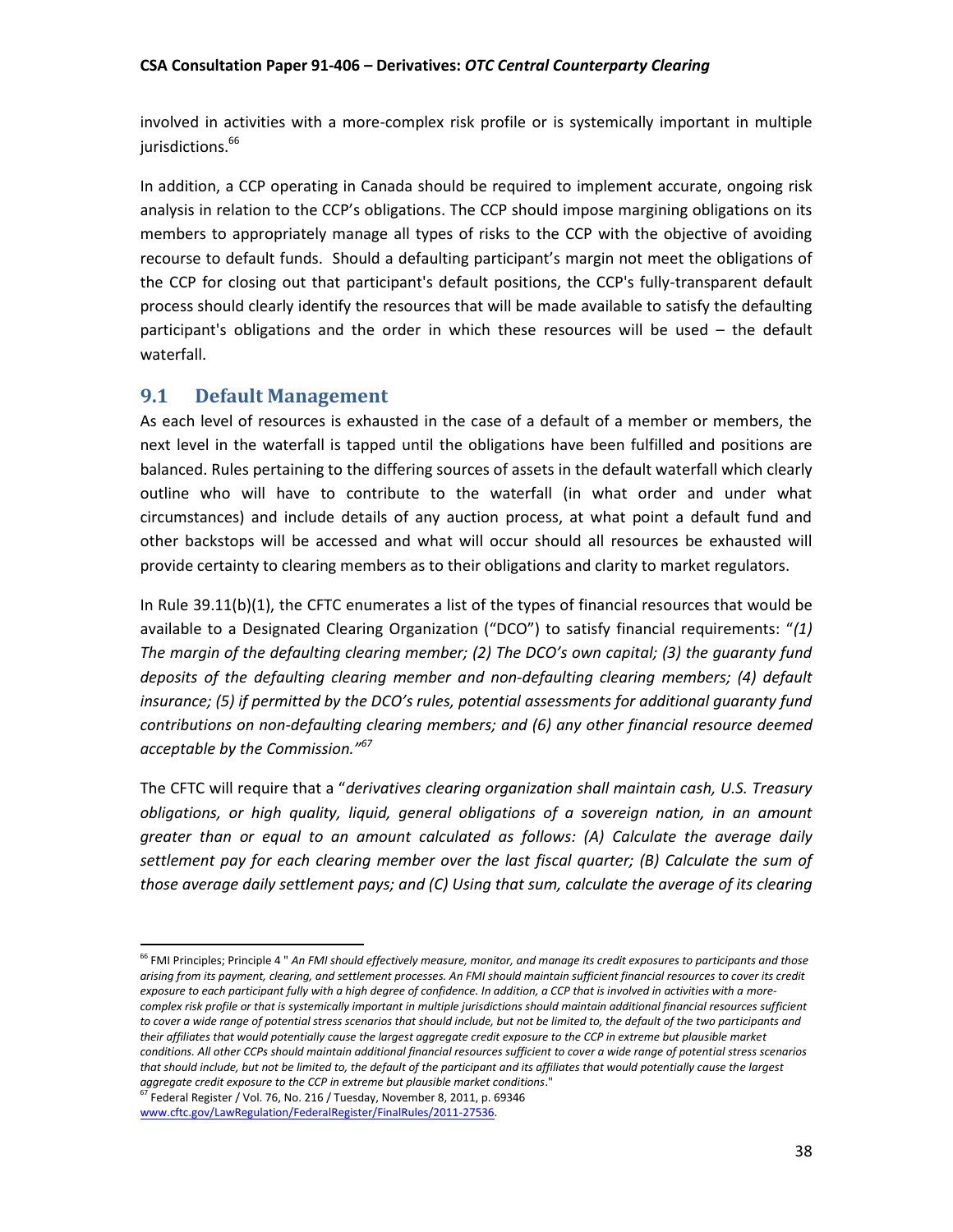*members' average pays.*" 68 The CFTC indicated that it may revisit this issue after it is determined what international standard will be adopted.

# <span id="page-39-0"></span>**9.2 Framework for Comprehensive Management of Risks**

The EU proposals require that:

*A CCP shall have procedures in place to be followed where a clearing member does not comply with the participation requirements of the CCP within the time limit and according to the procedures established by the CCP. The CCP shall outline the procedures to be followed in the event the default of a clearing member is not declared by the CCP.* 

*A CCP shall take prompt action to contain losses and liquidity pressures resulting from defaults and shall ensure that the closing out of any clearing member's positions does not disrupt its operations or expose the non-defaulting clearing members to losses that they cannot anticipate or control. The CCP shall promptly inform the competent authority where it considers that the clearing member will not be able to meet its future obligations and before it declares its default. 69*

Ensuring novel derivatives do not bring undue risk to the CCP should be a fundamental part of a CCP's risk management. The CFTC in its proposed rule §39.12(b)(1)

*would require a DCO to establish appropriate requirements for determining the eligibility of agreements, contracts, or transactions submitted to the DCO for clearing, taking into account the DCO's ability to manage the risks associated with such agreements, contracts, or transactions. Factors to be considered in determining product eligibility would include, but would not be limited to: (i) trading volume; (ii) liquidity; (iii) availability of reliable prices; (iv) ability of market participants to use portfolio compression with respect to a particular swap product; (v) ability of the DCO and clearing members to gain access to the relevant market for purposes of creating and liquidating positions; (vi) ability of the DCO to measure risk for purposes of setting margin requirements; and (vii) operational capacity of the DCO and clearing members to address any unique risk characteristics of a product.<sup>70</sup>*

The CFTC has also proposed that a DCO have both a Chief Risk Officer ("CRO") and a Chief Compliance Officer ("CCO"), and that these be two different individuals. The CRO would report to the risk committee or board of directors and would be responsible for the implementation of the risk management framework and for making appropriate recommendations regarding the CCP's risk management functions.

l

<sup>&</sup>lt;sup>68</sup> Ibid, p. 69351.

<sup>69</sup> COE June 6, 2011, Art. 45.

 $70$  Federal Register / Vol. 76, No. 13 / Thursday, January 20, 2011, p. 3702 [http://www.cftc.gov/ucm/groups/public/@lrfederalregister/documents/file/2011-690a.pdf.](http://www.cftc.gov/ucm/groups/public/@lrfederalregister/documents/file/2011-690a.pdf)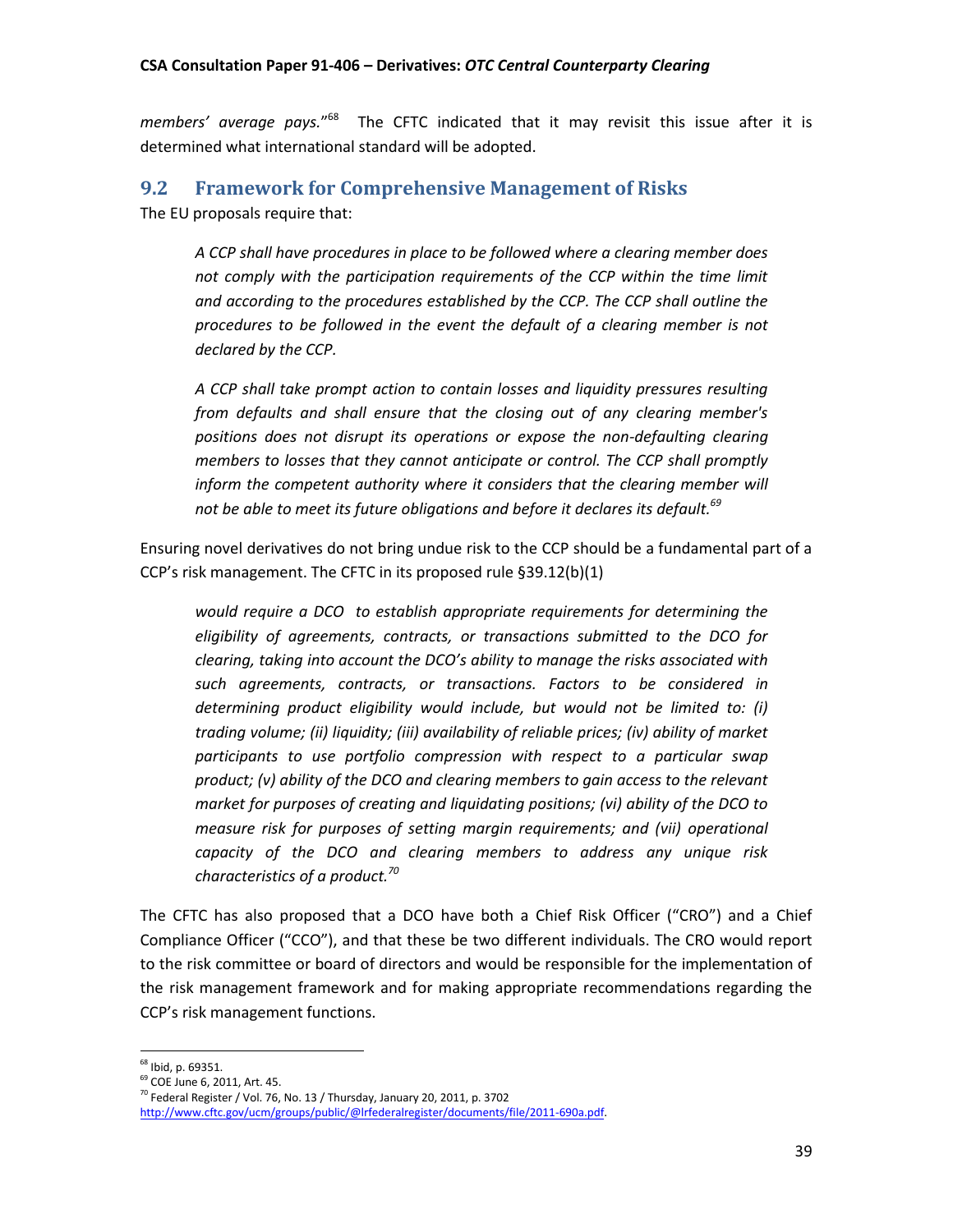The CFTC further proposes that:

*. . . a DCO [would] impose risk limits on each clearing member, by customer origin and house origin, in order to prevent a clearing member from carrying positions where the risk exposure of those positions exceeds a threshold set by the DCO relative to the clearing member's financial resources, the DCO's financial resources, or both. The DCO would have reasonable discretion in determining: (A) the method of computing risk exposure; (B) the applicable threshold(s); and (C) the applicable financial resources, provided however, that the ratio of exposure to capital would have to remain the same across all capital levels. The Commission could review any of these determinations and require different methods, thresholds, or financial resources, as appropriate.<sup>71</sup>*

The EU proposes that CCPs undertake regular reviews and perform stress testing:

*A CCP shall regularly review the models and parameters adopted to calculate its margin requirements, default fund contributions, collateral requirements and other risk control mechanisms. It shall subject the models to rigorous and frequent stress tests to assess their resilience in extreme but plausible market conditions and shall perform back tests to assess the reliability of the methodology adopted.* 

*… A CCP shall regularly test the key aspects of its default procedures and take all the reasonable steps to ensure that all clearing members understand them and have appropriate arrangements in place to respond to a default event. A CCP shall publicly disclose key information on its risk management model and assumptions adopted to perform the stress tests referred to in paragraph 1.*

*Powers are delegated to the Commission to adopt regulatory technical standards specifying the following:*

*(a) the type of tests to be undertaken for different classes of financial instruments and portfolios;*

*(b) the involvement of clearing members or other parties in the tests;*

*(c) the frequency of tests;*

*(d) the time horizons of tests;*

*(e) the key information referred to in paragraph 3.<sup>72</sup>*

FMI Principle 3 requires that an FMI should have a sound risk-management framework for comprehensively managing legal, credit, liquidity, operational, and other risks.

l

 $71$  Federal Register/ Vol. 76, No. 13/ Thursday, January 20, 2011, p. 3707

[http://www.cftc.gov/ucm/groups/public/@lrfederalregister/documents/file/2011-690a.pdf.](http://www.cftc.gov/ucm/groups/public/@lrfederalregister/documents/file/2011-690a.pdf)

 $72$  COE June 6, 2011, Art.46.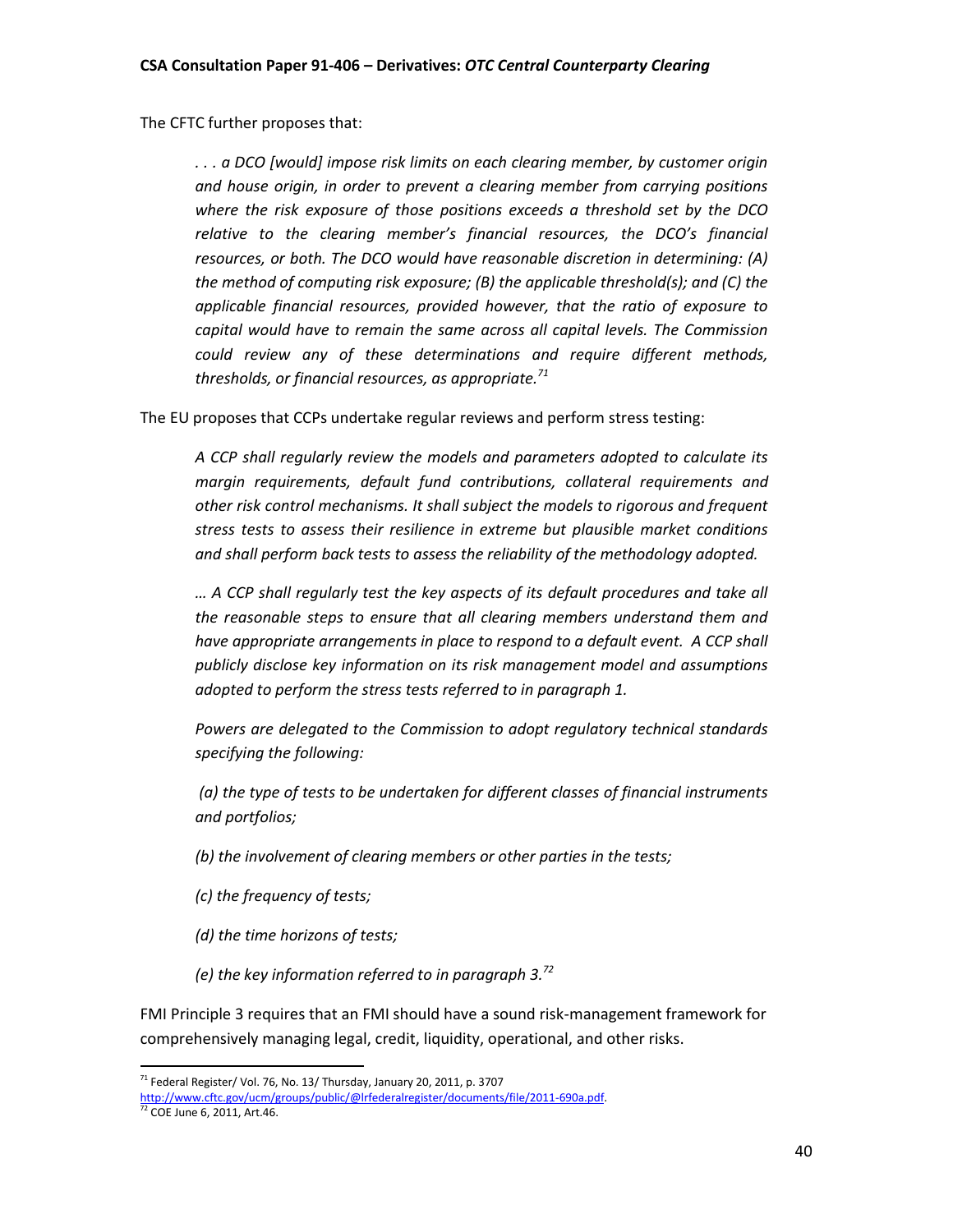The CFTC's proposed regulation §39.13(a) would require a CCP to ensure that it possesses the ability to manage the risks associated with discharging its responsibilities through the use of appropriate tools and procedures.

The CFTC proposed rules would require a DCO to establish and maintain written policies, procedures, and controls, approved by its board of directors, which establish an appropriate risk management framework that, at a minimum, clearly identifies and documents the range of risks to which the DCO is exposed, addresses the monitoring and management of the entirety of those risks, and provides a mechanism for internal audit. Those risks may include, but are not limited to, legal risk, credit risk, liquidity risk, custody and investment risk, concentration risk, default risk, operational risk, market risk, and business risk. The entity would be required to regularly review its risk management framework and update it as necessary.

Other tools enumerated by the CFTC in its proposed rulemaking include: measurement and monitoring of current and potential credit exposures to clearing members; models for determining initial margin that are risk-based and regularly reviewed; independent review and validation of the CCP's systems for generating initial margin requirements, including the CCP's theoretical models; regular review of spread margins that permit a CCP to allow reductions in initial margin requirements for related positions; having a reliable source of timely price data to support both initial margin and variation margin calculations, and having written procedures and sound valuation models for addressing circumstances where pricing data is not readily available or reliable because there is no continuous liquid market or if bid-ask spreads are volatile; and daily review and periodic back testing to enable a CCP to ensure that its margin models continue to provide adequate coverage of the CCP's risk exposures to its clearing members.<sup>73</sup>

# <span id="page-41-0"></span>**9.3 Committee Recommendation**

The Committee proposes that regulations be developed to require that a CCP develop and implement a robust risk management program, in accordance with international best practices such as the FMI Principles. The Committee proposes that the regulations set out specific requirements, including that:

- 1. a CCP have in place an effective, multi-level contingency structure that includes accurate risk analysis and member margining, a default waterfall that sets out clearly the funding events that will occur in the case of a member default and the contributions that will be required of members and the CCP's own capital (if any) and any further financial backstops or insurance that can be accessed;
- 2. a CCP conduct a full analysis of all relevant risks and has in place appropriate risk management procedures, such as margin and haircut adjustments and provide the result of such analysis to its market regulator(s);
- 3. a CCP impose transparent risk limits on individual clearing members;

 $\overline{a}$  $^{73}$  See Federal Register / Vol. 76, No. 13 / Thursday, January 20, 2011 / Proposed Rules, p. 3698 et seq. [http://www.cftc.gov/ucm/groups/public/@lrfederalregister/documents/file/2011-690a.pdf.](http://www.cftc.gov/ucm/groups/public/@lrfederalregister/documents/file/2011-690a.pdf)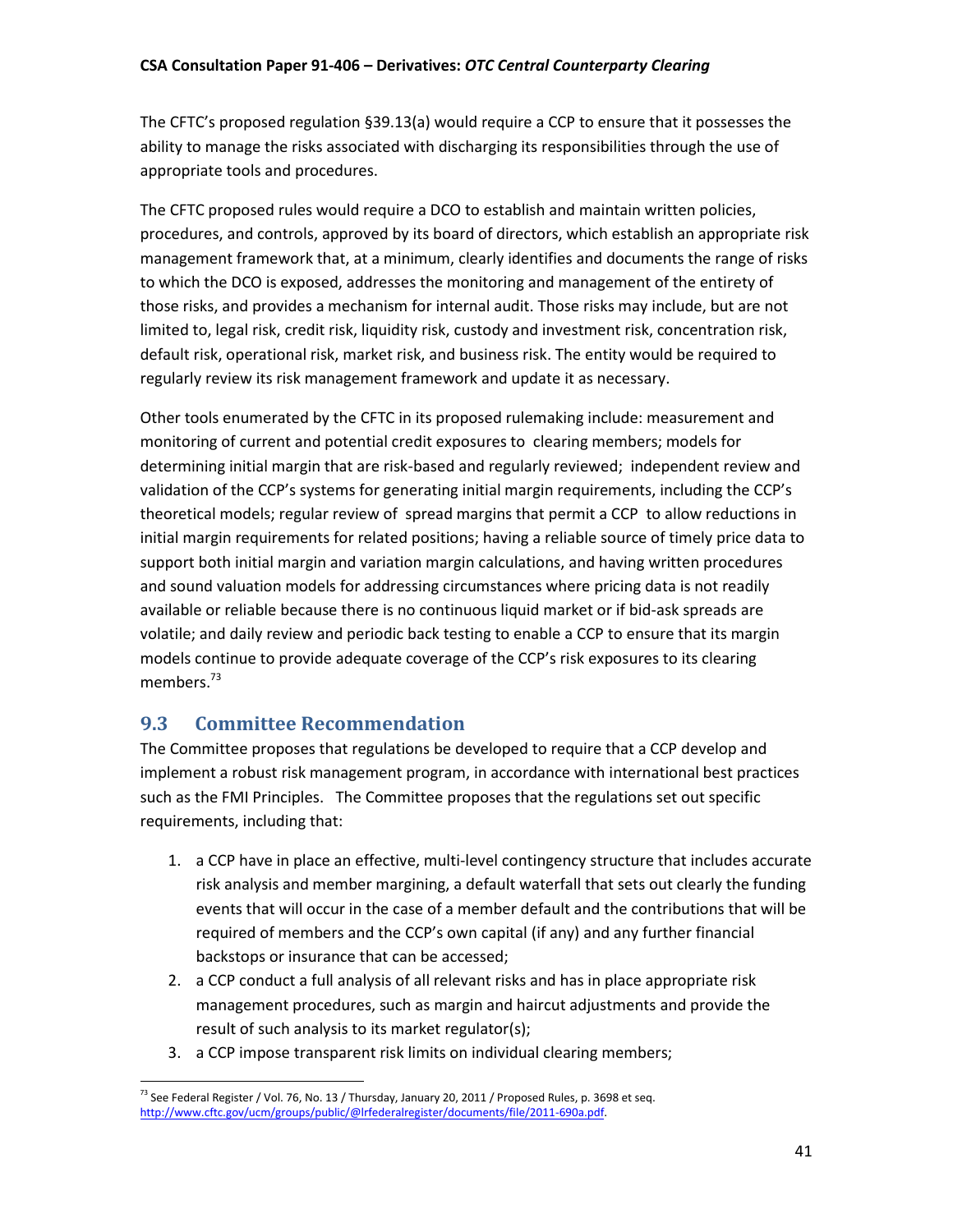- 4. a CCP inform its regulator or regulators when a clearing member is at risk of default and when any default procedures are triggered;
- 5. a CCP undertake regular stress testing of the adequacy of the CCP's financial resources, including risk and pricing models and default procedures, and of clearing member procedures and systems, and provide the results of such tests to its market regulator(s). These stress tests should involve extreme but plausible as well as hypothetical stress situations;
- 6. a CCP maintain and utilize accurate pricing and valuation procedures;
- 7. a CCP maintain and utilize product approval procedures to ensure that new clearing products do not bring undue risk to the CCP and its members;
- 8. a CCP have a chief risk officer who is responsible for the implementation of risk management procedures and who reports to the CCP's board of directors or risk committee, as appropriate;
- 9. a CCP's models, including those for valuation and margin calculations, be subject to independent review and validation;
- 10. all CCPs provide the applicable Canadian regulators with periodic and ad hoc reports relating to the risks applicable to the CCP and a description of how such risks are managed; and
- 11. regular financial reports relating to the CCP, which should include aggregated risk exposures, are provided to the market regulator of the CCP.

# <span id="page-42-0"></span>**10. Systems and Technology**

A stable, robust and scalable technological infrastructure is a prerequisite for any CCP seeking recognition or exemption of recognition in Canada. The proposed FMI Principles provide that:

*A critical service provider should have a robust information security framework that appropriately manages its information security risks. The framework should include sound policies and procedures to protect information from unauthorized disclosure, ensure data integrity, and guarantee the availability of its services. In addition, a critical service provider should have policies and procedures for monitoring its compliance with its information security framework. This framework should also include capacity planning policies and changemanagement practices.<sup>74</sup>*

The CFTC proposes that a CCP implement a risk analysis and oversight program with respect to its operations and automated systems. Adequate maintenance of resources that would allow the CCP to fulfill its obligations in this respect is also required. Risk analysis would be required in six categories: information security, business continuity and disaster recovery, capacity and performance planning, systems operations, systems development and quality assurance, and physical security and environmental controls. This last category would include the maintenance

 $\overline{\phantom{a}}$ <sup>74</sup> FMI Principles, p. 170-71.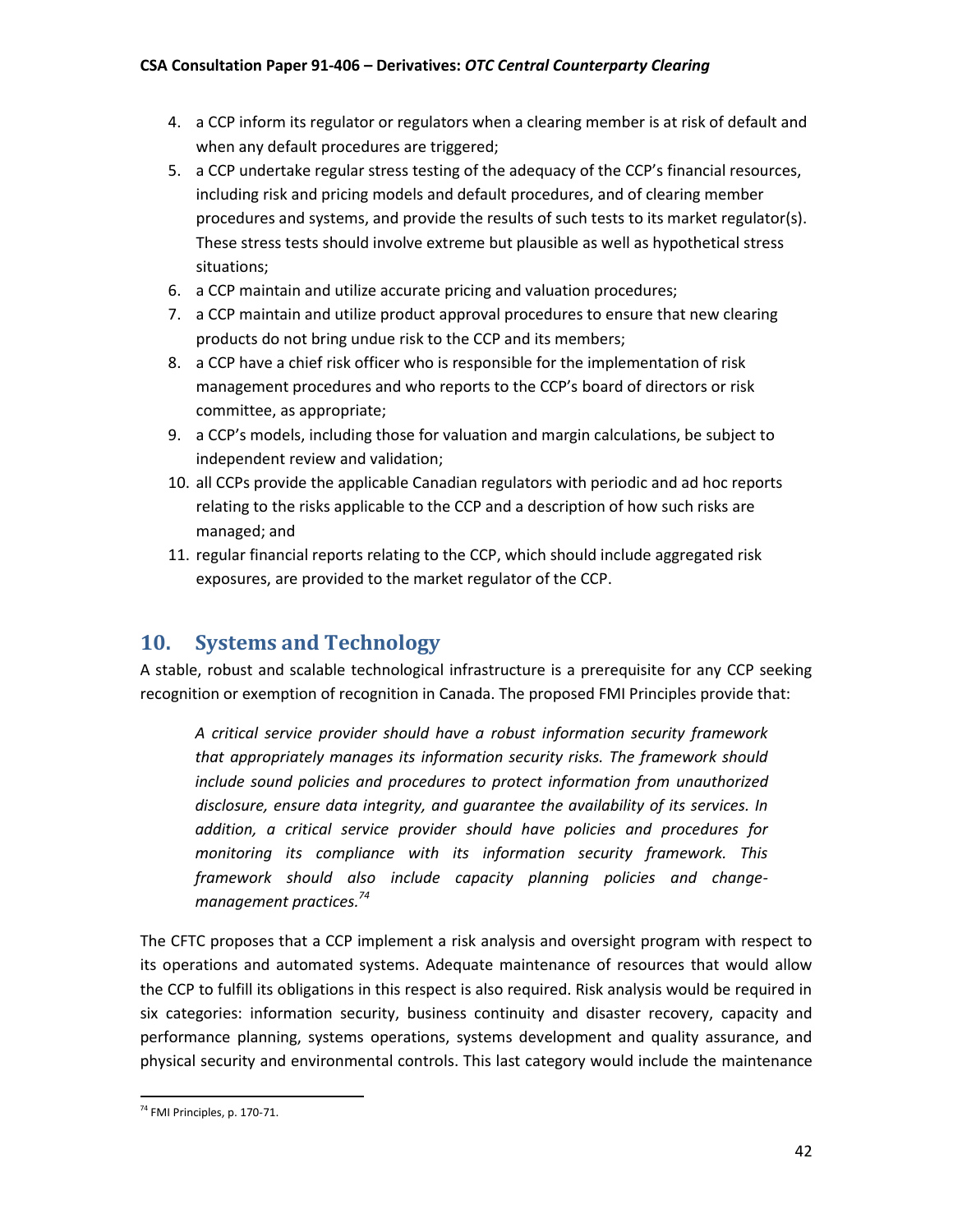of buildings and generators as well as technological infrastructure and personnel resources sufficient to enable timely recovery and resumption of operations in the event of disruption.<sup>75</sup>

The FMI Principles require a CCP to:

*identify all plausible sources of operational risk, both internal and external, and mitigate their impact through the deployment of appropriate systems, policies, procedures and controls. Systems should be designed to ensure a high degree of security and operational reliability, and should have adequate, scalable capacity. Business continuity management should aim for timely recovery of operations and fulfilment of the FMI's obligations, including in the event of a wide-scale or major disruption.<sup>76</sup>*

The EU similarly proposes that:

*A CCP shall maintain information technology systems adequate to deal with the complexity, variety and type of services and activities performed so as to ensure high standards of security and the integrity and confidentiality of the information maintained.<sup>77</sup>*

# <span id="page-43-0"></span>**10.1 Committee Recommendations**

The Committee believes that regulations for CCPs in Canada should require a program of risk analysis and oversight in order to identify and minimize sources of operational risk, particularly systems and technology. This would be achieved through the development of appropriate controls and procedures to ensure that technological systems are reliable, secure, and have adequate scalability.

The Committee acknowledges that *Regulation 21-101 respecting Marketplace Operation*  ("Regulation 21-101") addresses systems requirements for marketplaces, and recommends that comparable regulations be developed for CCPs. In particular, the Committee proposes that a CCP be required to "develop and maintain reasonable business continuity and disaster recovery plans; an adequate system of internal control over those systems; and adequate information technology general controls, including without limitation, controls relating to information systems operations, information security, change management, problem management, network support and system software support."<sup>78</sup>

The Committee also proposes that CCPs be required to test their system requirements regularly in accordance with regulation standards that will be substantially similar to those in Regulation 21-101 which requires testing "in accordance with prudent business practice, on a reasonably frequent basis and, in any event, at least annually, make reasonable current and future capacity

 $\overline{a}$ 

<sup>&</sup>lt;sup>75</sup> See Federal register/Vol. 76, No. 13/Thursday, January 20, 2011/ Proposed Rules, 39.18(b)(c)(e), )p. 3713 [http://www.cftc.gov/ucm/groups/public/@lrfederalregister/documents/file/2011-690a.pdf.](http://www.cftc.gov/ucm/groups/public/@lrfederalregister/documents/file/2011-690a.pdf)

<sup>&</sup>lt;sup>76</sup> FMI Principles, p. 94.

<sup>77</sup> COE June 6, 2011, Art.24 (6).

<sup>&</sup>lt;sup>78</sup> Regulation 21-101, §12.1(a[\) http://www.osc.gov.on.ca/en/SecuritiesLaw\\_rule\\_20101210\\_21-101\\_unofficial-consolidated.htm.](http://www.osc.gov.on.ca/en/SecuritiesLaw_rule_20101210_21-101_unofficial-consolidated.htm)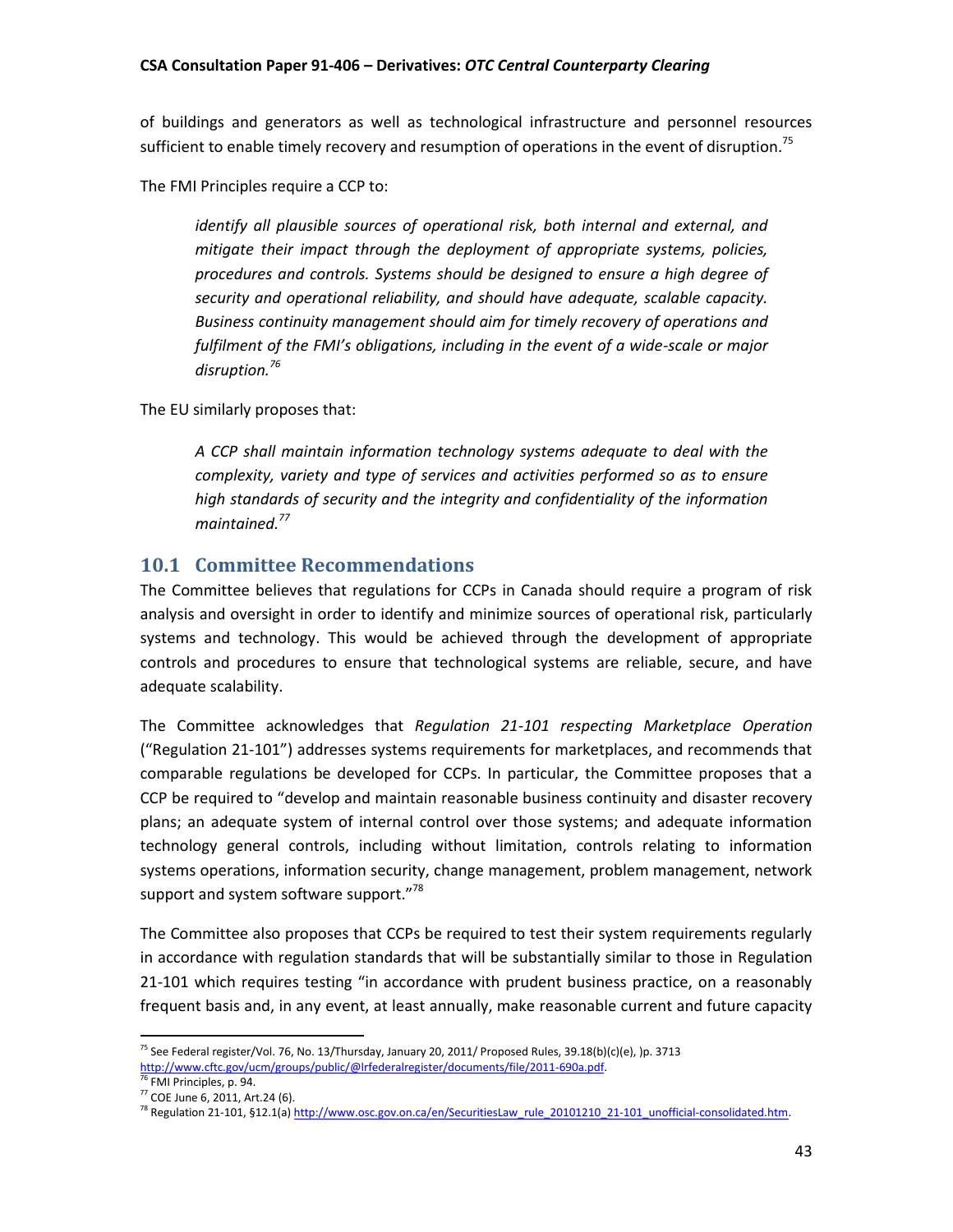estimates; conduct capacity stress tests to determine the ability of those systems to process transactions in an accurate, timely and efficient manner; and test its business continuity and disaster recovery plans."<sup>79</sup> Further, any failure would have to be immediately reported to the market regulator.

Finally the Committee proposes that the CCP be required to publish system specifications which will allow its users, including clearing members and their clients, to develop their technology systems to allow them to efficiently access the CCP's systems. In addition, the CCP will allow all such users with reasonable access to a test environment provided by the CCP which will allow the users to undertake testing of their systems.

# <span id="page-44-0"></span>**11. Protection of Assets**

The clearing of OTC derivative transactions will cause certain market participants who are not clearing members at CCP to indirectly clear their OTC derivatives transactions through intermediaries. Effective segregation and portability mechanisms at CCPs will help to ensure that indirect clearing is done in a manner that protects customer positions and collateral and potentially improves a CCP's resilience to a clearing member default. This issue is specifically discussed in Consultation Paper 91-404 – *Derivatives: Segregation and Portability in OTC Derivatives Clearing<sup>80</sup>* which was published on February 10, 2012.

# <span id="page-44-1"></span>**12. Reporting**

Although information related to derivatives transactions will be collected in a trade repository or trade repositories, CCPs will improve market transparency by allowing the central collection of information on general market characteristics and activity with respect to transactions cleared by CCP, and aggregate information on the types of participants and concentration of participants' exposures within CCPs.

The information disclosed to regulators will help them to evaluate risks, including risks particular to a CCP and broader systemic risks. The FMI Principles state that:

*Authorities should have appropriate powers or other authority consistent with their relevant responsibilities to obtain timely information necessary for effective regulation, supervision, and oversight. In particular, authorities should use these powers to access information that enables them to understand and assess (a) an FMI's various functions, activities, and overall financial condition; (b) the risks borne or created by an FMI and, where appropriate, the participants; (c) an FMI's impact on its participants and the broader economy; and (d) an FMI's adherence to relevant regulations and policies. Key sources of information include official system documents and records, regular or ad-hoc reporting, internal reports from* 

 $\overline{a}$ <sup>79</sup> Ibid*,* §12.1(b).

<sup>80</sup> [http://www.lautorite.qc.ca/files//pdf/consultations/derives/2012fev10-91-404-cons-en.pdf.](http://www.lautorite.qc.ca/files/pdf/consultations/derives/2012fev10-91-404-cons-en.pdf)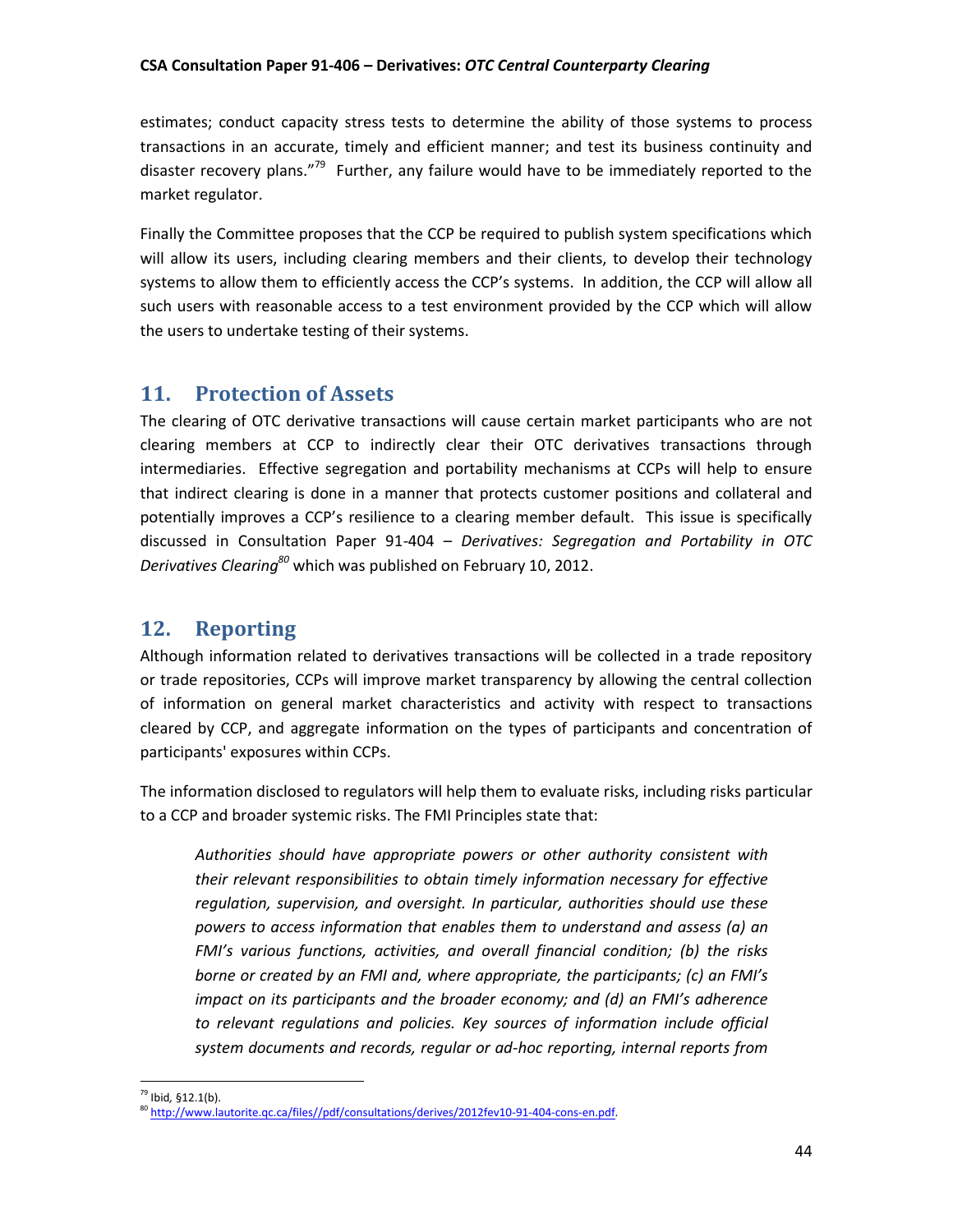*board meetings and internal auditors, on-site visits and inspections, information on operations outsourced to third parties, and dialogue with an FMI's board, management, or participants. Authorities should have appropriate legal safeguards to protect all confidential and non-public information obtained from an FMI. Authorities, however, should be able to share relevant confidential or nonpublic information with other authorities, as appropriate, to minimise gaps and reduce duplication in regulation, supervision, and oversight.<sup>81</sup>*

CCPs should also divulge detailed information for market participants to evaluate the risks, costs and benefits associated with their participation in CCPs. As such, complete information on margin-setting methodologies, risk management arrangements and fee structure should be disclosed to actual and prospective users of a CCP.

The CFTC proposes details regarding reports that must be made regularly, because of a determined event or on request:

*Proposed §39.19 would require certain reports to be made by the DCO to the Commission: (1) On a periodic basis (daily, quarterly or annually), (2) where the reporting requirement is triggered by the occurrence of a significant event; and (3) upon request by the Commission. Unless otherwise specified by the Commission or its designee, each DCO would have to submit the information required by this section to the Commission electronically and in a form and manner prescribed by the Commission.*

*Currently, the Commission receives initial margin data from several, but not all DCOs and not necessarily on a daily basis. . . . The Commission is therefore proposing regulations that would require reporting by all DCOs on a daily basis. By requiring both sets of data as well as intraday initial margin calls to be reported directly to the Commission, the Commission would be better positioned to conduct risk surveillance activities efficiently, to monitor the financial health of the DCO, and to detect any unusual activity in a timely manner.*

*Proposed §39.19(c)(1)(i) would require a DCO to report both the initial margin requirement for each clearing member, by customer origin and house origin, and the initial margin on deposit for each clearing member, by origin. Proposed §39.19(c)(1)(ii) would require a DCO to report the daily variation margin collected and paid by the DCO. The report would separately list the mark-to-market amount collected from or paid to each clearing member, by origin. 82*

The SEC has proposed rule  $17Ad-22(c)(1)$  which would require a CCP to calculate and maintain a record of the financial resources necessary to withstand, at a minimum, a

l

<sup>&</sup>lt;sup>81</sup> FMI Principles, p.128.

<sup>82</sup> Federal Register / Volume 75, Number 240 / December 15, 2010

[http://www.cftc.gov/LawRegulation/FederalRegister/ProposedRules/2010-31130.](http://www.cftc.gov/LawRegulation/FederalRegister/ProposedRules/2010-31130)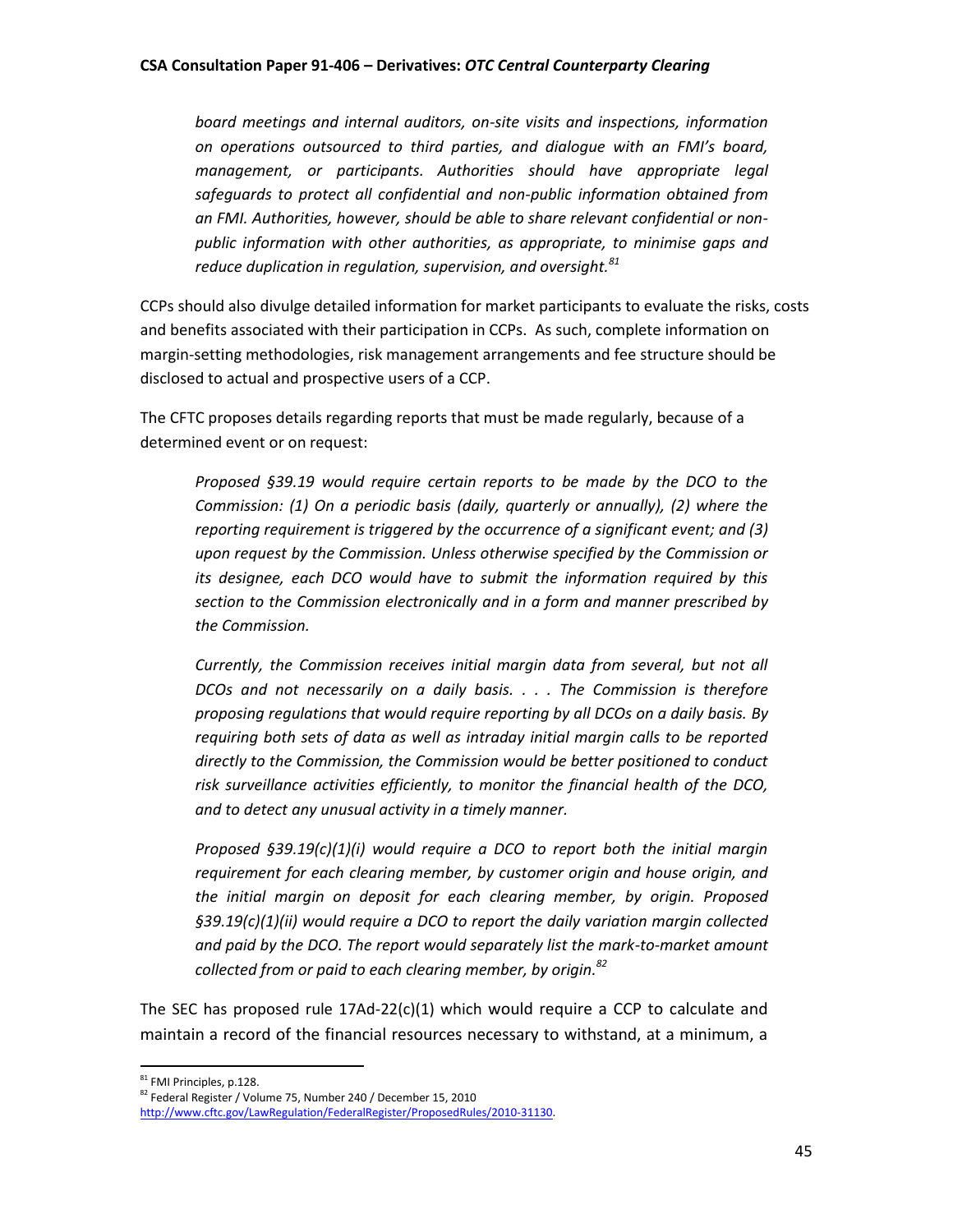default by the participant to which it has the largest exposure in extreme, but plausible, market conditions, and sufficient documentation to explain the methodology it uses to compute such financial resource requirement. *83*

As well, the SEC addresses public dissemination of information to aid market participants in their risk evaluations:

*The proposed rule would require dissemination of pricing and valuation information by CCPs . . . to the public on terms that are fair, reasonable, and not unreasonably discriminatory,[including] all end of day settlement prices and any other prices for OTC derivatives that the CCP may establish to calculate its participants' mark-to-market margin requirements.* 

# <span id="page-46-0"></span>**12.1 Committee Recommendations**

The Committee recommends that each CSA jurisdiction seek the legislative authority to require the transmission to its market regulator by a CCP of the information required for oversight purposes. This information will be set out in regulations that will also specify the frequency and format of the information. Such information may include, but not be limited to, transaction level details, margin requirements, guarantee fund contributions, financial statements, risk models, financial resources that must be available for a market stress situation, board decisions and reports, rule and procedural modifications, information regarding outsourcing arrangements, including any agreements and oversight programs, and details of any emergency or disciplinary actions.

# <span id="page-46-1"></span>**12.2 Request for Comment**

Question 9. The Committee asks for comment on the type of information that a CCP should provide and that should be made publicly available.

# <span id="page-46-2"></span>**13. Foreign-based CCPs and Regulatory Cooperation**

As stated earlier, the Committee proposes that each CSA jurisdiction enact legislation that will require all CCPs that perform CCP clearing of OTC derivatives in its jurisdiction to be recognized as a clearing agency, or exempted from recognition. This obligation is already in force in Quebec,<sup>84</sup> Ontario<sup>85</sup> and Alberta.<sup>86</sup> This obligation would apply not only to local CCPs, but CCPs from outside a CSA jurisdiction that wish to exercise clearing activity with an entity from a CSA jurisdiction.

In this respect, the FMI Principles state that:

 $\overline{\phantom{a}}$ 

<sup>&</sup>lt;sup>83</sup> See Federal Register / Vol. 76, No. 51 / Wednesday, March 16, 2011 / Proposed Rules, p. 14476 [http://www.gpo.gov/fdsys/pkg/FR-2011-03-16/pdf/2011-5182.pdf.](http://www.gpo.gov/fdsys/pkg/FR-2011-03-16/pdf/2011-5182.pdf) <sup>84</sup> *Derivatives Act* (Québec), R.S.Q., c. I-14.01, s. 12

[http://www2.publicationsduquebec.gouv.qc.ca/dynamicSearch/telecharge.php?type=2&file=/I\\_14\\_01/I14\\_01\\_A.html.](http://www2.publicationsduquebec.gouv.qc.ca/dynamicSearch/telecharge.php?type=2&file=/I_14_01/I14_01_A.html) <sup>85</sup> *Securities Act* (Ontario), R.S.O. 1990, c. S.5, s. 21.2 (0.1[\) http://www.e-](http://www.e-laws.gov.on.ca/html/statutes/english/elaws_statutes_90s05_e.htm)

[laws.gov.on.ca/html/statutes/english/elaws\\_statutes\\_90s05\\_e.htm.](http://www.e-laws.gov.on.ca/html/statutes/english/elaws_statutes_90s05_e.htm)

<sup>86</sup> *Securities Act* (Alberta), RSA 2000, C S-4, s. 67(1[\) http://www.qp.alberta.ca/documents/Acts/s04.pdf.](http://www.qp.alberta.ca/documents/Acts/s04.pdf)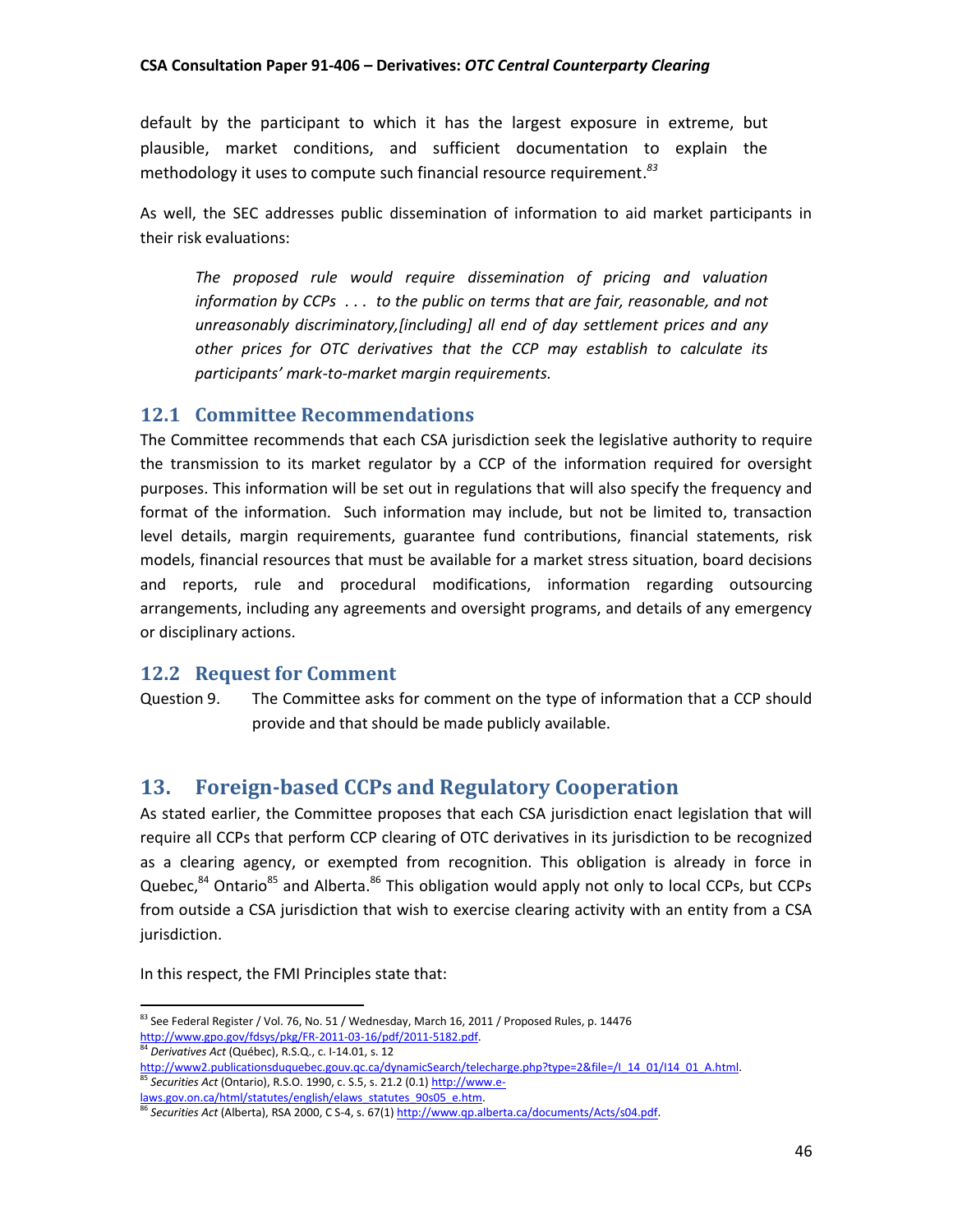*Central banks, market regulators, and other relevant authorities should cooperate with each other, domestically and internationally (that is, on a cross border basis), in order to support each other in fulfilling their respective regulatory, supervisory, or oversight mandates with respect to FMIs. Relevant authorities should explore, and where appropriate, develop cooperative arrangements that take into consideration (a) their statutory responsibilities, (b) the systemic importance of the FMI to their respective jurisdictions, (c) the FMI's comprehensive risk profile (including consideration of risks that may arise from interdependent entities), and (d) the FMI's participants. The objective of such arrangements is to facilitate comprehensive regulation, supervision, and oversight and provide a mechanism whereby the responsibilities of multiple authorities can be fulfilled efficiently and effectively. Authorities are encouraged to cooperate with each other to reduce the probability of gaps in regulation, supervision, and oversight that could arise if they did not coordinate and to minimise the potential duplication of effort and the burden on the FMIs or the cooperating authorities. Relevant authorities should also cooperate with resolution authorities and the supervisors of direct participants, as appropriate and necessary, to enable each to fulfil its respective responsibilities<sup>87</sup> .* 

The importance of cooperative arrangements is underscored in IOSCO's *Principles Regarding Cross-Border Supervision*:

*While regulators often respond by mandating that a regulated entity's overseas operations must comply with domestic standards and oversight requirements prior to being permitted to engage in domestic business, confirmation and enforcement of these requirements can prove challenging. Even where securities regulators have in place enforcement cooperation mechanisms such as the IOSCO Multilateral Memorandum of Understanding Concerning Consultation and Cooperation and the Exchange of Information (IOSCO MMOU), the day-to-day information outside of an enforcement context that a regulator needs in order to exercise effective oversight may be difficult to access without the assistance and cooperation of the relevant counterpart. While regulators have different supervisory approaches, each has a common interest in information-sharing and cooperation based on earned trust in each other's regulatory and supervisory systems.<sup>88</sup>*

The EU proposes that:

*A CCP established in a third country can be used by clearing members established within the Union for the purpose of clearing OTC derivatives including for the* 

 $\overline{a}$ 

<sup>&</sup>lt;sup>87</sup> FMI Principles, p.134.

<sup>88</sup> [http://www.iosco.org/library/pubdocs/pdf/IOSCOPD322.pdf.](http://www.iosco.org/library/pubdocs/pdf/IOSCOPD322.pdf)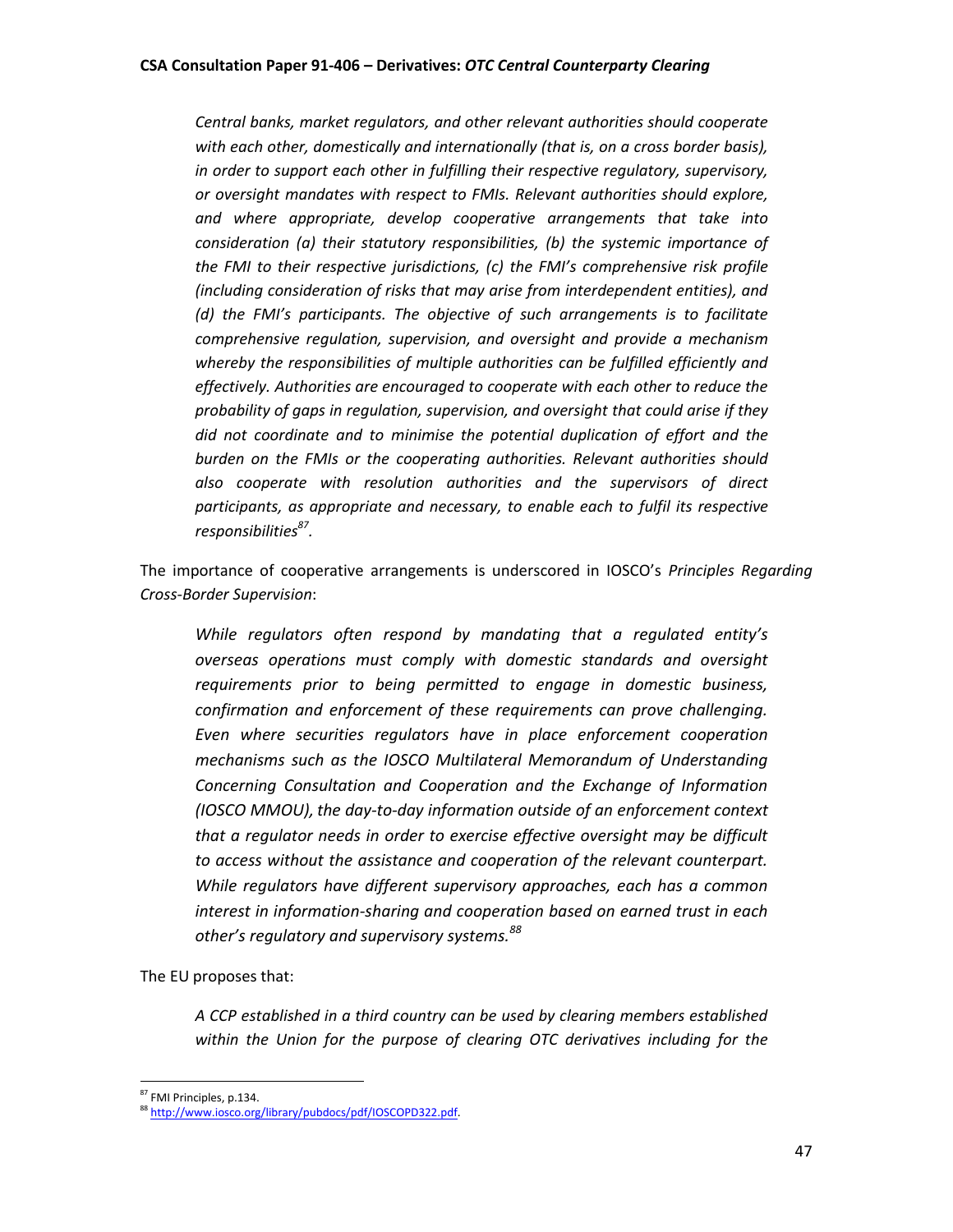*purpose of the clearing obligation … provided that the CCP is recognised by ESMA in accordance with the procedure laid down in the following paragraphs.*

*(ESMA or the local regulator) may recognise a CCP established in a third country that has applied for recognition to provide certain clearing services or activities only where the following conditions are met:*

*(a) the Commission has adopted a Decision in accordance with paragraph 3;*

*(b) the CCP is authorised in, and is subject to, effective supervision ensuring a full compliance with the prudential requirements applicable in that third country;*

*(c) co-operation arrangements have been established pursuant to paragraph 4.<sup>89</sup>*

The FMI Principles state that the conflicts of law issues that can arise in a multinational scenario should be addressed by a CCP:

*Legal risk due to conflicts of law may arise if an FMI is, or reasonably may become, subject to the laws of various other jurisdictions (for example, when it accepts participants established in those jurisdictions, when assets are held in multiple jurisdictions, or when business is conducted in multiple jurisdictions). In such cases, an FMI should identify and analyse potential conflict-of-laws issues and develop rules and procedures to mitigate this risk. For example, the rules governing its activities should clearly indicate the law that is intended to apply to each aspect of an FMI's operations. The FMI and its participants should be aware of applicable constraints on their abilities to choose the law that will govern the FMI's activities when there is a difference in the substantive laws of the relevant jurisdictions. A jurisdiction ordinarily does not permit contractual choices of law that would circumvent that jurisdiction's fundamental public policy. Thus, when uncertainty*  exists regarding the enforceability of an FMI's choice of law in relevant *jurisdictions, the FMI should obtain reasoned and independent legal opinions and analysis in order to address properly such uncertainty. 90*

As a majority of counterparties to derivatives trades entered into by Canadian participants are resident outside of Canada, it is clear that Canadian market participants will require access to foreign CCPs to clear at least some OTC derivatives transactions. The Committee believes that the review and recognition (or exemption from recognition) of foreign-based CCPs is a priority to ensure that Canada meets its G20 commitments. Recognition of non-Canadian CCPs will require that Canadian regulators be comfortable that they can exert appropriate and effective regulatory powers over the foreign CCP, which in many cases will require Canadian regulators to develop cooperative regulation regimes with regulators outside of Canada. Work on developing memoranda of understanding with these non-Canadian regulators needs to be undertaken

 $\overline{a}$ 

<sup>89</sup> COE June 6, 2011, Art.23 ¶1-2.

<sup>90</sup> FMI Principles, p. 25.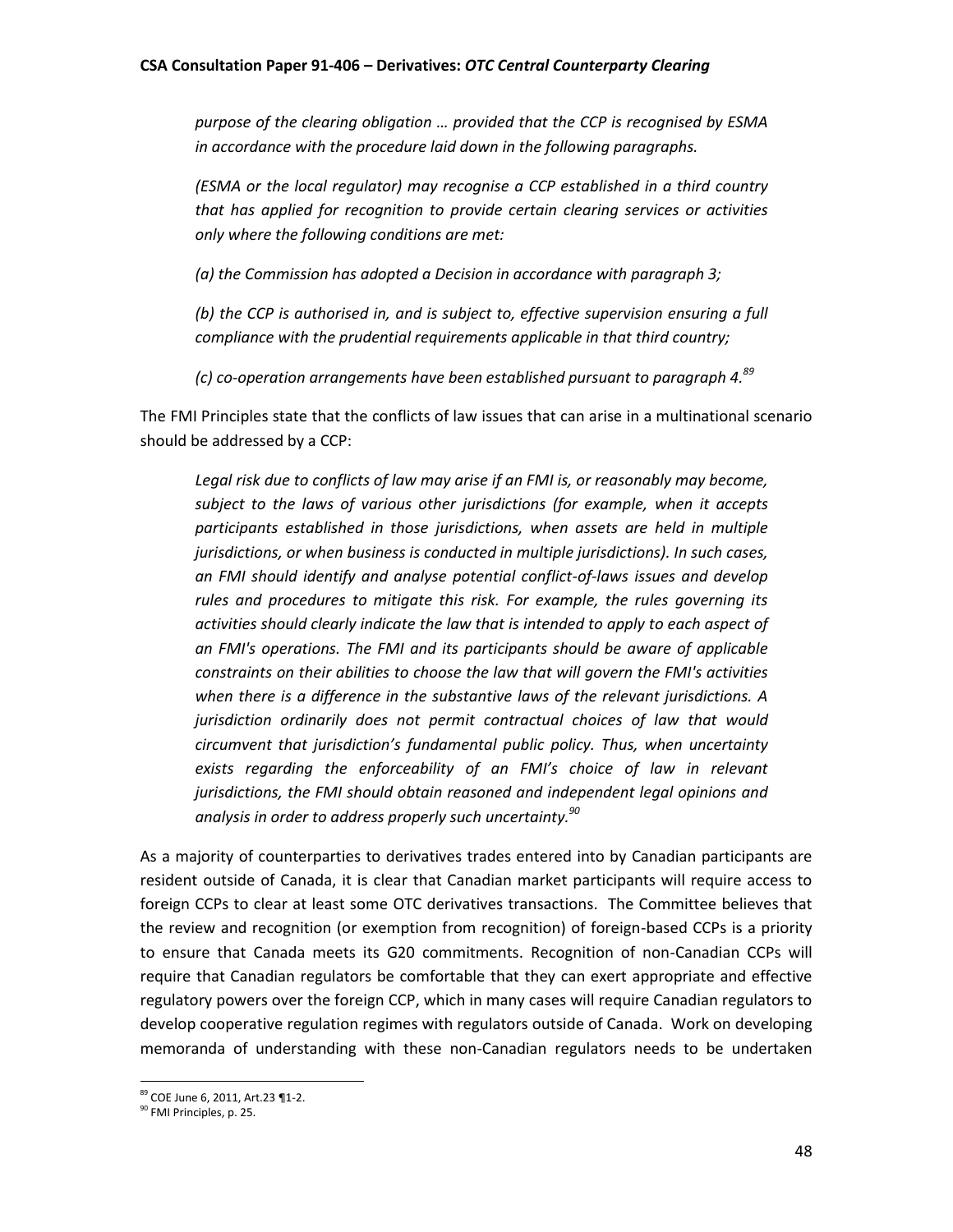immediately to ensure that Canadian regulators receive the information and co-operation required to oversee the non-Canadian CCPs that they have recognized or exempted from recognition. As well, ongoing work with international bodies to set data standards and continue to develop best practices must continue apace.

The Committee believes that regulators of a CCP, both domestic and foreign, should develop and commit to a clear, co-operative oversight framework that deals with the regulation of CCPs that are subject to multi-jurisdictional regulation. This framework should clarify the role of regulators in monitoring and directing the governance model, the rule-making process and the operations of a CCP during the ordinary course of a CCPs business and during periods of stress. The framework should clarify the rights and responsibilities of all relevant regulators and outline the ability of the regulators to take steps to address issues of local public interest while not prejudicing the rights of other regulators.

The recognition process for a foreign CCP will include the additional review of its home regulatory structure, to ensure it is comparable to Canadian CCP oversight, as well as a review of legal issues that are particular to cross-border clearing. Examples would include bankruptcy regimes, collateral requirements, ongoing information sharing, oversight and enforcement cooperation and mutual reliance. Canadian market regulators would seek to enter into appropriate memoranda of understanding with foreign regulatory agencies to deal with matters such as information sharing, cooperation in enforcement actions and investigations, consultation on rule modifications at the CCP, notice of regulatory or legislative changes, dedicated contact persons and communications procedures during periods of stress.

# <span id="page-49-0"></span>**13.1 CCP Infrastructure**

In Consultation Paper 91-401, the Committee presented three possibilities for clearing OTC derivatives for Canadian market participants: a foreign access model, a domestic stand-alone solution, and a domestic solution with international links or interoperability.

Regardless of the infrastructure that emerges, and noting that such infrastructure can evolve over time, the Committee believes that regulatory oversight requirements must be developed that ensure that Canadian market regulators are comfortable that there will be adequate oversight over the operations of the CCP. This report and its recommendations should be read to apply to each or any possible infrastructure, and rule drafting will need to provide such flexibility as the determination of the most appropriate infrastructure is beyond the scope of this document.

# <span id="page-49-1"></span>**14. Further Questions for Public comment**

Question 10. Generally, the Committee has endeavoured to follow international recommendations in the development of the recommendations for Canada in this paper. Are there recommendations that are inappropriate for the Canadian market?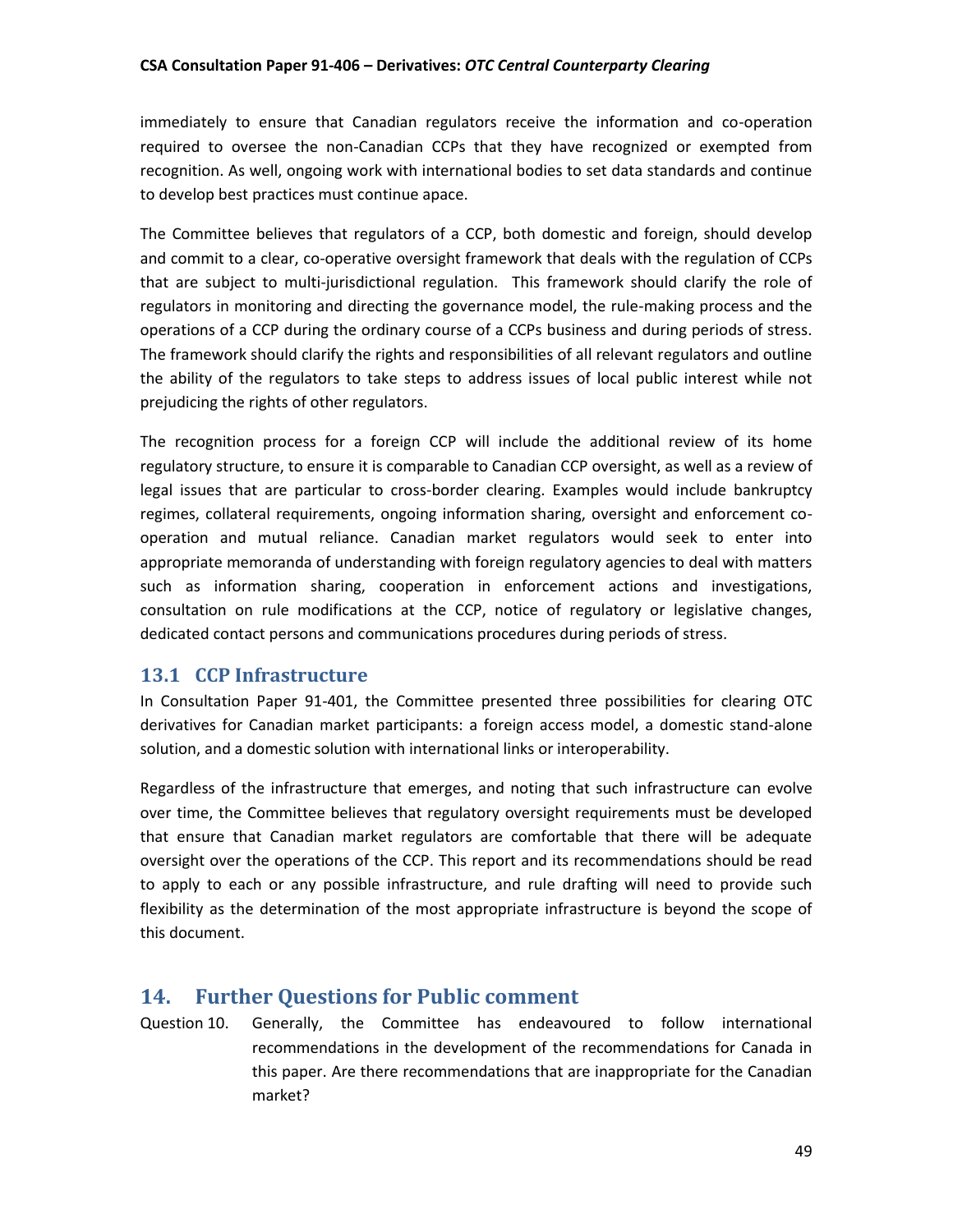- Question 11. Are there changes to the existing regulatory framework that would be desirable to accommodate a move to CCP clearing?
- Question 12. Do you consider that any changes need to be made to Canadian law to facilitate the efficiency of OTC derivatives clearing, either through a domestic or a foreign CCP? If so, what changes and for what reasons?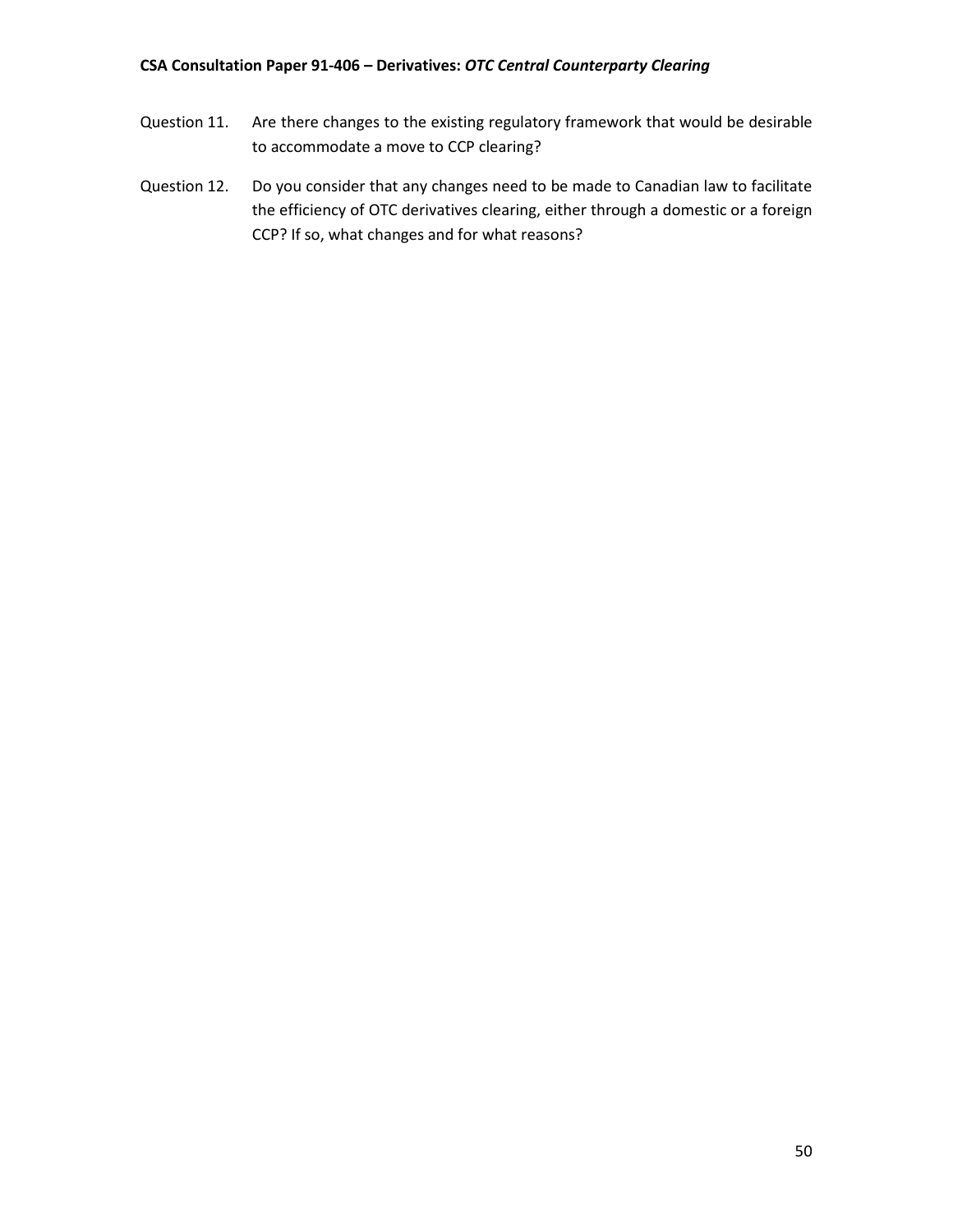# **Appendix**

**Principles for Financial Markets Infrastructures, Summary of Principles<sup>91</sup>**

# **Principle 1: Legal basis**

## *An FMI should have a well-founded, clear, transparent, and enforceable legal basis for each material aspect of its activities in all relevant jurisdictions.*

# *Key considerations*

- 1. The legal basis should provide a high degree of certainty for each material aspect of *an FMI's activities in all relevant jurisdictions.*
- *2. An FMI should have rules, procedures, and contracts that are clear, understandable, and consistent with relevant laws and regulations.*
- *3. An FMI should be able to articulate the legal basis for its activities to relevant authorities, participants, and, where relevant, participants' customers, in a clear and understandable way.*
- *4. An FMI should have rules, procedures, and contracts that are enforceable in all relevant jurisdictions. There should be a high degree of certainty that actions taken by the FMI under such rules and procedures will not be voided, reversed, or subject to stays.*
- *5. An FMI conducting business in multiple jurisdictions should identify and mitigate the risks arising from any potential conflict of laws across jurisdictions.*

# **Principle 2: Governance**

*An FMI should have governance arrangements that are clear and transparent, promote the safety and efficiency of the FMI, and support the stability of the broader financial system, other relevant public interest considerations, and the objectives of relevant stakeholders.* 

- *1. An FMI should have objectives that place a high priority on the safety and efficiency of the FMI and explicitly support financial stability and other relevant public interest considerations.*
- *2. An FMI should have documented governance arrangements that provide clear and direct lines of responsibility and accountability. These arrangements should be disclosed to owners, relevant authorities, participants, and, at a more general level, the public.*
- *3. The roles and responsibilities of an FMI's board of directors (or equivalent) should be clearly specified, and there should be documented procedures for its functioning, including procedures to identify, address, and manage member conflicts of interest.*

 $\overline{\phantom{a}}$ <sup>91</sup> [http://www.bis.org/publ/cpss101a.pdf.](http://www.bis.org/publ/cpss101a.pdf)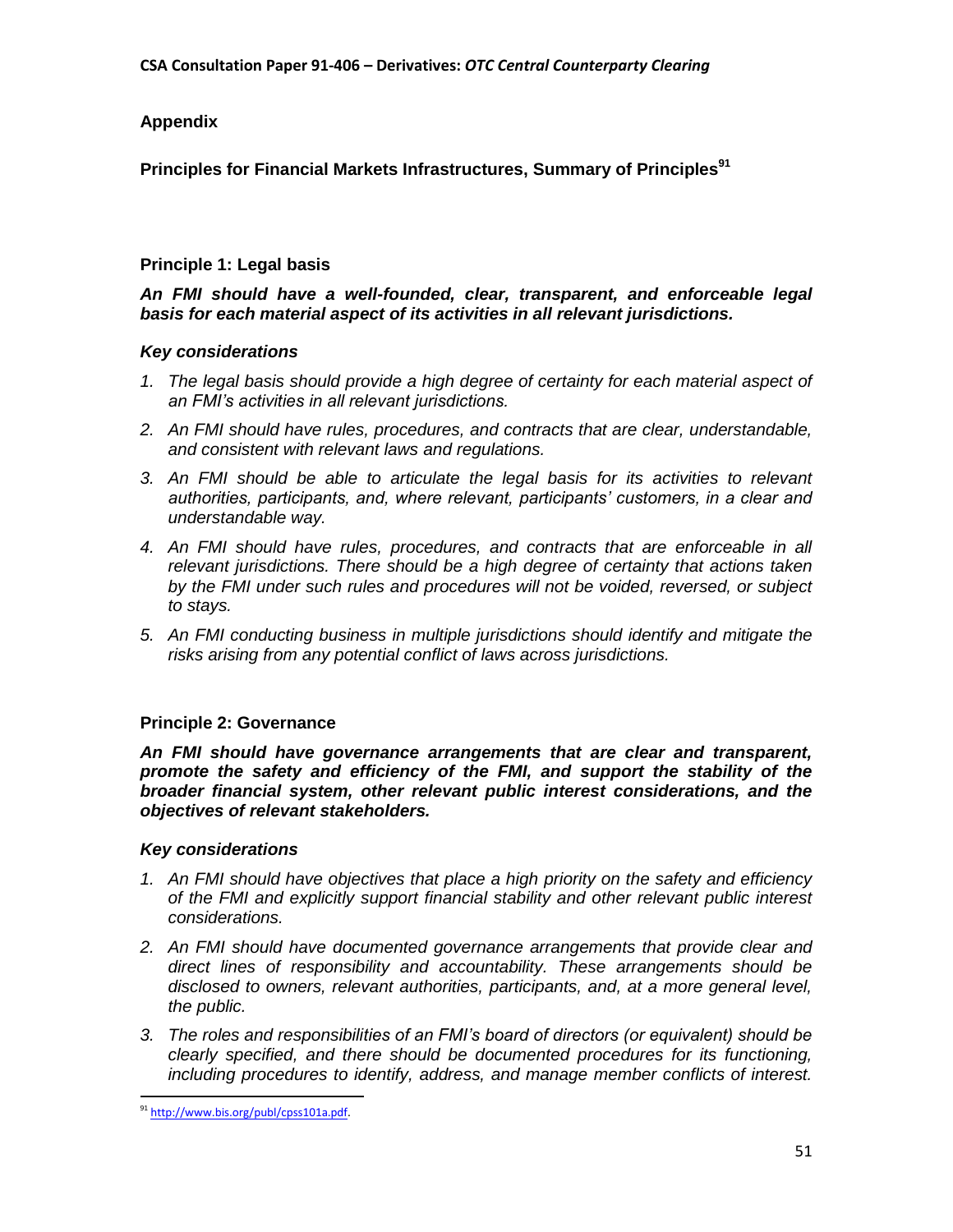*The board should review both its overall performance and the performance of its individual board members regularly.* 

- *4. The board should contain suitable members with the appropriate skills and incentives to fulfil its multiple roles. This typically requires the inclusion of non-executive board member(s).*
- *5. The roles and responsibilities of management should be clearly specified. An FMI's management should have the appropriate experience, a mix of skills, and the integrity necessary to discharge their responsibilities for the operation and risk management of the FMI.*
- *6. The board should establish a clear, documented risk-management framework that includes the FMI's risk-tolerance policy, assigns responsibilities and accountability for risk decisions, and addresses decision making in crises and emergencies.*  Governance arrangements should ensure that the risk-management and internal *control functions have sufficient authority, independence, resources, and access to the board.*
- *7. The board should ensure that the FMI's design, rules, overall strategy, and major decisions reflect appropriately the legitimate interests of its direct and indirect participants and other relevant stakeholders. Major decisions should be clearly disclosed to relevant stakeholders and, where there is a broad market impact, the public.*

## **Principle 3: Framework for the comprehensive management of risks**

## *An FMI should have a sound risk-management framework for comprehensively managing legal, credit, liquidity, operational, and other risks.*

- *1. An FMI should have risk-management policies, procedures, and systems that enable it to identify, measure, monitor, and manage the range of risks that arise in or are borne by the FMI. Risk-management frameworks should be subject to periodic review.*
- *2. An FMI should provide incentives to participants and, where relevant, their customers to manage and contain the risks they pose to the FMI.*
- *3. An FMI should regularly review the material risks it bears from and poses to other entities (such as other FMIs, settlement banks, liquidity providers, and service providers) as a result of interdependencies and develop appropriate riskmanagement tools to address these risks.*
- *4. An FMI should identify scenarios that may potentially prevent it from being able to provide its critical operations and services as a going concern and assess the effectiveness of a full range of options for recovery or orderly wind-down. An FMI should prepare appropriate plans for its recovery or orderly wind-down based on the*  results of that assessment. Where applicable, an FMI should also provide relevant *authorities with the information needed for purposes of resolution planning.*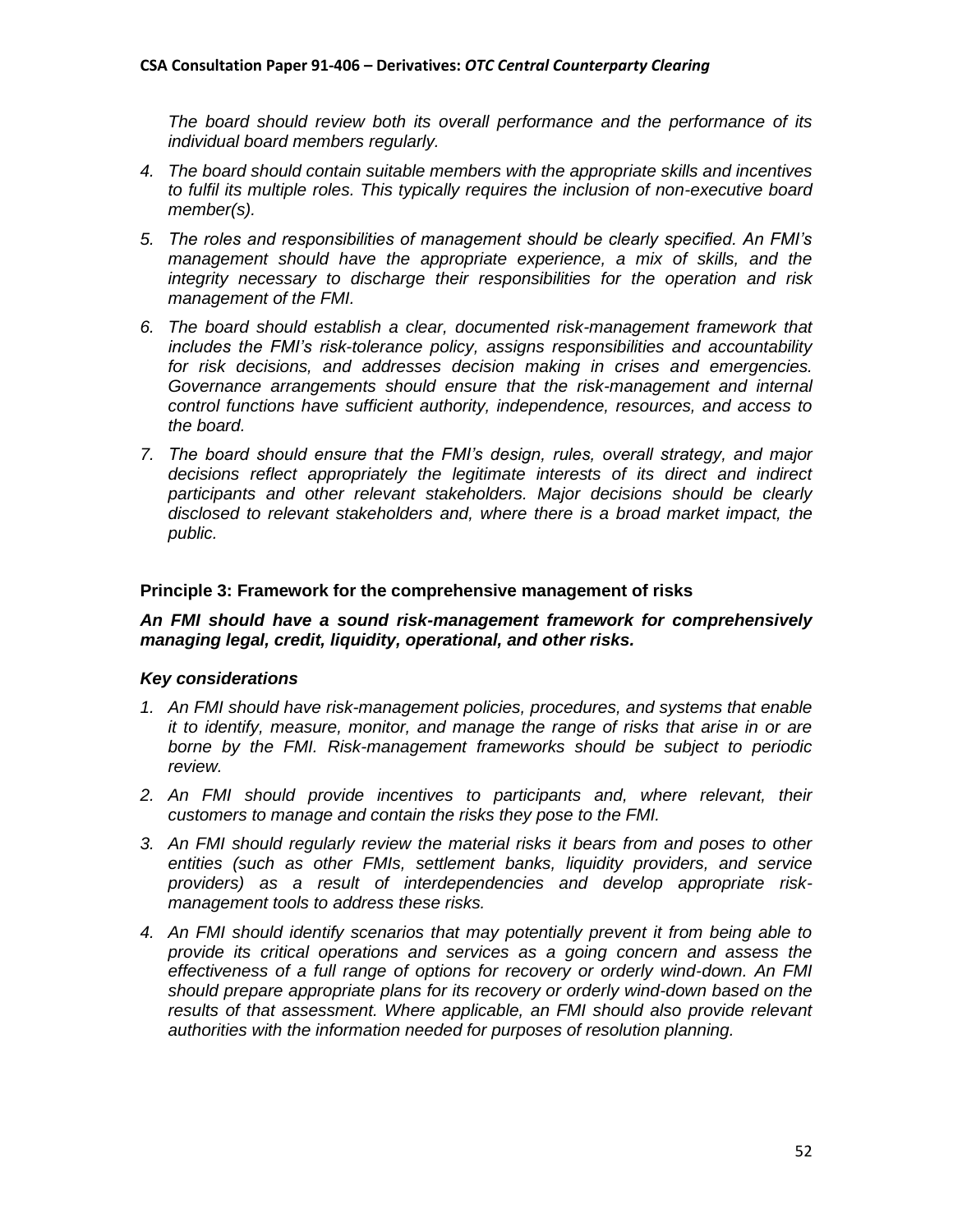#### **Principle 4: Credit risk**

*An FMI should effectively measure, monitor, and manage its credit exposures to participants and those arising from its payment, clearing, and settlement processes. An FMI should maintain sufficient financial resources to cover its credit exposure to each participant fully with a high degree of confidence. In addition, a CCP that is involved in activities with a more-complex risk profile or that is systemically important in multiple jurisdictions should maintain additional financial resources sufficient to cover a wide range of potential stress scenarios that should include, but not be limited to, the default of the two participants and their affiliates that would potentially cause the largest aggregate credit exposure to the CCP in extreme but plausible market conditions. All other CCPs should maintain additional financial resources sufficient to cover a wide range of potential stress scenarios that should include, but not be limited to, the default of the participant and its affiliates that would potentially cause the largest aggregate credit exposure to the CCP in extreme but plausible market conditions.* 

- *1. An FMI should establish a robust framework to manage its credit exposures to its participants and the credit risks arising from its payment, clearing, and settlement processes. Credit exposure may arise from current exposures, potential future exposures, or both. An FMI should identify sources of credit risk, routinely measure and monitor credit exposures, and use appropriate risk-management tools to control these risks.*
- *2. A payment system or SSS should cover its current and, where they exist, potential future exposures to each participant fully with a high degree of confidence using collateral and other equivalent financial resources (see Principle 5 on collateral). In the case of a DNS payment system or DNS SSS in which there is no settlement guarantee but where its participants face credit exposures arising from its payment, clearing, and settlement processes, such an FMI should maintain, at a minimum, sufficient resources to cover the exposures of the two participants and their affiliates that would create the largest aggregate credit exposure in the system.*
- *3. A CCP should cover its current and potential future exposures to each participant*  fully with a high degree of confidence using margin and other prefunded financial *resources (see Principle 5 on collateral and Principle 6 on margin). In addition, a CCP that is involved in activities with a more-complex risk profile or that is systemically important in multiple jurisdictions should maintain additional financial resources to cover a wide range of potential stress scenarios that should include, but not be limited to, the default of the two participants and their affiliates that would potentially cause the largest aggregate credit exposure for the CCP in extreme but plausible market conditions. All other CCPs should maintain additional financial resources sufficient to cover a wide range of potential stress scenarios that should include, but not be limited to, the default of the participant and its affiliates that would potentially cause the largest aggregate credit exposure for the CCP in extreme but plausible market conditions. In all cases, a CCP should document its supporting rationale for, and should have appropriate governance arrangements relating to, the amount of total financial resources it maintains.*
- *4. A CCP should determine the amount and regularly test the sufficiency of its total financial resources available in the event of a default or multiple defaults in extreme*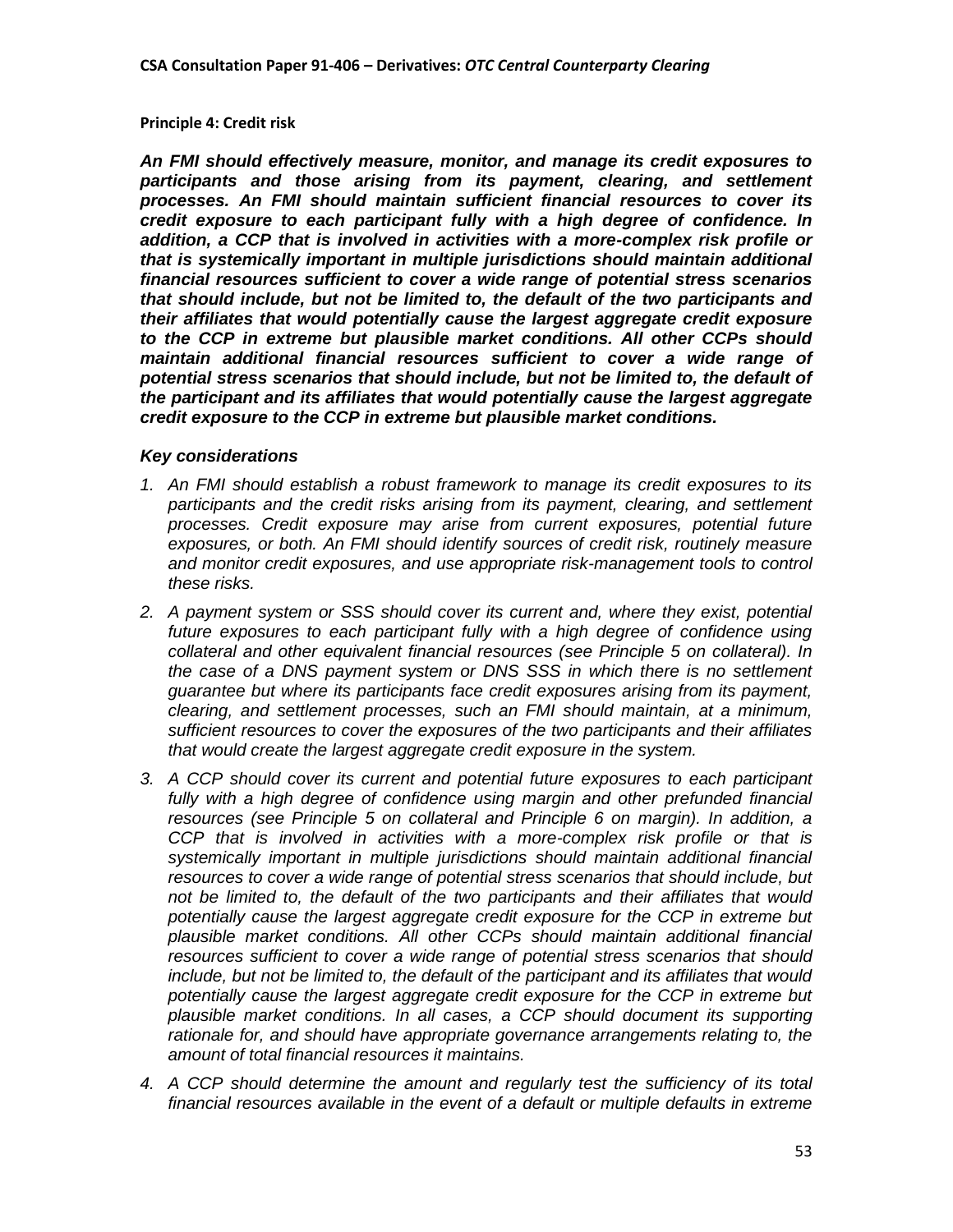*but plausible market conditions through rigorous stress testing. A CCP should have clear procedures to report the results of its stress tests to appropriate decision makers at the CCP and to use these results to evaluate the adequacy of and adjust its total financial resources. Stress tests should be performed daily using standard and predetermined parameters and assumptions. On at least a monthly basis, a CCP should perform a comprehensive and thorough analysis of stress testing scenarios, models, and underlying parameters and assumptions used to ensure they are appropriate for determining the CCP's required level of default protection in light of current and evolving market conditions. A CCP should perform this analysis of stress testing more frequently when the products cleared or markets served display high volatility, become less liquid, or when the size or concentration of positions held by a CCP's participants increases significantly. A full validation of a CCP's riskmanagement model should be performed at least annually.* 

- *5. In conducting stress testing, a CCP should consider the effect of a wide range of relevant stress scenarios in terms of both defaulters' positions and possible price changes in liquidation periods. Scenarios should include relevant peak historic price volatilities, shifts in other market factors such as price determinants and yield curves, multiple defaults over various time horizons, simultaneous pressures in funding and asset markets, and a spectrum of forward-looking stress scenarios in a variety of extreme but plausible market conditions.*
- *6. An FMI should establish explicit rules and procedures that address fully any credit losses it may face as a result of any individual or combined default among its participants with respect to any of their obligations to the FMI. These rules and procedures should address how potentially uncovered credit losses would be allocated, including the repayment of any funds an FMI may borrow from liquidity providers. These rules and procedures should also indicate the FMI's process to replenish any financial resources that the FMI may employ during a stress event, so that the FMI can continue to operate in a safe and sound manner.*

# **Principle 5: Collateral**

*An FMI that requires collateral to manage its or its participants' credit exposure should accept collateral with low credit, liquidity, and market risks. An FMI should also set and enforce appropriately conservative haircuts and concentration limits.* 

- *1. An FMI should generally limit the assets it (routinely) accepts as collateral to those with low credit, liquidity, and market risks.*
- *2. An FMI should establish prudent valuation practices and develop haircuts that are regularly tested and take into account stressed market conditions.*
- *3. In order to reduce the need for procyclical adjustments, an FMI should establish stable and conservative haircuts that are calibrated to include periods of stressed market conditions, to the extent practicable and prudent.*
- *4. An FMI should avoid concentrated holdings of certain assets where this would significantly impair the ability to liquidate such assets quickly without significant adverse price effects.*
- *5. An FMI that accepts cross-border collateral should mitigate the risks associated with*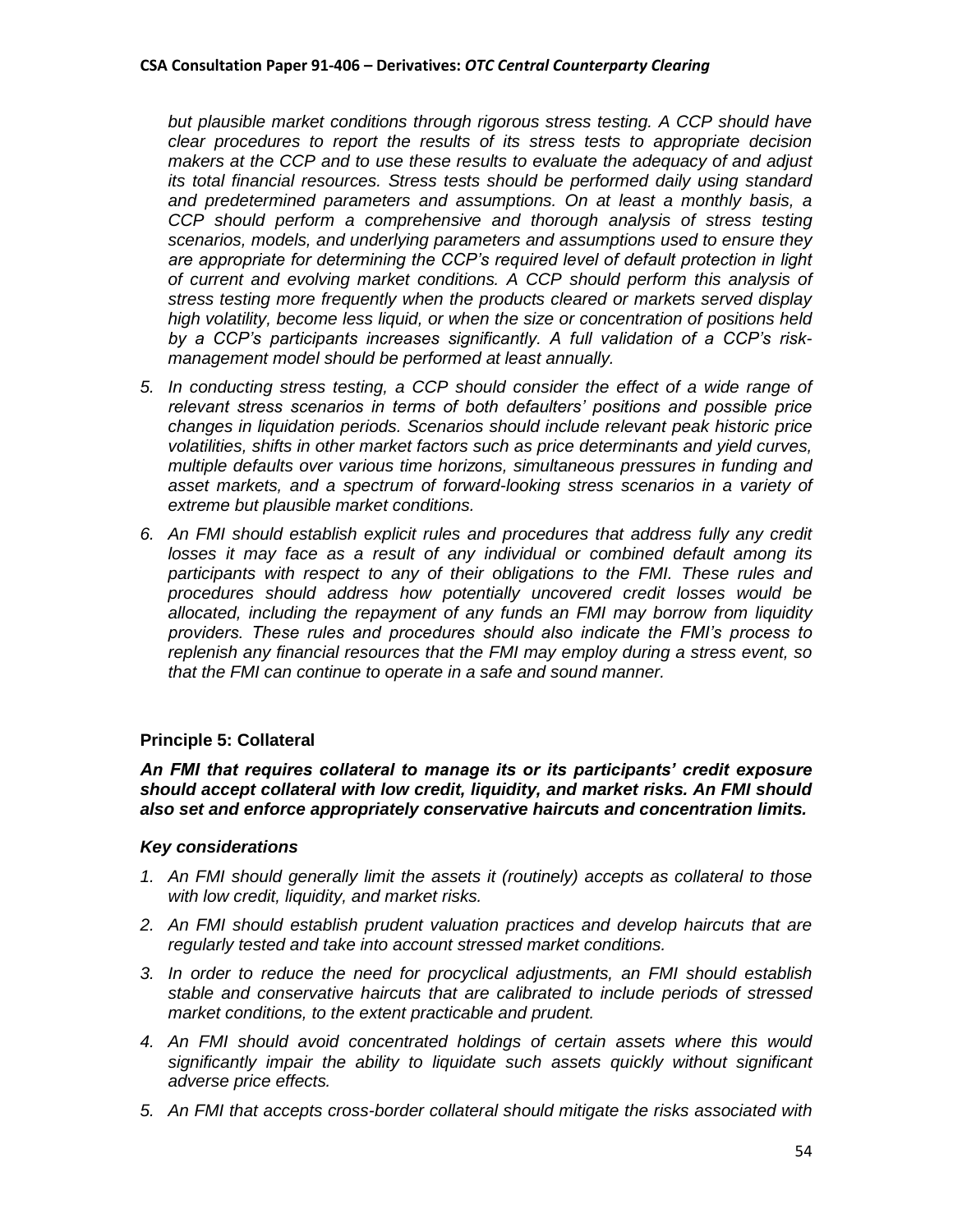*its use and ensure that the collateral can be used in a timely manner.* 

*6. An FMI should use a collateral management system that is well-designed and operationally flexible.*

## **Principle 6: Margin**

*A CCP should cover its credit exposures to its participants for all products through an effective margin system that is risk-based and regularly reviewed.* 

- *1. A CCP should have a margin system that establishes margin levels commensurate with the risks and particular attributes of each product, portfolio, and market it serves.*
- *2. A CCP should have a reliable source of timely price data for its margin system. A CCP should also have procedures and sound valuation models for addressing circumstances in which pricing data are not readily available or reliable.*
- *3. A CCP should adopt initial margin models and parameters that are risk-based and generate margin requirements sufficient to cover its potential future exposure to participants in the interval between the last margin collection and the close out of positions following a participant default. Initial margin should meet an established single-tailed confidence level of at least 99 percent with respect to the estimated distribution of future exposure. For a CCP that calculates margin at the portfolio level, this requirement applies to each portfolio's distribution of future exposure. For a CCP that calculates margin at more-granular levels, such as at the subportfolio level or by product, the requirement must be met for the corresponding distributions of future exposure. The model should (a) use a conservative estimate of the time horizons for the effective hedging or close out of the particular types of products cleared by the CCP (including in stressed market conditions), (b) have an appropriate method for measuring credit exposure that accounts for relevant product risk factors and portfolio effects across products, and (c) to the extent practicable and prudent, limit the need for destabilising, procyclical changes.*
- *4. A CCP should mark participant positions to market and collect variation margin at least daily to limit the build-up of current exposures. A CCP should have the authority and operational capacity to make intraday margin calls and payments, both scheduled and unscheduled, to participants.*
- *5. In calculating margin requirements, a CCP may allow offsets or reductions in required margin across products that it clears or between products that it and another CCP clear, if the risk of one product is significantly and reliably correlated with the risk of the other product. Where two or more CCPs are authorised to offer cross-margining, they must have appropriate safeguards and harmonised overall risk-management systems.*
- *6. A CCP should analyse and monitor its model performance and overall margin coverage by conducting rigorous daily backtesting and at least monthly, and morefrequent where appropriate, sensitivity analysis. A CCP should regularly conduct an assessment of the theoretical and empirical properties of its margin model for all products it clears. In conducting sensitivity analysis of the model's coverage, a CCP should take into account a wide range of parameters and assumptions that reflect possible market conditions, including the most-volatile periods that have been*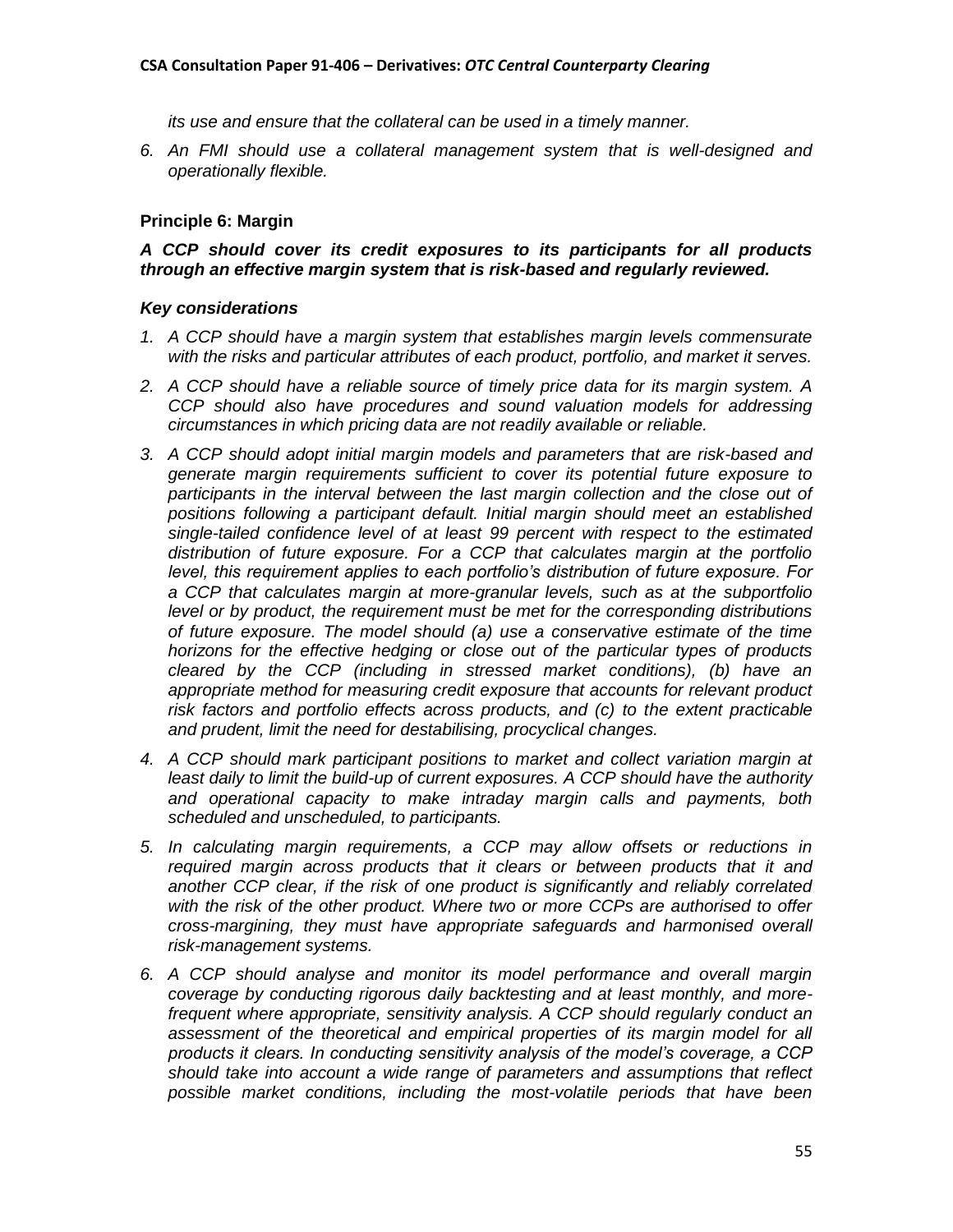*experienced by the markets it serves and extreme changes in the correlations between prices.* 

*7. A CCP should regularly review and validate its margin system.*

## **Principle 7: Liquidity risk**

*An FMI should effectively measure, monitor, and manage its liquidity risk. An FMI should maintain sufficient liquid resources in all relevant currencies to effect same-day and, where appropriate, intraday and multiday settlement of payment obligations with a high degree of confidence under a wide range of potential stress scenarios that should include, but not be limited to, the default of the participant and its affiliates that would generate the largest aggregate liquidity obligation for the FMI in extreme but plausible market conditions.* 

- *1. An FMI should have a robust framework to manage its liquidity risks from its participants, settlement banks, nostro agents, custodian banks, liquidity providers, and other entities.*
- *2. An FMI should have effective operational and analytical tools to identify, measure, and monitor its settlement and funding flows on an ongoing and timely basis, including its use of intraday liquidity.*
- *3. A payment system or SSS, including one employing a DNS mechanism, should maintain sufficient liquid resources in all relevant currencies to effect same-day settlement, and where appropriate intraday or multiday settlement, of payment obligations with a high degree of confidence under a wide range of potential stress scenarios that should include, but not be limited to, the default of the participant and its affiliates that would generate the largest aggregate payment obligation in extreme but plausible market conditions.*
- *4. A CCP should maintain sufficient liquid resources in all relevant currencies to settle securities-related payments, make required variation margin payments, and meet other payment obligations on time with a high degree of confidence under a wide*  range of potential stress scenarios that should include, but not be limited to, the *default of the participant and its affiliates that would generate the largest aggregate payment obligation to the CCP in extreme but plausible market conditions. In addition, a CCP that is involved in activities with a more-complex risk profile or that is systemically important in multiple jurisdictions should consider maintaining additional liquidity resources sufficient to cover a wider range of potential stress scenarios that should include, but not be limited to, the default of the two participants and their affiliates that would generate the largest aggregate payment obligation to the CCP in extreme but plausible market conditions.*
- *5. For the purpose of meeting its minimum liquid resource requirement, an FMI's qualifying liquid resources in each currency include cash at the central bank of issue and at creditworthy commercial banks, committed lines of credit, committed foreign exchange swaps, and committed repos, as well as highly marketable collateral held in custody and investments that are readily available and convertible into cash with prearranged and highly reliable funding arrangements, even in extreme but plausible market conditions. If an FMI has access to routine credit at the central bank of issue,*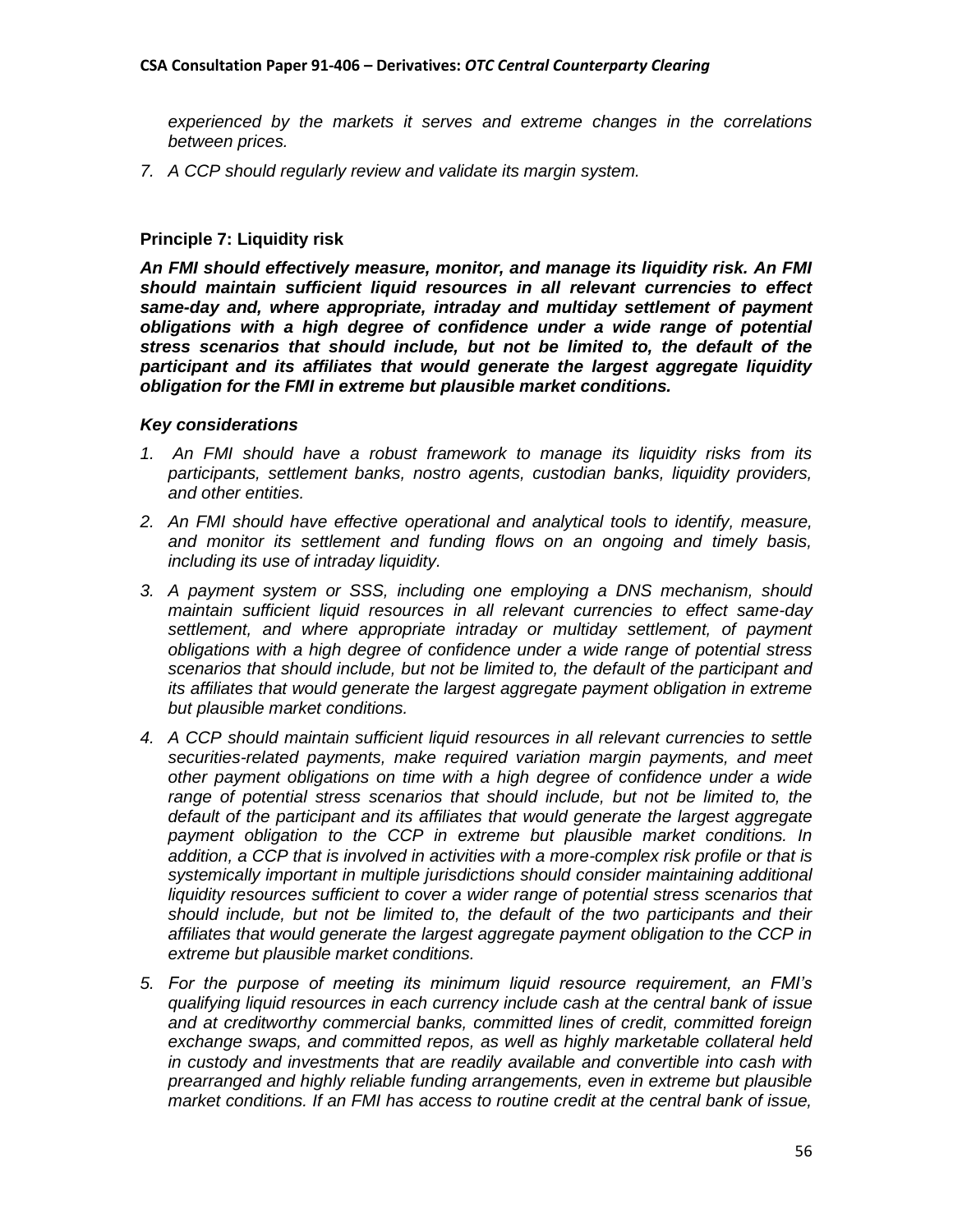*the FMI may count such access as part of the minimum requirement to the extent it has collateral that is eligible for pledging to (or for conducting other appropriate forms of transactions with) the relevant central bank. All such resources should be available when needed.* 

*6. An FMI may supplement its qualifying liquid resources with other forms of liquid*  resources. If the FMI does so, then these liquid resources should be in the form of *assets that are likely to be saleable or acceptable as collateral for lines of credit, swaps, or repos on an ad hoc basis following a default, even if this cannot be reliably prearranged or guaranteed in extreme market conditions. Even if an FMI* 

does not have access to routine central bank credit, it should still take account of *what collateral is typically accepted by the relevant central bank, as such assets may be more likely to be liquid in stressed circumstances. An FMI should not assume the availability of emergency central bank credit as a part of its liquidity plan.* 

- *7. An FMI should obtain a high degree of confidence, through rigorous due diligence, that each provider of its minimum required qualifying liquid resources, whether a participant of the FMI or an external party, has sufficient information to understand and to manage its associated liquidity risks, and that it has the capacity to perform as required under its commitment. Where relevant to assessing a liquidity provider's performance reliability with respect to a particular currency, a liquidity provider's potential access to credit from the central bank of issue may be taken into account. An FMI should regularly test its procedures for accessing its liquid resources at a liquidity provider.*
- *8. An FMI with access to central bank accounts, payment services, or securities services should use these services, where practical, to enhance its management of liquidity risk.*
- *9. An FMI should determine the amount and regularly test the sufficiency of its liquid resources through rigorous stress testing. An FMI should have clear procedures to report the results of its stress tests to appropriate decision makers at the FMI and to use these results to evaluate the adequacy of and adjust its liquidity riskmanagement framework. In conducting stress testing, an FMI should consider a wide range of relevant scenarios. Scenarios should include relevant peak historic price volatilities, shifts in other market factors such as price determinants and yield curves, multiple defaults over various time horizons, simultaneous pressures in funding and asset markets, and a spectrum of forward-looking stress scenarios in a variety of extreme but plausible market conditions. Scenarios should also take into account the design and operation of the FMI, include all entities that might pose material liquidity risks to the FMI (such as settlement banks, nostro agents, custodian banks, liquidity providers, and linked FMIs), and where appropriate, cover a multiday period. In all cases, an FMI should document its supporting rationale for, and should have appropriate governance arrangements relating to, the amount and form of total liquid resources it maintains.*
- *10. An FMI should establish explicit rules and procedures that enable the FMI to effect same-day and, where appropriate, intraday and multiday settlement of payment obligations on time following any individual or combined default among its participants. These rules and procedures should address unforeseen and potentially uncovered liquidity shortfalls and should aim to avoid unwinding, revoking, or delaying the same-day settlement of payment obligations. These rules and procedures should also indicate the FMI's process to replenish any liquidity*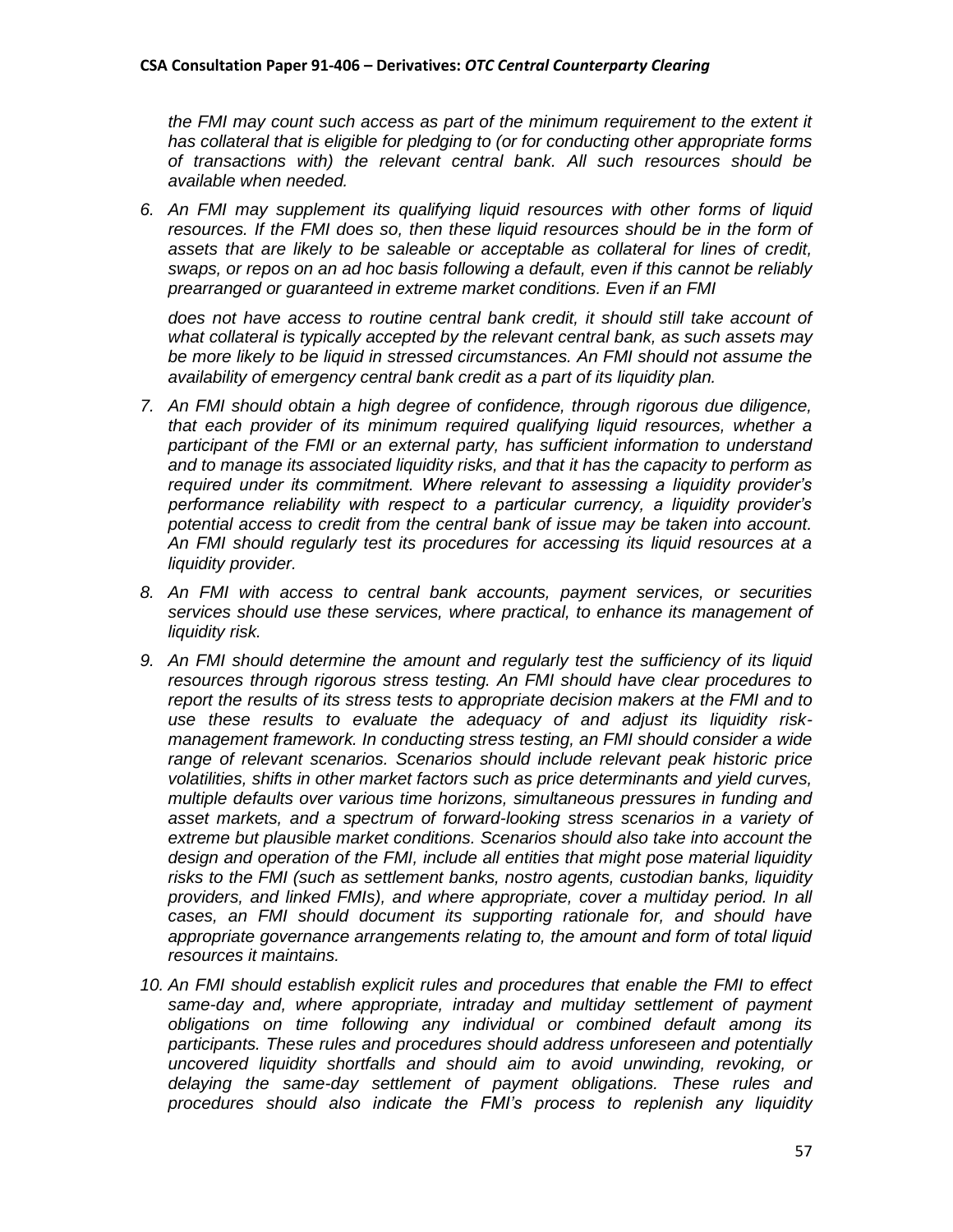*resources it may employ during a stress event, so that it can continue to operate in a safe and sound manner.*

## **Principle 8: Settlement finality**

*An FMI should provide clear and certain final settlement, at a minimum by the end of the value date. Where necessary or preferable, an FMI should provide final settlement intraday or in real time.* 

## *Key considerations*

- *1. An FMI's rules and procedures should clearly define the point at which settlement is final.*
- *2. An FMI should complete final settlement no later than the end of the value date, and preferably intraday or in real time, to reduce settlement risk. An LVPS or SSS should consider adopting RTGS or multiple-batch processing during the settlement day.*
- *3. An FMI should clearly define the point after which unsettled payments, transfer instructions, or other obligations may not be revoked by a participant.*

## **Principle 9: Money settlements**

*An FMI should conduct its money settlements in central bank money where practical and available. If central bank money is not used, an FMI should minimise and strictly control the credit and liquidity risk arising from the use of commercial bank money.* 

- *1. An FMI should conduct its money settlements in central bank money, where practical and available, to avoid credit and liquidity risks.*
- *2. If central bank money is not used, an FMI should conduct its money settlements using a settlement asset with little or no credit or liquidity risk.*
- *3. If an FMI settles in commercial bank money, it should monitor, manage, and limit its credit and liquidity risks arising from the commercial settlement banks. In particular, an FMI should establish and monitor adherence to strict criteria for its settlement banks that take account of, among other things, their regulation and supervision, creditworthiness, capitalisation, access to liquidity, and operational reliability. An FMI should also monitor and manage the concentration of credit and liquidity exposures to its commercial settlement banks.*
- *4. If an FMI conducts money settlements on its own books, it should minimise and strictly control its credit and liquidity risks.*
- *5. An FMI's legal agreements with any settlement banks should state clearly when transfers on the books of individual settlement banks are expected to occur, that transfers are to be final when effected, and that funds received should be transferable as soon as possible, at a minimum by the end of the day and ideally intraday, in order to enable the FMI and its participants to manage credit and liquidity risks.*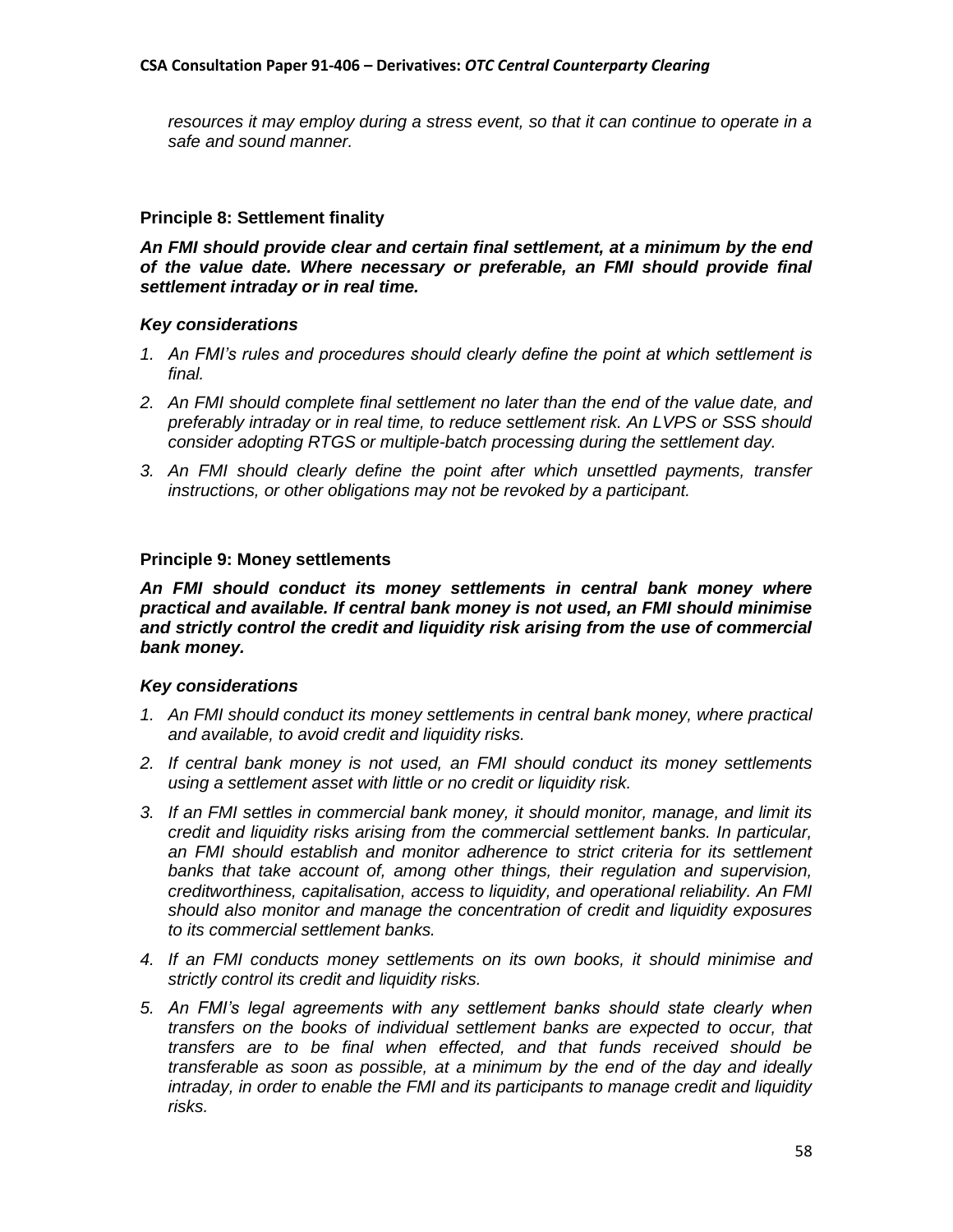## **Principle 10: Physical deliveries**

*An FMI should clearly state its obligations with respect to the delivery of physical instruments or commodities and should identify, monitor, and manage the risks associated with such physical deliveries.* 

## *Key considerations*

- 1. An FMI's rules should clearly state its obligations with respect to the delivery of *physical instruments or commodities.*
- *2. An FMI should identify, monitor, and manage the risks and costs associated with the storage and delivery of physical instruments or commodities.*

(Principle 11: Central Securities Depositories is not applicable to OTC Derivatives)

## **Principle 12: Exchange-of-value settlement systems**

*If an FMI settles transactions that involve the settlement of two linked obligations (for example, securities or foreign exchange transactions), it should eliminate principal risk by conditioning the final settlement of one obligation upon the final settlement of the other.* 

## *Key consideration*

1. An FMI that is an exchange-of-value settlement system should eliminate principal *risk by ensuring that the final settlement of one obligation occurs if and only if the final settlement of the linked obligation also occurs, regardless of whether the FMI settles on a gross or net basis and when finality occurs.*

## **Principle 13: Participant-default rules and procedures**

*An FMI should have effective and clearly defined rules and procedures to manage a participant default. These rules and procedures should be designed to ensure that the FMI can take timely action to contain losses and liquidity pressures and continue to meet its obligations.* 

- *1. An FMI should have default rules and procedures that enable the FMI to continue to meet its obligations in the event of a participant default and that address the replenishment of resources following a default.*
- *2. An FMI should be well prepared to implement its default rules and procedures, including any appropriate discretionary procedures provided for in its rules.*
- *3. An FMI should publicly disclose key aspects of its default rules and procedures.*
- *4. An FMI should involve its participants and other stakeholders in the testing and review of the FMI's default procedures, including any close-out procedures. Such testing and review should be conducted at least annually or following material changes to the rules and procedures to ensure that they are practical and effective.*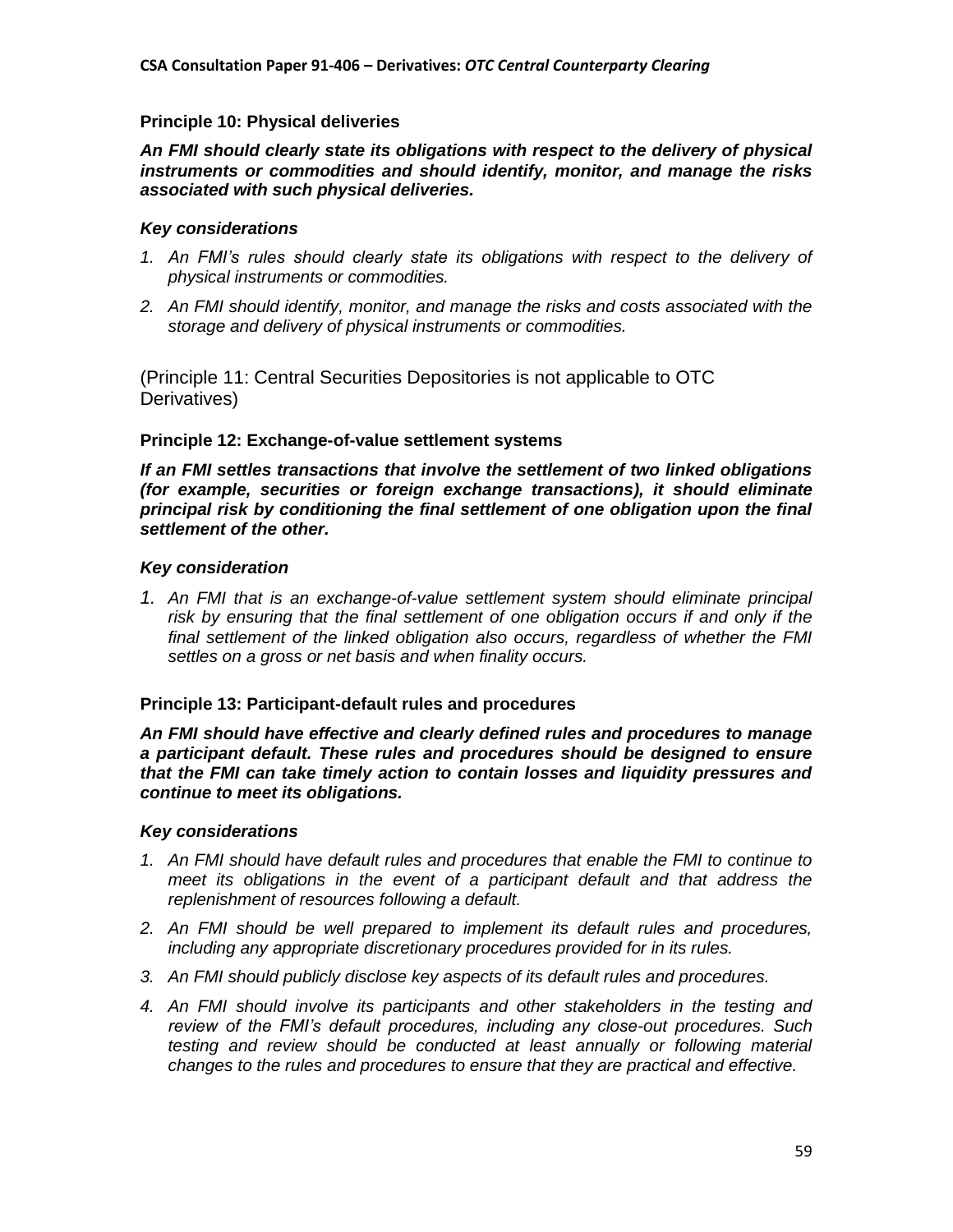## **Principle 14: Segregation and portability**

*A CCP should have rules and procedures that enable the segregation and portability of positions of a participant's customers and the collateral provided to the CCP with respect to those positions.* 

## *Key considerations*

- *1. A CCP should, at a minimum, have segregation and portability arrangements that effectively protect a participant's customers' positions and related collateral from the*  default or insolvency of that participant. If the CCP additionally offers protection of *such customer positions and collateral against the concurrent default of the participant and a fellow customer, the CCP should take steps to ensure that such protection is effective.*
- *2. A CCP should employ an account structure that enables it readily to identify positions of a participant's customers and to segregate related collateral. A CCP should maintain customer positions and collateral in individual customer accounts or in omnibus customer accounts.*
- *3. A CCP should structure its portability arrangements in a way that makes it highly likely that the positions and collateral of a defaulting participant's customers will be transferred to one or more other participants.*
- *4. A CCP should disclose its rules, policies, and procedures relating to the segregation and portability of a participant's customers' positions and related collateral. In particular, the CCP should disclose whether customer collateral is protected on an individual or omnibus basis. In addition, a CCP should disclose any constraints, such as legal or operational constraints, that may impair its ability to segregate or port a participant's customers' positions and related collateral.*

## **Principle 15: General business risk**

*An FMI should identify, monitor, and manage its general business risk and hold sufficient liquid net assets funded by equity to cover potential general business losses so that it can continue operations and services as a going concern if those losses materialise. Further, liquid net assets should at all times be sufficient to ensure a recovery or orderly wind-down of critical operations and services.* 

- 1. An FMI should have robust management and control systems to identify, monitor, *and manage general business risks, including losses from poor execution of business strategy, negative cash flows, or unexpected and excessively large operating expenses.*
- *2. An FMI should hold liquid net assets funded by equity (such as common stock, disclosed reserves, or other retained earnings) so that it can continue operations and services as a going concern if it incurs general business losses. The amount of liquid net assets funded by equity an FMI should hold should be determined by its general business risk profile and the length of time required to achieve a recovery or orderly wind-down, as appropriate, of its critical operations and services if such action is taken.*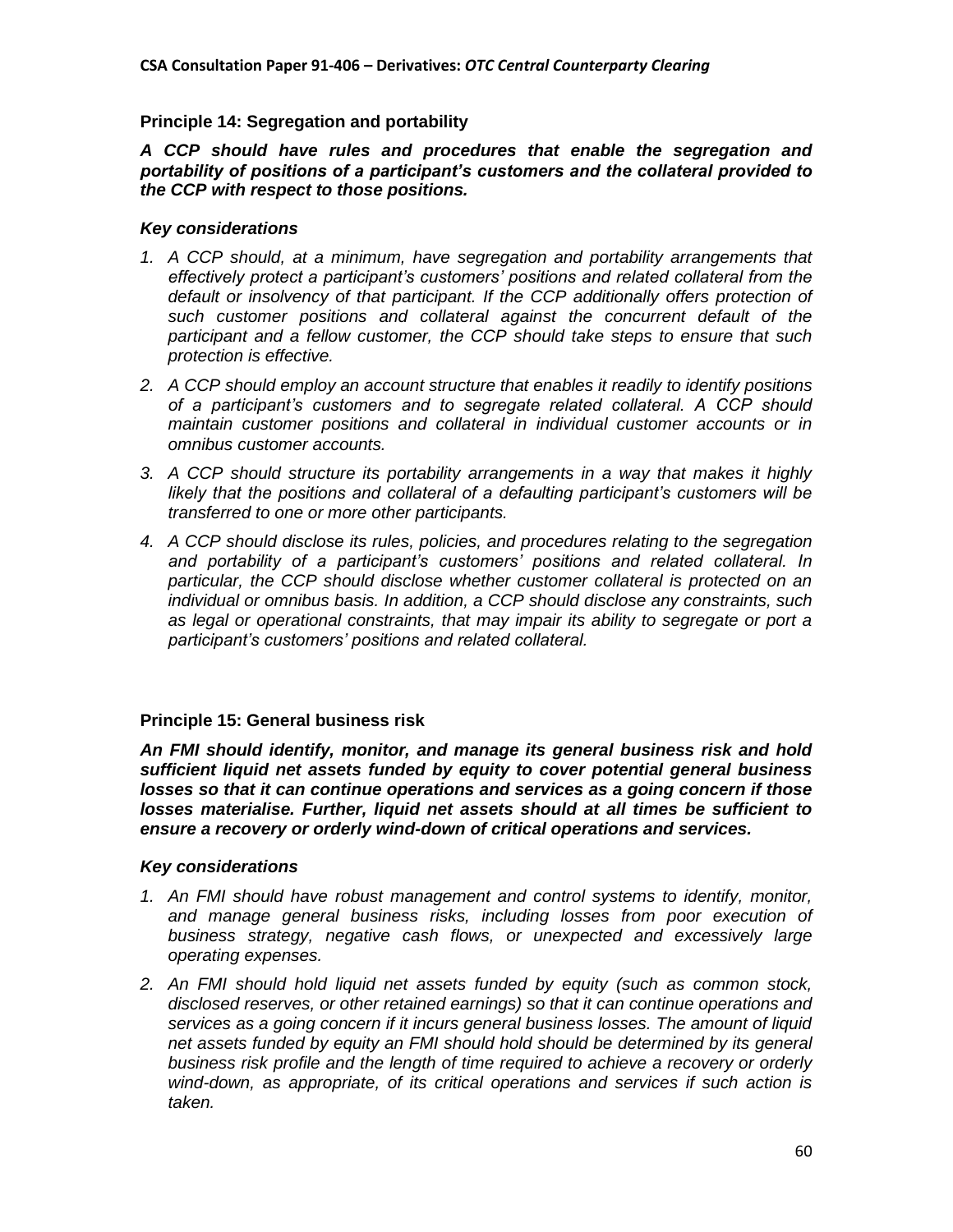- *3. An FMI should maintain a viable recovery or orderly wind-down plan and should hold sufficient liquid net assets funded by equity to implement this plan. At a minimum, an FMI should hold liquid net assets funded by equity equal to at least six months of current operating expenses. These assets are in addition to resources held to cover participant defaults or other risks covered under the financial resources principles. However, equity held under international risk-based capital standards can be included where relevant and appropriate to avoid duplicate capital requirements.*
- *4. Assets held to cover general business risk should be of high quality and sufficiently liquid in order to allow the FMI to meet its current and projected operating expenses under a range of scenarios, including in adverse market conditions.*
- *5. An FMI should maintain a viable plan for raising additional equity should its equity fall close to or below the amount needed. This plan should be approved by the board of directors and updated regularly.*

## **Principle 16: Custody and investment risks**

*An FMI should safeguard its own and its participants' assets and minimise the risk of loss on and delay in access to these assets. An FMI's investments should be in instruments with minimal credit, market, and liquidity risks.* 

## *Key considerations*

- *1. An FMI should hold its own and its participants' assets at supervised and regulated entities that have robust accounting practices, safekeeping procedures, and internal controls that fully protect these assets.*
- *2. An FMI should have prompt access to its assets and the assets provided by participants, when required.*
- *3. An FMI should evaluate and understand its exposures to its custodian banks, taking into account the full scope of its relationships with each.*
- *4. An FMI's investment strategy should be consistent with its overall risk-management strategy and fully disclosed to its participants, and investments should be secured by, or be claims on, high-quality obligors. These investments should allow for quick liquidation with little, if any, adverse price effect.*

## **Principle 17: Operational risk**

*An FMI should identify the plausible sources of operational risk, both internal and external, and mitigate their impact through the use of appropriate systems, policies, procedures, and controls. Systems should be designed to ensure a high degree of security and operational reliability and should have adequate, scalable capacity. Business continuity management should aim for timely recovery of operations and fulfilment of the FMI's obligations, including in the event of a widescale or major disruption.* 

## *Key considerations*

*1. An FMI should establish a robust operational risk-management framework with appropriate systems, policies, procedures, and controls to identify, monitor, and*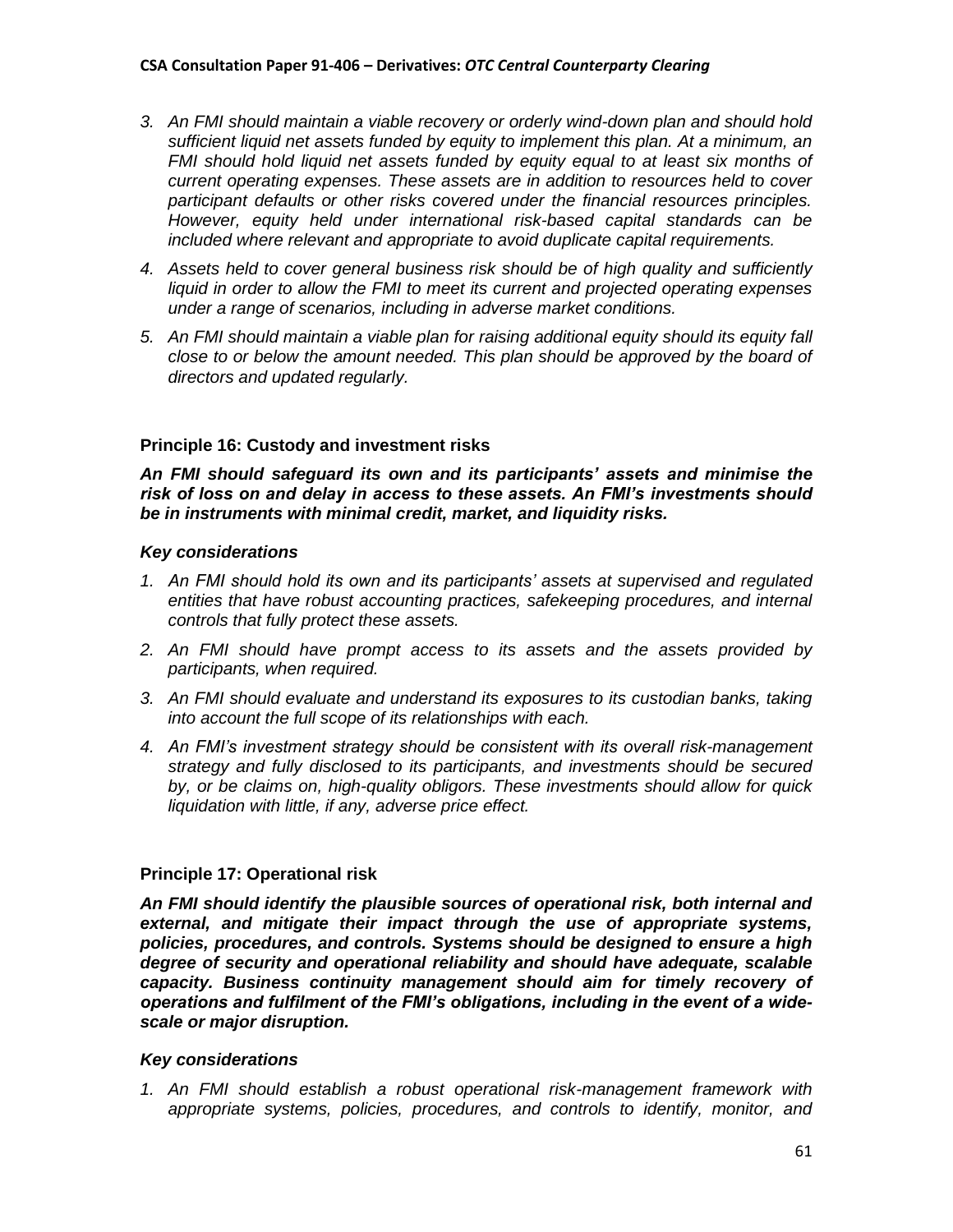*manage operational risks.* 

- *2. An FMI's board of directors should clearly define the roles and responsibilities for addressing operational risk and should endorse the FMI's operational riskmanagement framework. Systems, operational policies, procedures, and controls should be reviewed, audited, and tested periodically and after significant changes.*
- *3. An FMI should have clearly defined operational reliability objectives and should have policies in place that are designed to achieve those objectives.*
- *4. An FMI should ensure that it has scalable capacity adequate to handle increasing stress volumes and to achieve its service-level objectives.*
- *5. An FMI should have comprehensive physical and information security policies that address all potential vulnerabilities and threats.*
- *6. An FMI should have a business continuity plan that addresses events posing a significant risk of disrupting operations, including events that could cause a widescale or major disruption. The plan should incorporate the use of a secondary site and should be designed to ensure that critical information technology (IT) systems can resume operations within two hours following disruptive events. The plan should be designed to enable the FMI to complete settlement by the end of the day of the disruption, even in case of extreme circumstances. The FMI should regularly test these arrangements.*
- *7. An FMI should identify, monitor, and manage the risks that key participants, other FMIs, and service and utility providers might pose to its operations. In addition, an FMI should identify, monitor, and manage the risks its operations might pose to other FMIs.*

# **Principle 18: Access and participation requirements**

*An FMI should have objective, risk-based, and publicly disclosed criteria for participation, which permit fair and open access.* 

- *1. An FMI should allow for fair and open access to its services, including by direct and, where relevant, indirect participants and other FMIs, based on reasonable riskrelated participation requirements.*
- *2. An FMI's participation requirements should be justified in terms of the safety and efficiency of the FMI and the markets it serves, be tailored to and commensurate with the FMI's specific risks, and be publicly disclosed. Subject to maintaining acceptable risk control standards, an FMI should endeavour to set requirements that have the least-restrictive impact on access that circumstances permit.*
- *3. An FMI should monitor compliance with its participation requirements on an ongoing basis and have clearly defined and publicly disclosed procedures for facilitating the suspension and orderly exit of a participant that breaches, or no longer meets, the participation requirements.*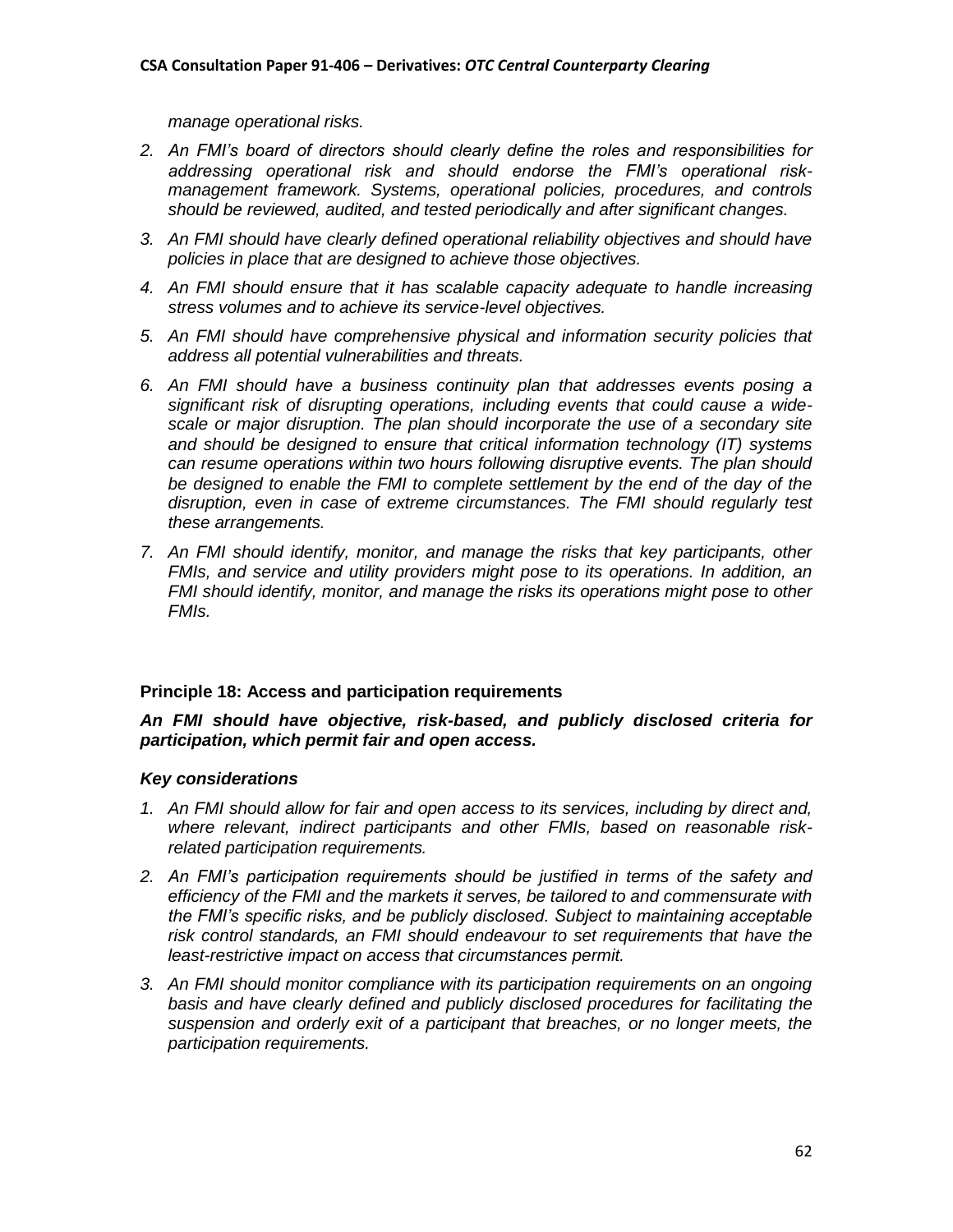## **Principle 19: Tiered participation arrangements**

*An FMI should identify, monitor, and manage the material risks to the FMI arising from tiered participation arrangements.* 

## *Key considerations*

- *1. An FMI should ensure that its rules, procedures, and agreements allow it to gather basic information about indirect participation in order to identify, monitor, and manage any material risks to the FMI arising from such tiered participation arrangements.*
- *2. An FMI should identify material dependencies between direct and indirect participants that might affect the FMI.*
- *3. An FMI should identify indirect participants responsible for a significant proportion of transactions processed by the FMI and indirect participants whose transaction volumes or values are large relative to the capacity of the direct participants through which they access the FMI in order to manage the risks arising from these transactions.*
- *4. An FMI should regularly review risks arising from tiered participation arrangements and should take mitigating action when appropriate.*

## **Principle 20: FMI links**

## *An FMI that establishes a link with one or more FMIs should identify, monitor, and manage link-related risks.*

- *1. Before entering into a link arrangement and on an ongoing basis once the link is established, an FMI should identify, monitor, and manage all potential sources of risk arising from the link arrangement. Link arrangements should be designed such that each FMI is able to observe the other principles in this report.*
- *2. A link should have a well-founded legal basis, in all relevant jurisdictions, that supports its design and provides adequate protection to the FMIs involved in the link.*
- *3. Linked CSDs should measure, monitor, and manage the credit and liquidity risks arising from each other. Any credit extensions between CSDs should be covered fully with high-quality collateral and be subject to limits.*
- *4. Provisional transfers of securities between linked CSDs should be prohibited or, at a minimum, the retransfer of provisionally transferred securities should be prohibited prior to the transfer becoming final.*
- *5. An investor CSD should only establish a link with an issuer CSD if the arrangement provides a high level of protection for the rights of the investor CSD's participants.*
- *6. An investor CSD that uses an intermediary to operate a link with an issuer CSD should measure, monitor, and manage the additional risks (including custody, credit, legal, and operational risks) arising from the use of the intermediary.*
- *7. Before entering into a link with another CCP, a CCP should identify and manage the potential spill-over effects from the default of the linked CCP. If a link has three or*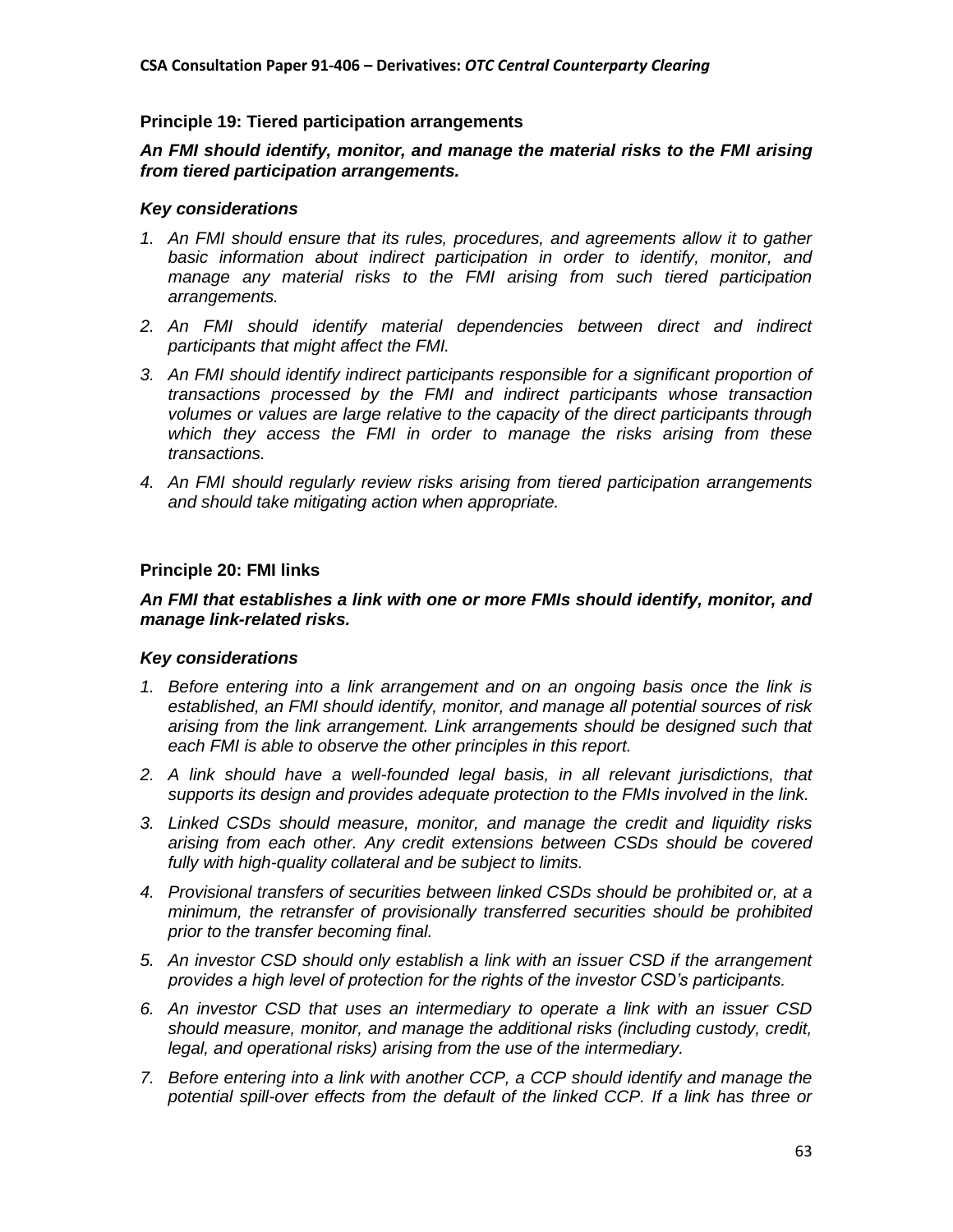*more CCPs, each CCP should identify, assess, and manage the risks of the collective link arrangement.* 

- *8. Each CCP in a CCP link arrangement should be able to cover, at least on a daily basis, its current and potential future exposures to the linked CCP and its participants, if any, fully with a high degree of confidence without reducing the CCP's ability to fulfil its obligations to its own participants at any time.*
- *9. A TR should carefully assess the additional operational risks related to its links to ensure the scalability and reliability of IT and related resources.*

### **Principle 21: Efficiency and effectiveness**

*An FMI should be efficient and effective in meeting the requirements of its participants and the markets it serves.* 

### *Key considerations*

- 1. An FMI should be designed to meet the needs of its participants and the markets it *serves, in particular, with regard to choice of a clearing and settlement arrangement; operating structure; scope of products cleared, settled, or recorded; and use of technology and procedures.*
- *2. An FMI should have clearly defined goals and objectives that are measurable and achievable, such as in the areas of minimum service levels, risk-management expectations, and business priorities.*
- *3. An FMI should have established mechanisms for the regular review of its efficiency and effectiveness.*

## **Principle 22: Communication procedures and standards**

*An FMI should use, or at a minimum accommodate, relevant internationally accepted communication procedures and standards in order to facilitate efficient payment, clearing, settlement, and recording.* 

#### *Key consideration*

*1. An FMI should use, or at a minimum accommodate, internationally accepted communication procedures and standards.*

#### *Principle 23: Disclosure of rules, key procedures, and market data*

*An FMI should have clear and comprehensive rules and procedures and should provide sufficient information to enable participants to have an accurate understanding of the risks, fees, and other material costs they incur by participating in the FMI. All relevant rules and key procedures should be publicly disclosed.* 

#### *Key considerations*

*1. An FMI should adopt clear and comprehensive rules and procedures that are fully*